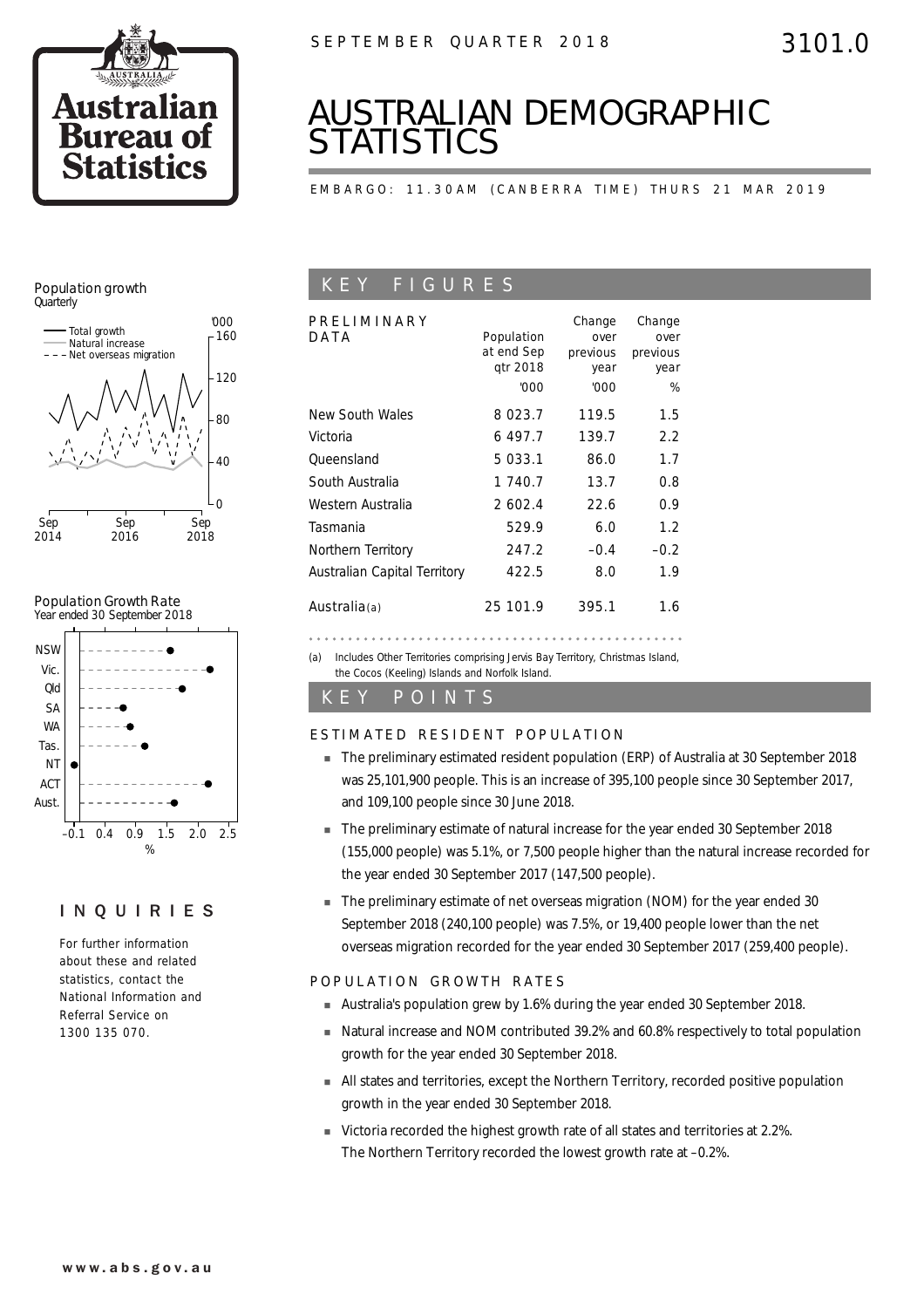# NOTES

| FORTHCOMING ISSUES                     | ISSUE (Quarter)                                                                                                                                                                                                                                      | RELEASE DATE                                                                               |  |  |  |
|----------------------------------------|------------------------------------------------------------------------------------------------------------------------------------------------------------------------------------------------------------------------------------------------------|--------------------------------------------------------------------------------------------|--|--|--|
|                                        | December 2018                                                                                                                                                                                                                                        | 20 June 2019                                                                               |  |  |  |
|                                        | March 2019                                                                                                                                                                                                                                           | 19 September 2019                                                                          |  |  |  |
|                                        | June 2019                                                                                                                                                                                                                                            | 19 December 2019                                                                           |  |  |  |
|                                        | September 2019                                                                                                                                                                                                                                       | 19 March 2020                                                                              |  |  |  |
|                                        | December 2019                                                                                                                                                                                                                                        | 18 June 2020                                                                               |  |  |  |
|                                        | March 2020                                                                                                                                                                                                                                           | 24 September 2020                                                                          |  |  |  |
|                                        |                                                                                                                                                                                                                                                      |                                                                                            |  |  |  |
| CHANGES IN THIS ISSUE                  | Household and Family Projections, Australia, 2016 to 2041 (cat. no. 3236.0) was<br>updated on the 14th March 2019. Table 17, Projected number of households-States and<br>territories, at 30 June, in this publication has been updated accordingly. |                                                                                            |  |  |  |
| RECENT AND UPCOMING<br><b>RELEASES</b> | 14th March 2019                                                                                                                                                                                                                                      | Household and Family Projections, Australia, 2016 to 2041 (cat. no. 3236.0) - released     |  |  |  |
|                                        | Regional Population Growth, Australia 2017-2018 (cat.no. 3218.0) - to be released 27th<br>March 2019                                                                                                                                                 |                                                                                            |  |  |  |
|                                        | April 2019                                                                                                                                                                                                                                           | Australian Historical Population Statistics (cat. no. 3105.0.65.001) - to be released 18th |  |  |  |
|                                        | Technical Note.                                                                                                                                                                                                                                      | For further information on recent and upcoming Demography releases, see the                |  |  |  |
|                                        |                                                                                                                                                                                                                                                      |                                                                                            |  |  |  |

David W. Kalisch Australian Statistician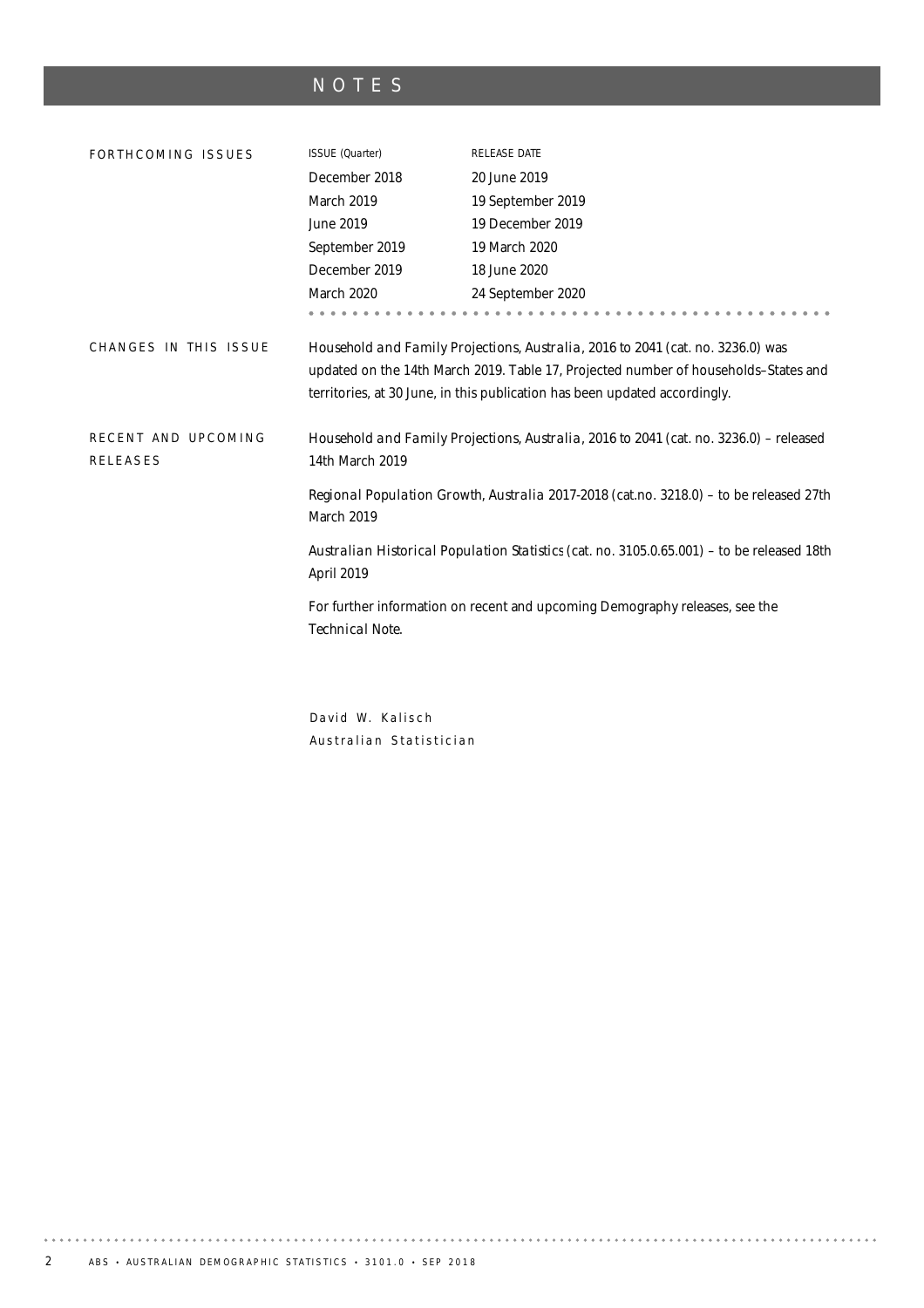|  |  |  | page |
|--|--|--|------|
|  |  |  |      |
|  |  |  |      |
|  |  |  |      |

### TABLES

### POPULATION CHANGE

| 1<br>$\overline{\mathbf{2}}$ | Population growth and growth rate - States and territories  10                                    |
|------------------------------|---------------------------------------------------------------------------------------------------|
|                              |                                                                                                   |
|                              | POPULATION ESTIMATES                                                                              |
| 3                            | Estimated resident population and percentage - States and territories 11                          |
| 4                            |                                                                                                   |
| 5                            |                                                                                                   |
| 6                            | Population, by age and sex - States and territories - at 30 June 2018 15                          |
| 7                            | Population, by age and sex $-$ Australia $-$ at 30 June 2013 to 2018 $\dots \dots$ 17             |
| 8                            | Estimated resident population, Country of birth - at 30 June  19                                  |
| 9                            | Aboriginal and Torres Strait Islander population, by age and sex -                                |
|                              |                                                                                                   |
|                              | BIRTHS AND DEATHS                                                                                 |
| 10                           | Births and total fertility rates — States and territories $\ldots \ldots \ldots \ldots \ldots$ 22 |
| 11                           | Deaths and standardised death rates - States and territories  23                                  |
| 12                           | Infant deaths and infant mortailty rates - States and territories  24                             |
|                              | MIGRATION                                                                                         |
| 13                           |                                                                                                   |
| 14                           |                                                                                                   |
|                              | POPULATION AND HOUSEHOLD PROJECTIONS                                                              |
| 15                           |                                                                                                   |
| 16                           | Projected Aboriginal and Torres Strait Islander population - States                               |
|                              |                                                                                                   |
| 17                           | Projected number of households - States and territories, at 30 June 31                            |
| FURTHER INFORMATION          |                                                                                                   |
|                              |                                                                                                   |
|                              |                                                                                                   |
|                              | Glossary                                                                                          |
|                              |                                                                                                   |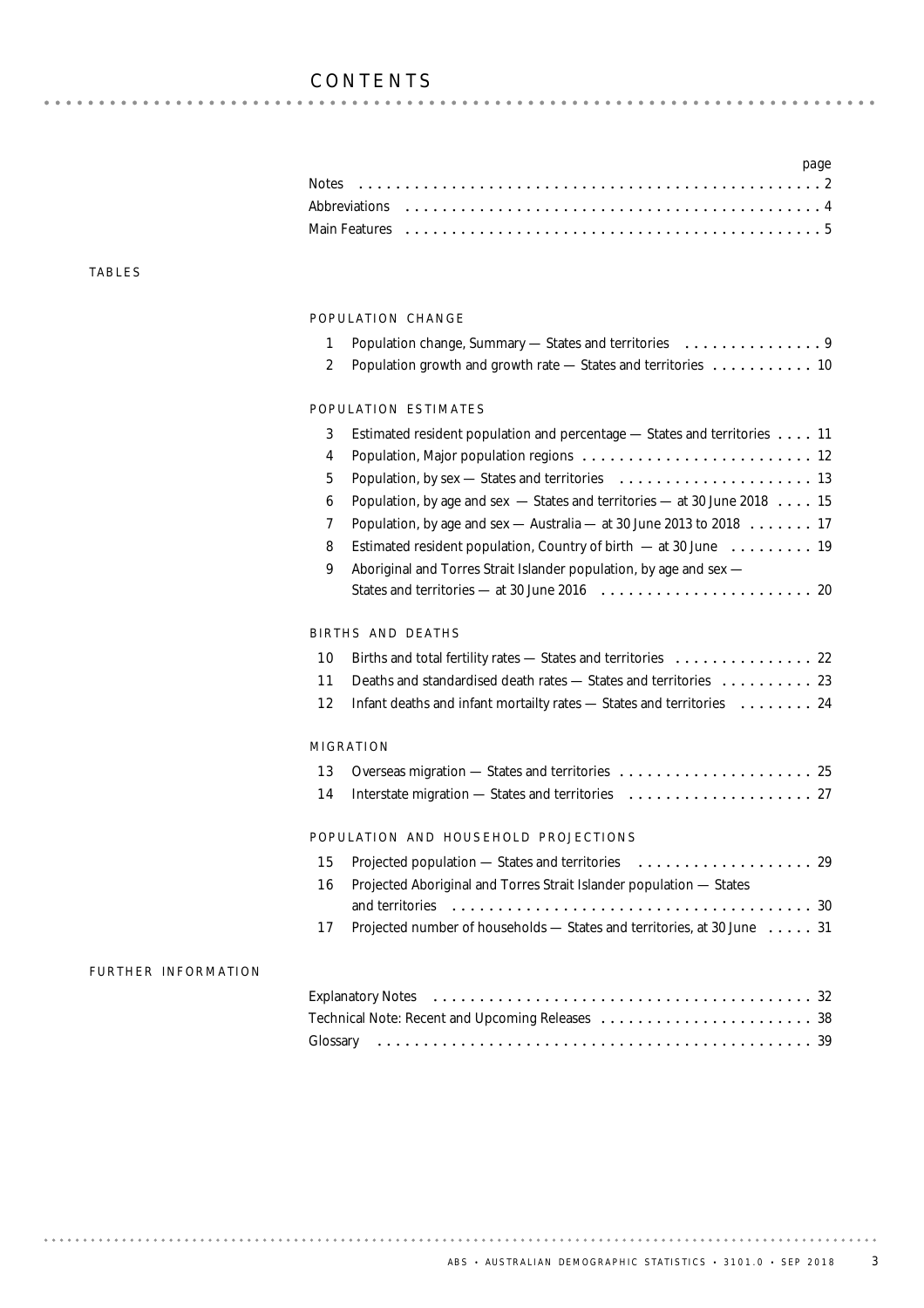### ABBREVIATIONS

- ABS Australian Bureau of Statistics
- ACT Australian Capital Territory
- ASGS Australian Statistical Geography Standard

Aust. Australia

- ERP estimated resident population
- IMR infant mortality rate
- no. number
- NIM net interstate migration
- NOM net overseas migration
- NSW New South Wales
- NT Northern Territory
- OAD overseas arrivals and departures
- psns persons
- PES Census Post Enumeration Survey
- Qld Queensland
- SA South Australia
- SDR standardised death rate
- Tas. Tasmania
- TFR total fertility rate
- Vic. Victoria
- WA Western Australia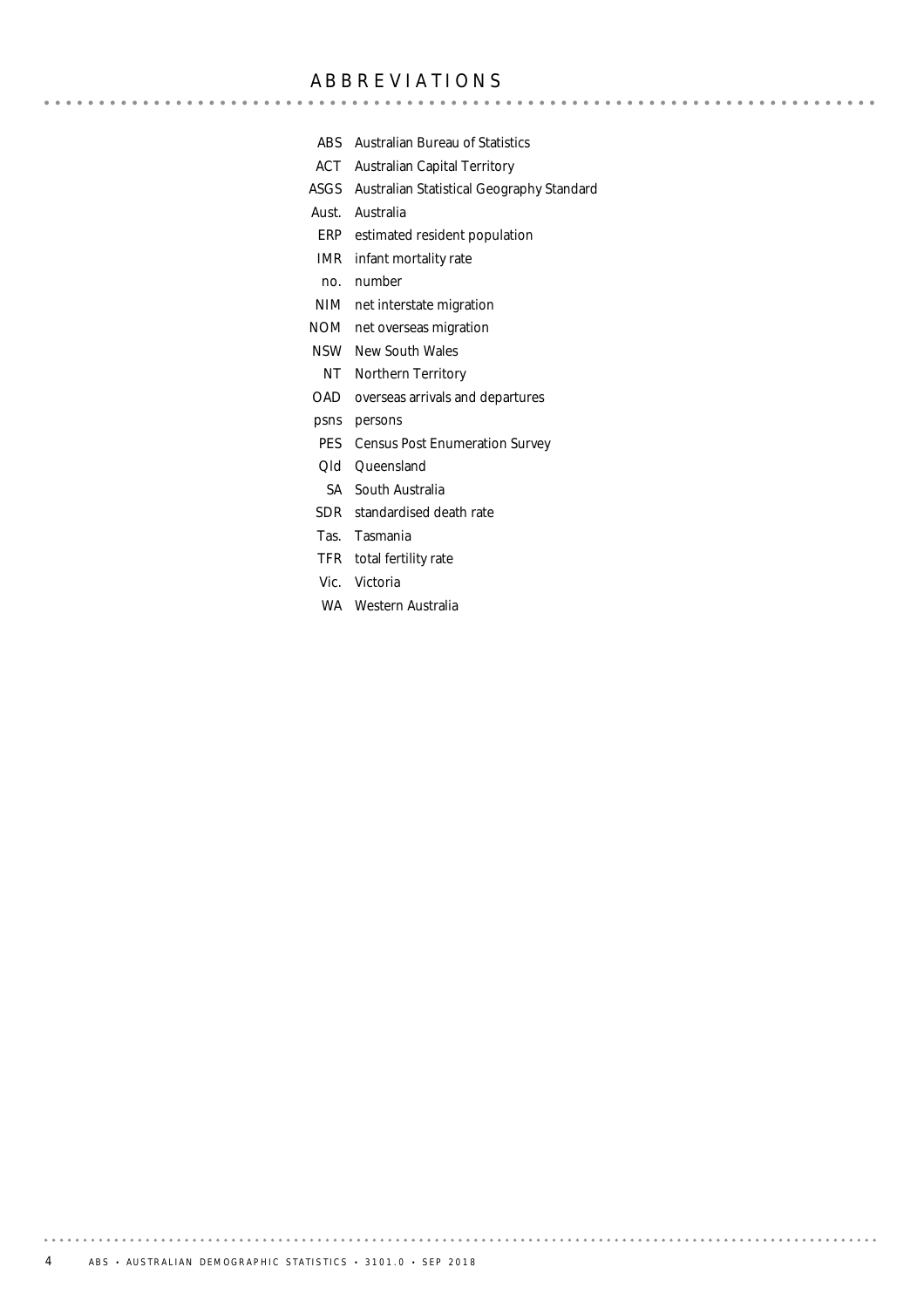### ANNUAL POPULATION CHANGE - YEAR ENDING 30 SEPTEMBER 2018

AUSTRALIA: POPULATION AND GROWTH

The preliminary estimated resident population (ERP) of Australia at 30 September 2018 was 25,101,900 people. This is an increase of 395,100 people since 30 September 2017 and 109,100 people since 30 June 2018.

The annual population growth rate for the year ended 30 September 2018 was 1.6%.

ANNUAL POPULATION GROWTH RATE (a)(b) , Australia



(a) Annual growth calculated at the end of each quarter. (b) All data to June 2016 is final. Estimates thereafter are preliminary.

COMPONENTS OF POPULATION CHANGE The growth of Australia's population is comprised of natural increase (the number of births minus the number of deaths) and net overseas migration (NOM).

The contribution to population growth for the year ended 30 September 2018 was higher from NOM (60.8%) than from natural increase (39.2%).



(a) Annual components calculated at the end of each quarter.

(b) All data to June 2016 is final. Estimates thereafter are preliminary. (c) NOM estimates have been calculated using a range of methods over the period, and include a break in series at September 2006 – see Explanatory Notes 12–17.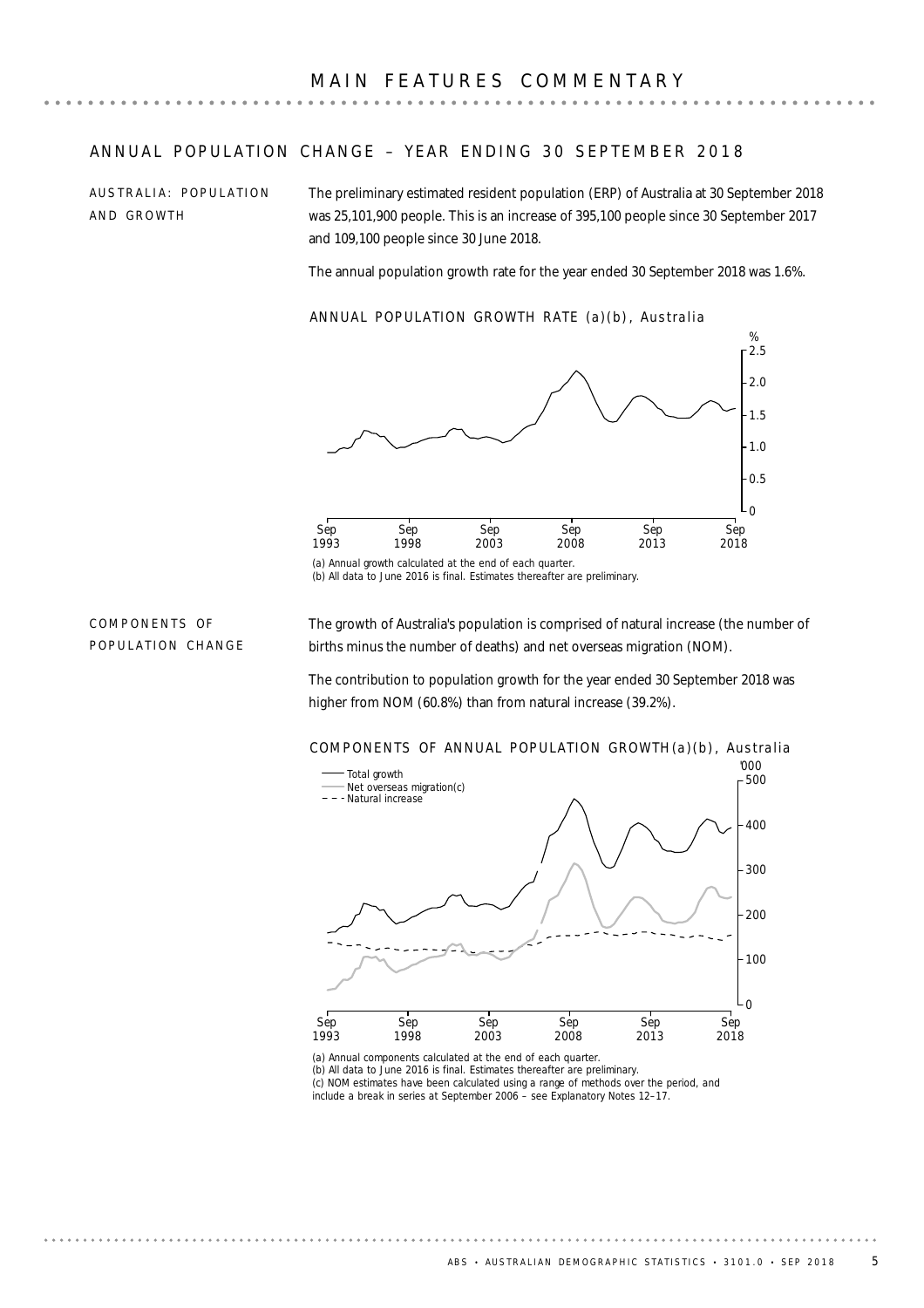| Natural Increase                                       | The preliminary estimate of natural increase for the year ended 30 September 2018<br>was 155,000 people, an increase of 5.1%, or 7,500 people, compared with natural<br>increase for the year ended 30 September 2017 (147,500 people).                                                                                                                          |  |  |  |  |  |
|--------------------------------------------------------|------------------------------------------------------------------------------------------------------------------------------------------------------------------------------------------------------------------------------------------------------------------------------------------------------------------------------------------------------------------|--|--|--|--|--|
|                                                        | <b>BIRTHS</b><br>The preliminary estimate of births for the year ended 30 September 2018<br>(312,600 births) increased by 4,100 births from the year ended 30 September 2017<br>(308,500 births).                                                                                                                                                                |  |  |  |  |  |
|                                                        | DEATHS<br>The preliminary estimate of deaths for the year ended 30 September 2018<br>(157,600 deaths) decreased by 3,400 deaths from the year ended 30 September 2017<br>(161,000 deaths).                                                                                                                                                                       |  |  |  |  |  |
| Net Overseas Migration                                 | For the year ended 30 September 2018, Australia's preliminary net overseas migration<br>(NOM) estimate was 240,100 people. This was 7.5% (19,400 people) lower than the net<br>overseas migration estimated for the year ended 30 September 2017 (259,400 people).                                                                                               |  |  |  |  |  |
|                                                        | NOM arrivals decreased by 2.3% (12,200 people) between the years ended 30 September<br>2017 (540,100 people) and 30 September 2018 (527,900 people).                                                                                                                                                                                                             |  |  |  |  |  |
|                                                        | NOM departures increased by 2.6% (7,200 people) between the years ended 30<br>September 2017 (280,600 people) and 30 September 2018 (287,800 people).                                                                                                                                                                                                            |  |  |  |  |  |
|                                                        | The preliminary NOM estimate for the September quarter 2018 (72,600 people) was 4.1%<br>(2,800 people) higher than the September quarter 2017 (69,700 people).                                                                                                                                                                                                   |  |  |  |  |  |
| STATES AND<br>TERRITORIES:<br>POPULATION AND<br>GROWTH | The preliminary ERP for each state and territory at 30 September 2018 was as follows:<br>$\blacksquare$ New South Wales 8,023,700;<br>Victoria 6,497,700;<br>$\blacksquare$ Queensland 5,033,100;<br>South Australia 1,740,700;<br>Western Australia 2,602,400;<br>Tasmania 529,900;<br>Northern Territory 247,200; and<br>Australian Capital Territory 422,500. |  |  |  |  |  |
|                                                        | Positive population growth occurred in most states and territories in the year ended 30<br>September 2018. Victoria recorded the fastest growth rate of all states and territories at<br>2.2%. The Northern Territory recorded the only negative growth rate at -0.2%.                                                                                           |  |  |  |  |  |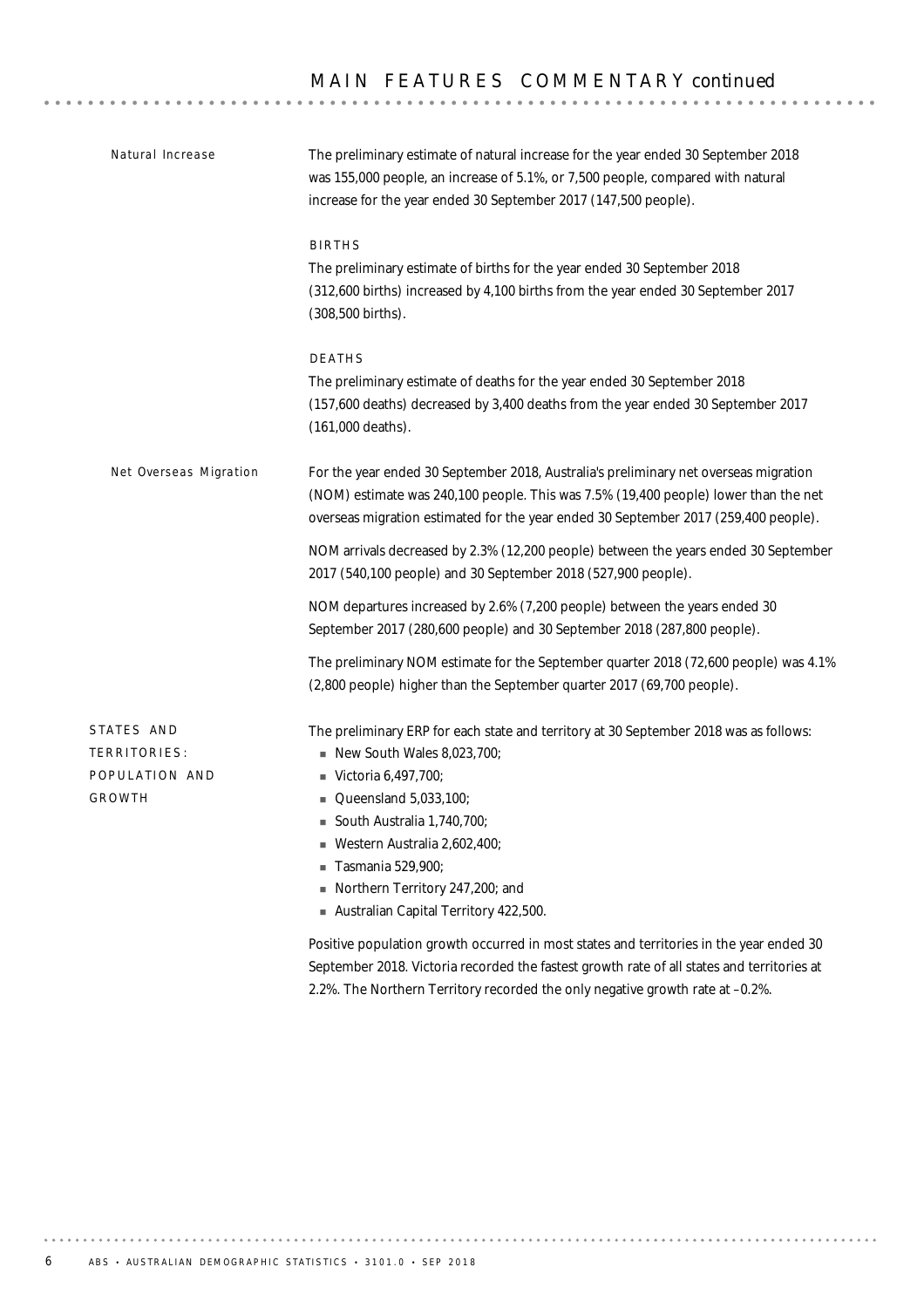## MAIN FEATURES COMMENTARY *continued*

| COMPONENTS OF<br>POPULATION CHANGE | At the state and territory level, population growth has three main components: natural<br>increase, net overseas migration (NOM) and net interstate migration.                                                                                                                                                                                                                                               |
|------------------------------------|--------------------------------------------------------------------------------------------------------------------------------------------------------------------------------------------------------------------------------------------------------------------------------------------------------------------------------------------------------------------------------------------------------------|
|                                    | Although majority of states and territories experienced positive population growth in the<br>year ended 30 September 2018, the proportion that each of these components<br>contributed to population growth varied between the states and territories.                                                                                                                                                       |
|                                    | For the year ended 30 September 2018, natural increase was the major contributor to<br>population change in Western Australia. Net interstate migration loss was the largest<br>component of population change in the Northern Territory. NOM was the major<br>contributor to population change in New South Wales, Victoria, Queensland,<br>South Australia, Tasmania and the Australian Capital Territory. |
|                                    | Net interstate migration gains occurred in Victoria, Queensland, Tasmania, and<br>the Australian Capital Territory. All other states and territories recorded net interstate<br>migration losses.                                                                                                                                                                                                            |
| Natural Increase                   | <b>BIRTHS</b><br>Compared with the previous year, the total number of births registered for the year<br>ended 30 September 2018 increased in half of the states and territories.                                                                                                                                                                                                                             |
|                                    | The largest percentage increase was recorded in New South Wales at 4.4%. This was<br>followed by the Tasmania (1.2%), Victoria (1.0%) and Queensland (0.6%).                                                                                                                                                                                                                                                 |
|                                    | The most significant decrease was recorded in the Australian Capital Territory at 4.9%<br>followed by South Australia (2.4%), Western Australia (2.3%) and the Northern Territory<br>$(1.5\%)$ .                                                                                                                                                                                                             |
|                                    | For more information, see table 10.                                                                                                                                                                                                                                                                                                                                                                          |
|                                    | DEATHS<br>The total number of deaths registered for the year ended 30 September 2018 decreased<br>in most states and territories.                                                                                                                                                                                                                                                                            |
|                                    | Queensland recorded the largest percentage increase at 1.6%. This was followed by the<br>Northern Territory and the Australian Capital Territory (both 1.5%).                                                                                                                                                                                                                                                |
|                                    | Decreases were recorded in all remaining states, the largest being Tasmania at 7.0%<br>followed by Victoria (3.7%), New South Wales (3.2%) and Western Australia (0.4%).                                                                                                                                                                                                                                     |
|                                    | For more information, see table 11.                                                                                                                                                                                                                                                                                                                                                                          |
|                                    | Preliminary estimates of births and deaths are subject to fluctuations caused by lags or<br>accumulations in the reporting of birth and death registrations (for more information see<br>Explanatory Notes 10-11).                                                                                                                                                                                           |
| Net Overseas Migration             | All states and territories, except the Northern Territory, recorded positive NOM for the<br>year ending 30 September 2018. However, compared with the previous year, NOM<br>decreased in majority of the states and territories, the largest being the Northern<br>Territory 46.8%, followed by New South Wales (14.1%), Tasmania (8.4%), Victoria (7.1%)<br>and the Australian Capital Territory (0.6%).    |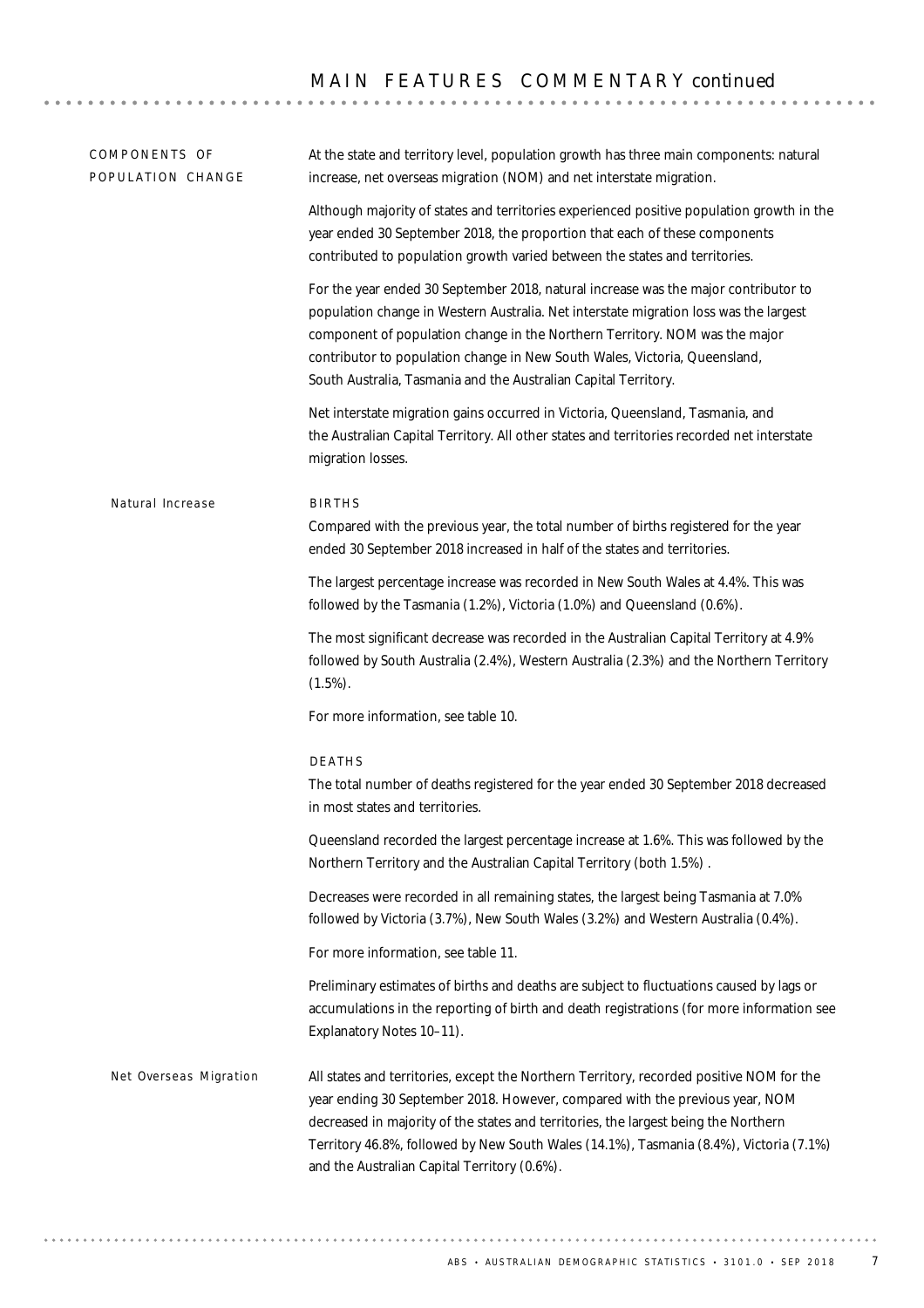$-1 - 1 - 1 - 1$ 

. . . . . . . . . .

| Net Overseas Migration<br>continued | The largest percentage increase in NOM was recorded in the Western Australia at 14.2%.<br>This was followed by South Australia (6.7%) and Queensland (0.2%). For more<br>information, see table 13.                                                                                                                                                                                                                                                                                                                                                                                                                                                  |  |  |  |  |  |
|-------------------------------------|------------------------------------------------------------------------------------------------------------------------------------------------------------------------------------------------------------------------------------------------------------------------------------------------------------------------------------------------------------------------------------------------------------------------------------------------------------------------------------------------------------------------------------------------------------------------------------------------------------------------------------------------------|--|--|--|--|--|
|                                     | NOM ARRIVALS<br>The number of NOM arrivals for the year ended 30 September 2018 increased in South<br>Australia (4.5%), the Australian Capital Territory (0.7%) and Victoria (0.2%).<br>The largest percentage decrease in NOM arrivals was recorded in the Northern Territory<br>at 18.4%. This was followed by New South Wales (4.6%) and Western Australia (4.5%).                                                                                                                                                                                                                                                                                |  |  |  |  |  |
|                                     | For more information, see table 13.<br>NOM DEPARTURES<br>Compared with the previous year, the number of NOM departures for the year ended 30                                                                                                                                                                                                                                                                                                                                                                                                                                                                                                         |  |  |  |  |  |
|                                     | September 2018 increased in Victoria (9.7%), Tasmania (7.5%), New South Wales (5.8%),<br>South Australia (2.2%) and the Australian Capital Territory (1.6%)<br>The largest percentage decrease was recorded in Western Australia at 10.8%. This was<br>followed by the Northern Territory (10.3%) and Queensland (2.3%). For more<br>information, see table 13.                                                                                                                                                                                                                                                                                      |  |  |  |  |  |
| Net Interstate Migration            | In the year ended 30 September 2018, Victoria, Queensland, Tasmania and<br>the Australian Capital Territory recorded net interstate migration gains. Queensland had<br>the highest net gain with 24,300 people, up from 19,700 people in the year ended 30<br>September 2017. This was followed by Victoria (14,000 people), Tasmania (2,400 people)<br>and the Australian Capital Territory (300 people). Net losses from interstate migration<br>were recorded in New South Wales (22,100 people), Western Australia (10,300),<br>South Australia (4,600 people) and the Northern Territory (3,900 people). For more<br>information, see table 14. |  |  |  |  |  |
|                                     | INTERSTATE MIGRATION, , Arrivals, Departures and Net-States and                                                                                                                                                                                                                                                                                                                                                                                                                                                                                                                                                                                      |  |  |  |  |  |



–30 0 30 60 90 120 Persons ('000)

Interstate Arrivals Interstate Departures

. . . . . . . .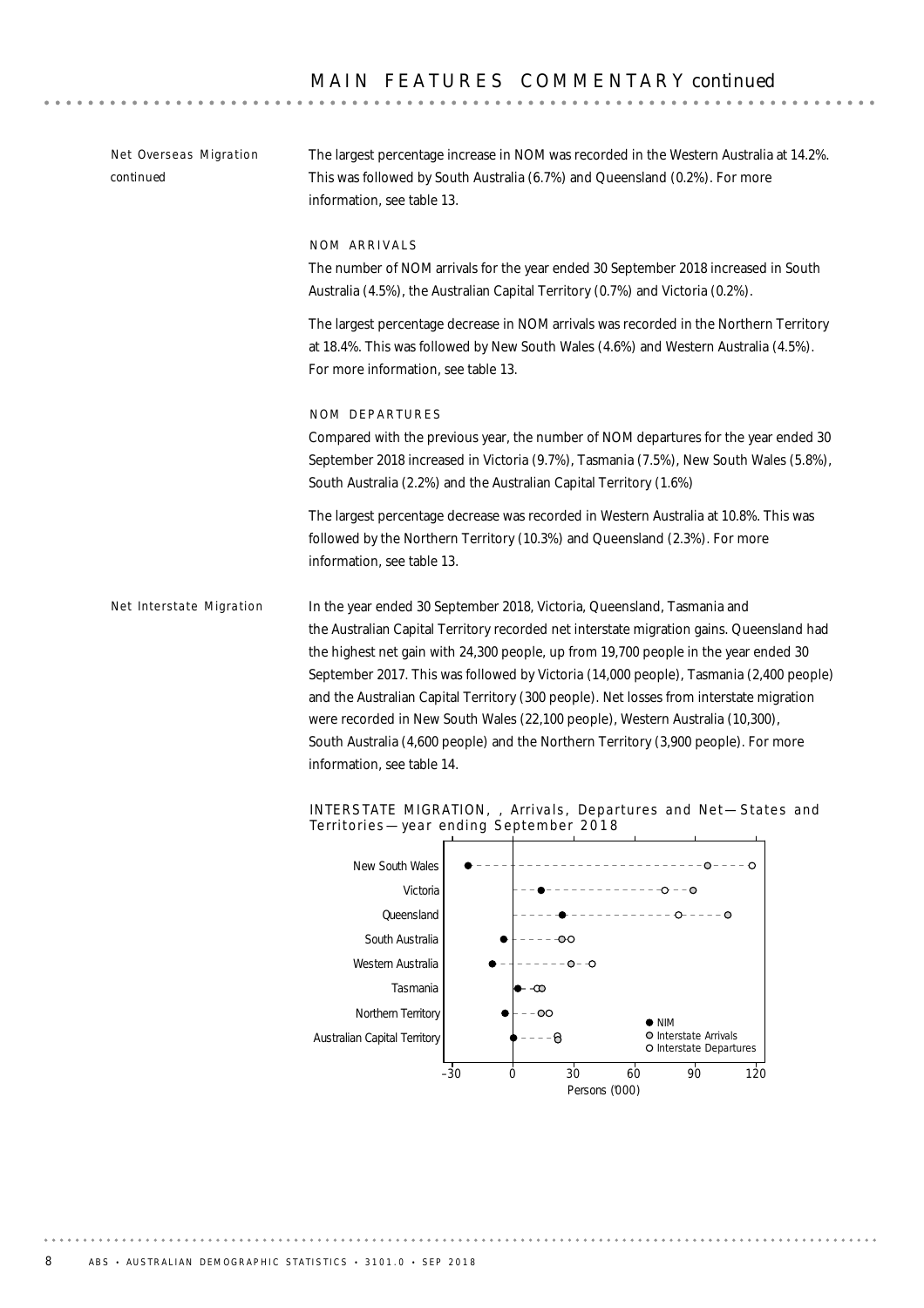### 1 POPULATION CHANGE, Summary —States and territories

### *New Australian South South Western Northern Capital Wales Australia Tasmania Territory Victoria Queensland Australia Australia*(a) *Territory* \*\*\*\*\*\*\*\*\*\*\*\*\*\*\*\*\*\*\* . . . . . . . . . . . . . . . . . . . . . . . . SEPTEMBER OUARTER 2018 Components of Population Change(b)<br>Births Births 25 975 20 121 14 963 4 737 8 197 1 363 873 1 300 77 541 Deaths 13 300 10 034 8 244 3 700 3 758 1 144 287 574 41 048 Natural Increase 12 675 10 087 6 719 1037 4 439 219 586 726 36 493 Net Overseas Migration 27 251 24 339 10 186 4 049 4 532 953 –9 1 264 72 564 Net Interstate Migration –  $4427$   $2599$   $5020$   $-761$   $-1744$   $530$   $-745$   $-472$ Population Estimated Resident Population(c) 8 023 740 6 497 700 5 033 141 1 740 747 2 602 419 529 903 247 159 422 478 25 101 917 Growth 35 499 37 025 21 925 4 325 7 227 1 702 –168 1 518 109 057 Growth Rate *(%)* 0.44 0.57 0.44 0.25 0.28 0.32 –0.07 0.36 0.44 . . . . . . . YEAR ENDED SEPTEMBER 2018 Components of Population Change(b) Births 104 815 79 013 61 347 18 810 33 798 5 528 3 851 5 416 312 624 Deaths 62 109 38 150 31 476 13 699 14 498 4 411 113 2 101 157 580 Natural Increase 2010 52 706 40 863 29 871 5 111 19 300 1 117 2 738 3 315 155 044 Net Interstate Migration –22 113 13 985 24 316 -4 608 -10 304 2 370 -3 920 274 Net Overseas Migration 88 934 84 827 31 814 13 153 13 621 2 545 737 4 430 240 057 Population Estimated Resident Population(c) 8 023 740 6 497 700 5 033 141 1 740 747 2 602 419 529 903 247 159 422 478 25 101 917 Growth 119 527 139 675 86 001 13 656 22 617 6 032 –445 8 019 395 101 Growth Rate *(%)* 1.51 2.20 1.74 0.79 0.88 1.15 –0.18 1.93 1.60 not applicable **the contract of the contract of period**, has a status of preliminary and is subject to revisions.

(a) Includes Other Territories — see Explanatory Note 2.

(b) All component data for the period September 2017 to September 2018 are preliminary and are subject to revisions.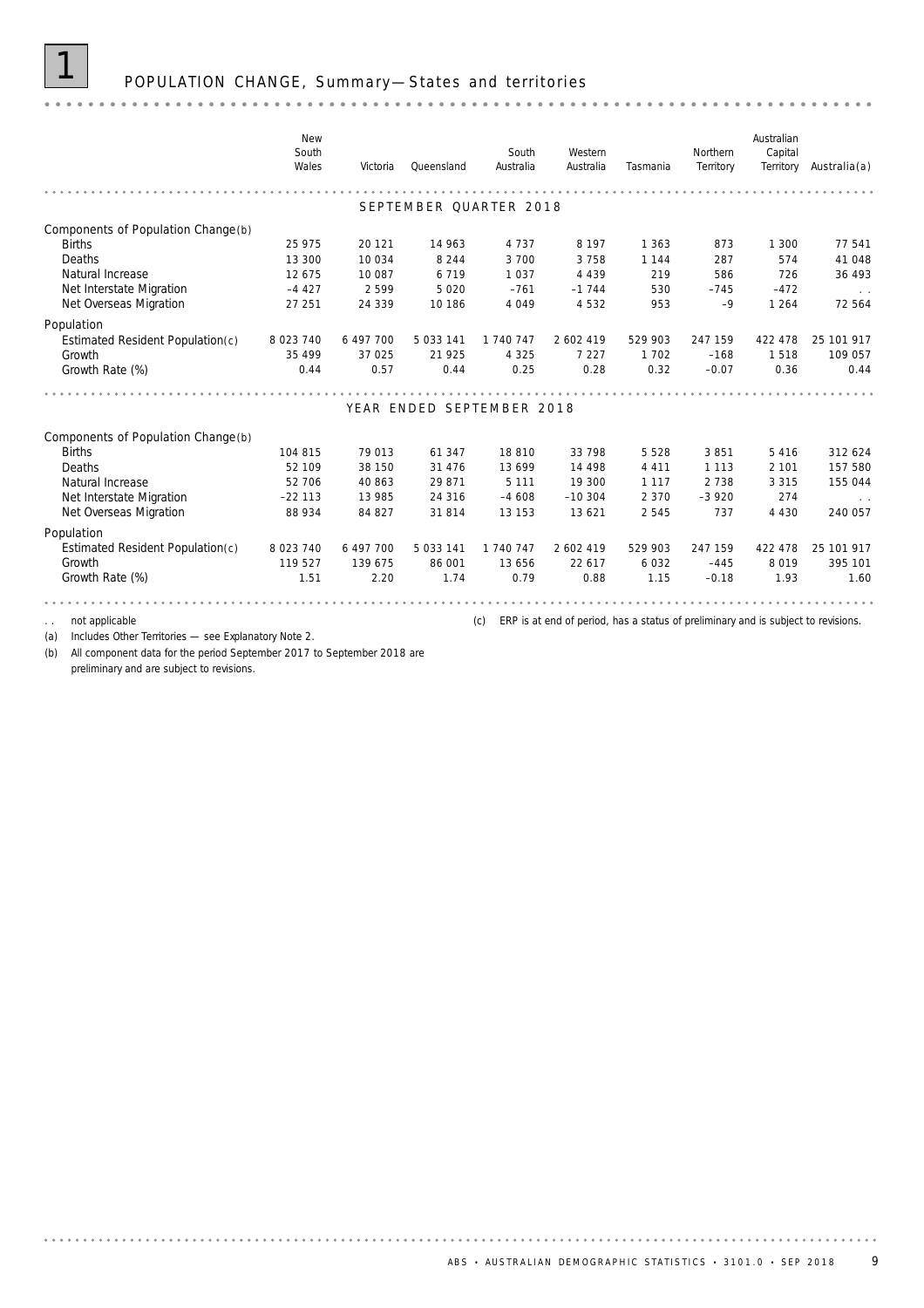

### 2 POPULATION GROWTH AND GROWTH RATE (a)

| Period                | New<br>South<br>Wales | Victoria | Queensland       | South<br>Australia               | Western<br>Australia | Tasmania | Northern<br>Territory | Australian<br>Capital<br>Territory | $A$ ustralia $(b)$ |
|-----------------------|-----------------------|----------|------------------|----------------------------------|----------------------|----------|-----------------------|------------------------------------|--------------------|
|                       |                       |          |                  |                                  |                      |          |                       |                                    |                    |
|                       |                       |          |                  | TOTAL POPULATION GROWTH (no.)    |                      |          |                       |                                    |                    |
| 2012-13               | 99 788                | 121 578  | 84 137           | 14 763                           | 61 437               | 507      | 5 8 0 7               | 6 7 1 8                            | 394 664            |
| 2013-14               | 104 321               | 122 248  | 66 829           | 15 45 7                          | 30 664               | 1 3 9 0  | 1 1 7 2               | 5 5 4 2                            | 347 557            |
| 2014-15               | 107 815               | 127 405  | 58 039           | 13723                            | 23 064               | 1 4 9 6  | 1798                  | 7014                               | 340 309            |
| 2015-16               | 116 690               | 150 850  | 67 460           | 12 175                           | 15 306               | 2 3 9 7  | 986                   | 7 2 9 1                            | 374 912            |
| 2016-17               | 135 078               | 148 434  | 82 477           | 11 080                           | 18 215               | 4896     | 1839                  | 8 9 2 1                            | 410 953            |
| 2017-18               | 120 305               | 139 069  | 83 587           | 12 499                           | 20 999               | 5 7 9 1  | $-190$                | 8 9 3 5                            | 391 000            |
| 2012                  | 94 467                | 117 768  | 92 655           | 15 8 9 9                         | 71542                | 74       | 5776                  | 7742                               | 405 826            |
| 2013                  | 101 749               | 122 999  | 74 135           | 14 970                           | 44 699               | 1 202    | 3576                  | 6 506                              | 369 754            |
| 2014                  | 107 233               | 124 927  | 61824            | 15 055                           | 26 431               | 1 0 2 5  | 449                   | 5 6 6 3                            | 342 554            |
| 2015                  | 109 230               | 135 537  | 57 670           | 12 830                           | 19 1 26              | 1654     | 1 3 3 7               | 6893                               | 344 250            |
| 2016                  | 130 384               | 151 814  | 78 888           | 11 4 6 3                         | 15 963               | 4 1 1 6  | 2093                  | 8615                               | 405 103            |
| 2017                  | 120 584               | 141 742  | 78 772           | 10 924                           | 19 149               | 5 2 5 1  | 619                   | 8852                               | 385 880            |
| 2016                  |                       |          |                  |                                  |                      |          |                       |                                    |                    |
| September             | 38 066                | 37 019   | 20 502           | 3 4 3 2                          | 5648                 | 1046     | 843                   | 2 3 7 8                            | 108 946            |
| December              | 30 861                | 34 672   | 18 167           | 1 1 2 5                          | 2082                 | 1 2 5 0  | $-338$                | 2 0 0 7                            | 89 831             |
| 2017                  |                       |          |                  |                                  |                      |          |                       |                                    |                    |
| March                 | 41 036                | 47 721   | 23 5 27          | 4 4 6 2                          | 7 0 0 3              | 1544     | 199                   | 3 1 7 6                            | 128 671            |
| June                  | 25 115                | 29 0 22  | 20 281           | 2 0 6 1                          | 3 4 8 2              | 1 0 5 6  | 1 1 3 5               | 1 360                              | 83 505             |
| September             | 36 277                | 36 419   | 19511            | 3 1 6 8                          | 5 6 0 9              | 1461     | 87                    | 2 4 3 4                            | 104 956            |
| December              | 18 156                | 28 580   | 15 4 5 3         | 1 2 3 3                          | 3 0 5 5              | 1 1 9 0  | $-802$                | 1882                               | 68 748             |
| 2018<br>March         | 35 393                | 45 598   |                  | 5 3 9 7                          | 7 7 7 7              | 1837     | $-167$                | 2948                               | 125 136            |
| June                  | 30 479                | 28 472   | 26 345<br>22 278 | 2 7 0 1                          | 4558                 | 1 3 0 3  | 692                   | 1671                               | 92 160             |
| September             | 35 499                | 37 0 25  | 21 9 25          | 4 3 2 5                          | 7 2 2 7              | 1 702    | $-168$                | 1518                               | 109 057            |
|                       |                       |          |                  |                                  |                      |          |                       |                                    |                    |
|                       |                       |          |                  | TOTAL POPULATION GROWTH RATE (%) |                      |          |                       |                                    |                    |
| 2012-13               | 1.37                  | 2.15     | 1.84             | 0.89                             | 2.53                 | 0.10     | 2.46                  | 1.78                               | 1.74               |
| 2013-14               | 1.41                  | 2.12     | 1.44             | 0.92                             | 1.23                 | 0.27     | 0.48                  | 1.45                               | 1.50               |
| 2014-15               | 1.44                  | 2.16     | 1.23             | 0.81                             | 0.92                 | 0.29     | 0.74                  | 1.80                               | 1.45               |
| 2015-16               | 1.53                  | 2.50     | 1.41             | 0.72                             | 0.60                 | 0.47     | 0.40                  | 1.84                               | 1.57               |
| 2016-17               | 1.75                  | 2.40     | 1.70             | 0.65                             | 0.71                 | 0.95     | 0.75                  | 2.21                               | 1.70               |
| 2017-18               | 1.53                  | 2.20     | 1.70             | 0.73                             | 0.82                 | 1.11     | $-0.08$               | 2.17                               | 1.59               |
| 2012                  | 1.30                  | 2.11     | 2.05             | 0.97                             | 3.00                 | 0.01     | 2.48                  | 2.08                               | 1.80               |
| 2013                  | 1.38                  | 2.15     | 1.61             | 0.90                             | 1.82                 | 0.23     | 1.50                  | 1.71                               | 1.61               |
| 2014                  | 1.44                  | 2.14     | 1.32             | 0.90                             | 1.06                 | 0.20     | 0.19                  | 1.47                               | 1.47               |
| 2015                  | 1.44                  | 2.28     | 1.21             | 0.76                             | 0.76                 | 0.32     | 0.55                  | 1.76                               | 1.46               |
| 2016                  | 1.70                  | 2.49     | 1.64             | 0.67                             | 0.63                 | 0.80     | 0.86                  | 2.16                               | 1.69               |
| 2017                  | 1.55                  | 2.27     | 1.61             | 0.64                             | 0.75                 | 1.01     | 0.25                  | 2.17                               | 1.58               |
| 2016                  |                       |          |                  |                                  |                      |          |                       |                                    |                    |
| September             | 0.49                  | 0.60     | 0.42             | 0.20                             | 0.22                 | 0.20     | 0.34                  | 0.59                               | 0.45               |
| December              | 0.40                  | 0.56     | 0.37             | 0.07                             | 0.08                 | 0.24     | $-0.14$               | 0.49                               | 0.37               |
| 2017                  |                       |          |                  |                                  |                      |          |                       |                                    |                    |
| March                 | 0.53                  | 0.76     | 0.48             | 0.26                             | 0.27                 | 0.30     | 0.08                  | 0.78                               | 0.53               |
| June                  | 0.32                  | 0.46     | 0.41             | 0.12                             | 0.14                 | 0.20     | 0.46                  | 0.33                               | 0.34               |
| September<br>December | 0.46                  | 0.58     | 0.40             | 0.18<br>0.07                     | 0.22                 | 0.28     | 0.04                  | 0.59                               | 0.43               |
| 2018                  | 0.23                  | 0.45     | 0.31             |                                  | 0.12                 | 0.23     | $-0.32$               | 0.45                               | 0.28               |
| March                 | 0.45                  | 0.71     | 0.53             | 0.31                             | 0.30                 | 0.35     | $-0.07$               | 0.71                               | 0.51               |
| June                  | 0.38                  | 0.44     | 0.45             | 0.16                             | 0.18                 | 0.25     | 0.28                  | 0.40                               | 0.37               |
| September             | 0.44                  | 0.57     | 0.44             | 0.25                             | 0.28                 | 0.32     | $-0.07$               | 0.36                               | 0.44               |
|                       |                       |          |                  |                                  |                      |          |                       |                                    |                    |

(a) Estimates of total population growth prior to September 2016 are final. From September 2016 to June 2017 they are revised. Growth estimates for

September 2017 onwards are preliminary and are subject to revisions — see Explanatory Note 7.

(b) Includes Other Territories — see Explanatory Note 2.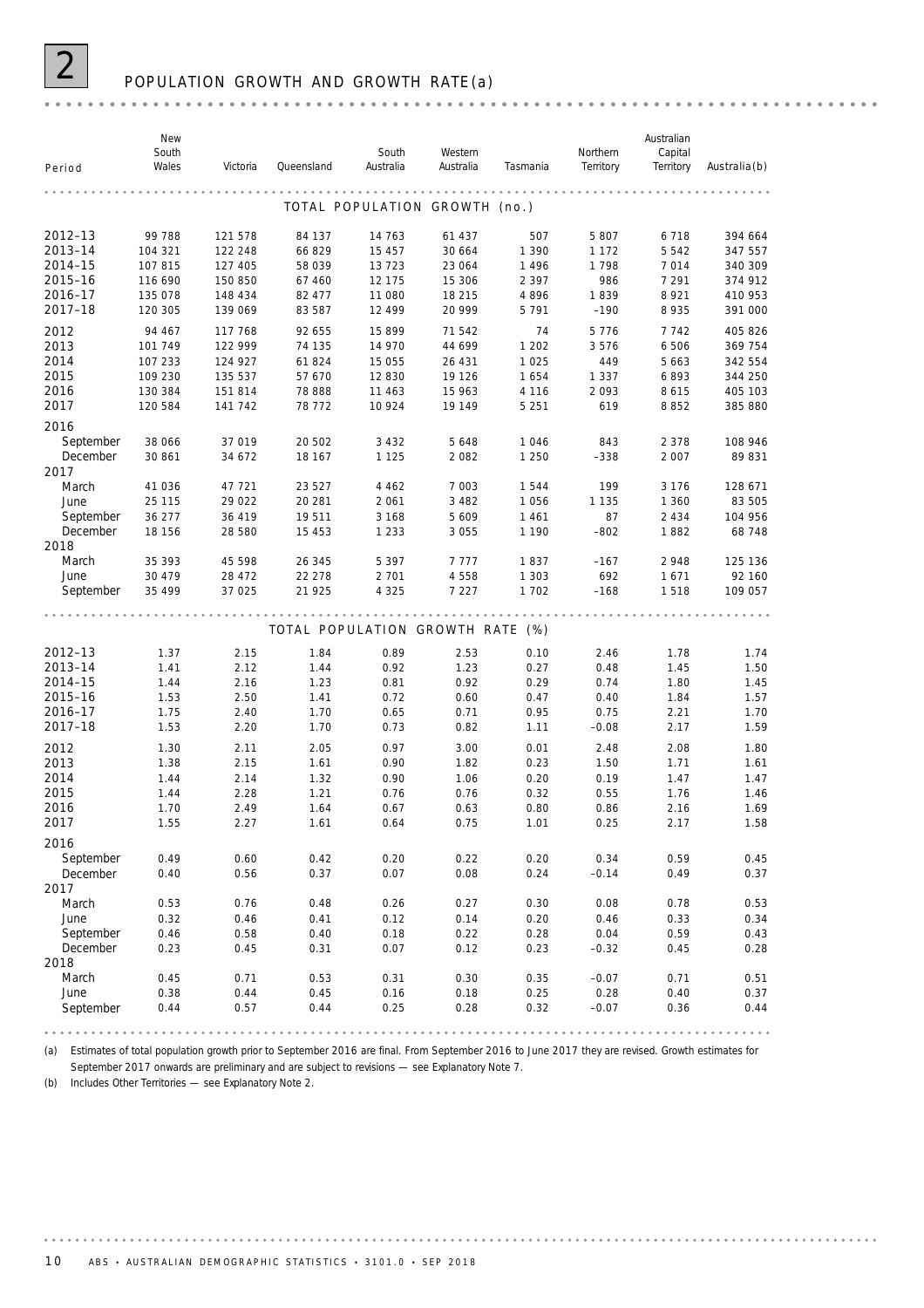

|                                                          | POPULATION(a) |                           |             |       | PERCENTAGE(b) |       |
|----------------------------------------------------------|---------------|---------------------------|-------------|-------|---------------|-------|
|                                                          | 1998          | 2008                      | 2018        | 1998  | 2008          | 2018  |
|                                                          | no.           | no.                       | no.         | %     | %             | %     |
|                                                          |               |                           |             |       |               |       |
| Australia-at 30 September                                |               |                           |             |       |               |       |
| New South Wales                                          | 6 324 111     | 6 972 395                 | 8 0 23 7 40 | 33.9  | 32.6          | 32.0  |
| Victoria                                                 | 4 617 308     | 5 286 549                 | 6 497 700   | 24.7  | 24.7          | 25.9  |
| Queensland                                               | 3 4 1 6 0 7 6 | 4 247 991                 | 5 033 141   | 18.3  | 19.9          | 20.1  |
| South Australia                                          | 1 484 580     | 1 593 725                 | 1 740 747   | 8.0   | 7.5           | 6.9   |
| Western Australia                                        | 1834703       | 2 191 582                 | 2 602 419   | 9.8   | 10.3          | 10.4  |
| Tasmania                                                 | 473 430       | 500 062                   | 529 903     | 2.5   | 2.3           | 2.1   |
| Northern Territory                                       | 193 703       | 221 464                   | 247 159     | 1.0   | 1.0           | 1.0   |
| <b>Australian Capital Territory</b><br>Other Territories | 311 732       | 349 543                   | 422 478     | 1.7   | 1.6           | 1.7   |
| Jervis Bay Territory                                     | 560           | 371                       | 406         | 0.0   | 0.0           | 0.0   |
| Territory of Christmas Island                            | 1597          | 1 7 9 1                   | 1928        | 0.0   | 0.0           | 0.0   |
| Territory of Cocos (Keeling) Islands                     | 581           | 576                       | 539         | 0.0   | 0.0           | 0.0   |
| Norfolk Island                                           |               | $\mathcal{L}=\mathcal{L}$ | 1757        | 0.0   | 0.0           | 0.0   |
| <b>Total Other Territories</b>                           | 2 7 3 8       | 2 738                     | 4 6 3 0     | 0.0   | 0.0           | 0.0   |
| <b>Total Australia</b>                                   | 18 658 381    | 21 366 049                | 25 101 917  | 100.0 | 100.0         | 100.0 |
| Australian External Territories-at 30 June(c)            |               |                           |             |       |               |       |
| Territory of Ashmore and Cartier Islands                 |               | $\Omega$                  | $\Omega$    |       |               |       |
| Coral Sea Islands Territory                              |               | 4                         | 4           |       |               |       |
| Australian Antarctic Territory(d)                        |               | 51                        | 60          |       |               |       |
| Territory of Heard and McDonald Islands                  |               | $\Omega$                  | $\Omega$    |       |               |       |
| <b>Total Australian External Territories</b>             |               | 55                        | 64          |       |               |       |
|                                                          |               |                           |             |       |               |       |

. . not applicable

(a) Percentage of the population of Total Australia.

(b) Estimates at September 2018 are preliminary and are subject to revisions – see Explanatory Note 7.

(c) Estimates for the Australian External Territories are updated annually at 30 June and are not subject to a revision process unless a more recent estimate is required for electoral apportionment purposes – see Explanatory Note 3.

(d) Includes only the population administered by the Australian Antarctic Territory.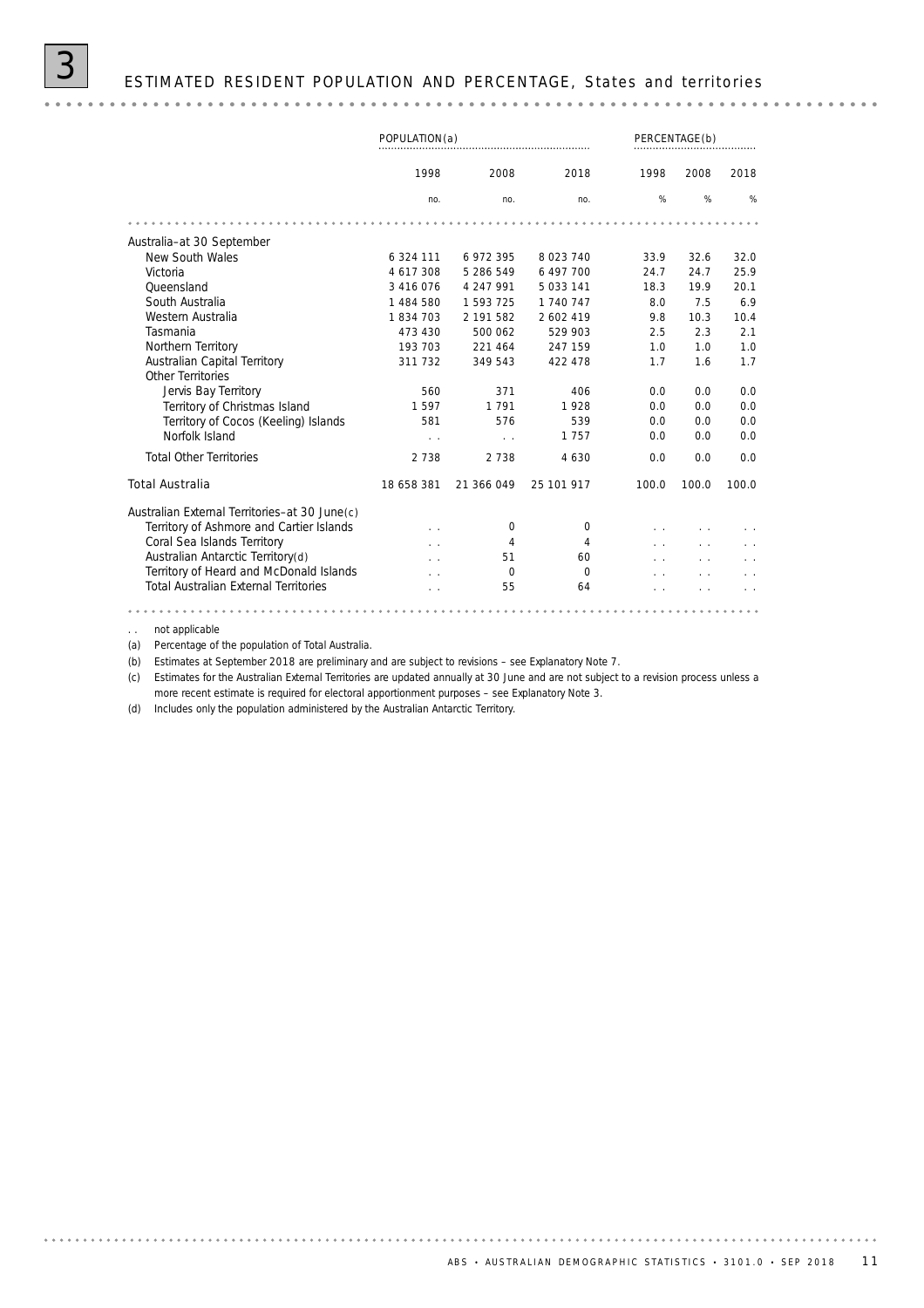

### POPULATION (a), Major population regions

|                              |              |               |               | CHANGE                                    |           | ANNUAL GROWTH RATE |           |  |
|------------------------------|--------------|---------------|---------------|-------------------------------------------|-----------|--------------------|-----------|--|
|                              | 2011         | 2016          | 2017          | 2011-2017                                 | 2016-2017 | 2011-2017(b)       | 2016-2017 |  |
| Population region            | no.          | no.           | no.           | no.                                       | no.       | %                  | %         |  |
|                              |              |               |               | GREATER CAPITAL CITY STATISTICAL AREAS(c) |           |                    |           |  |
| <b>Greater Sydney</b>        | 4 608 949    | 5 0 24 9 23   | 5 132 355     | 523 406                                   | 107 432   | 1.81               | 2.14      |  |
| Greater Melbourne            | 4 169 366    | 4 7 1 4 3 8 7 | 4 843 781     | 674 415                                   | 129 394   | 2.53               | 2.74      |  |
| Greater Brisbane             | 2 147 436    | 2 3 6 2 6 7 2 | 2 413 457     | 266 021                                   | 50 785    | 1.97               | 2.15      |  |
| Greater Adelaide             | 1 264 091    | 1 324 057     | 1 334 167     | 70 0 76                                   | 10 110    | 0.90               | 0.76      |  |
| <b>Greater Perth</b>         | 1833567      | 2019263       | 2 0 3 9 0 4 1 | 205 474                                   | 19778     | 1.79               | 0.98      |  |
| Greater Hobart               | 216 273      | 225 913       | 229 088       | 12815                                     | 3 1 7 5   | 0.96               | 1.41      |  |
| <b>Greater Darwin</b>        | 129 106      | 147 102       | 148 884       | 19 7 78                                   | 1782      | 2.40               | 1.21      |  |
| Australian Capital Territory | 367 985      | 403 104       | 411 667       | 43 682                                    | 8563      | 1.89               | 2.12      |  |
|                              |              |               |               | SIGNIFICANT URBAN AREAS(c)                |           |                    |           |  |
| Sydney                       | 4 240 340    | 4 637 436     | 4 741 249     | 500 909                                   | 103 813   | 1.88               | 2.24      |  |
| Melbourne                    | 4 0 25 3 7 5 | 4 546 593     | 4 670 461     | 645 086                                   | 123 868   | 2.51               | 2.72      |  |
| <b>Brisbane</b>              | 2076 608     | 2 2 8 2 7 5 9 | 2 3 3 1 9 1 3 | 255 305                                   | 49 154    | 1.95               | 2.15      |  |
| Perth                        | 1804239      | 1982 270      | 2 000 767     | 196 528                                   | 18 497    | 1.74               | 0.93      |  |
| Adelaide                     | 1 245 896    | 1 305 526     | 1 315 522     | 69 626                                    | 9996      | 0.91               | 0.77      |  |
| Gold Coast - Tweed Heads     | 581 036      | 645 711       | 662 707       | 81 671                                    | 16 996    | 2.22               | 2.63      |  |
| Newcastle - Maitland         | 453 265      | 475 716       | 480 422       | 27 157                                    | 4 706     | 0.97               | 0.99      |  |
| Canberra - Queanbeyan        | 405 014      | 439 971       | 448 621       | 43 607                                    | 8 6 5 0   | 1.72               | 1.97      |  |
| Central Coast                | 314 941      | 328 330       | 330 877       | 15 9 36                                   | 2547      | 0.83               | 0.78      |  |
| Sunshine Coast               | 281 005      | 316 905       | 325 105       | 44 100                                    | 8 2 0 0   | 2.46               | 2.59      |  |
| Wollongong                   | 281 700      | 294 784       | 298 431       | 16 731                                    | 3647      | 0.97               | 1.24      |  |
| Geelong                      | 227 957      | 254 296       | 261 208       | 33 251                                    | 6912      | 2.30               | 2.72      |  |
| Hobart                       | 198 534      | 207 396       | 210 338       | 11 804                                    | 2942      | 0.97               | 1.42      |  |
| Townsville                   | 167 561      | 178 244       | 179 822       | 12 261                                    | 1578      | 1.18               | 0.89      |  |
| Cairns                       | 139 212      | 149 182       | 151 215       | 12 003                                    | 2 0 3 3   | 1.39               | 1.36      |  |
| Toowoomba                    | 126 426      | 133 654       | 135 313       | 8887                                      | 1659      | 1.14               | 1.24      |  |
| Darwin                       | 116 995      | 133 098       | 134 802       | 17807                                     | 1 7 0 4   | 2.39               | 1.28      |  |
| Ballarat                     | 93 470       | 101 678       | 103 581       | 10 111                                    | 1 903     | 1.73               | 1.87      |  |
| Bendigo                      | 87 340       | 95 934        | 97 470        | 10 130                                    | 1536      | 1.85               | 1.60      |  |
| Albury - Wodonga             | 84 195       | 90 836        | 92 218        | 8 0 2 3                                   | 1 3 8 2   | 1.53               | 1.52      |  |
| Launceston                   | 86 051       | 85 732        | 86 404        | 353                                       | 672       | 0.07               | 0.78      |  |
| Mackay                       | 79 683       | 80 411        | 80 092        | 409                                       | $-319$    | 0.09               | $-0.40$   |  |
| Rockhampton                  | 75 730       | 78 598        | 78 701        | 2 9 7 1                                   | 103       | 0.64               | 0.13      |  |
| <b>Bunbury</b>               | 67860        | 73 678        | 73 989        | 6 1 2 9                                   | 311       | 1.45               | 0.42      |  |
| Coffs Harbour                | 66 689       | 70 106        | 70 868        | 4 1 7 9                                   | 762       | 1.02               | 1.09      |  |
| Bundaberg                    | 69 095       | 70 179        | 70 486        | 1 3 9 1                                   | 307       | 0.33               | 0.44      |  |
| Melton                       | 48 792       | 61 960        | 65 323        | 16 531                                    | 3 3 6 3   | 4.98               | 5.43      |  |
| Wagga Wagga                  | 54 137       | 55 800        | 56 054        | 1917                                      | 254       | 0.58               | 0.46      |  |
| Hervey Bay                   | 49835        | 53 016        | 53 726        | 3891                                      | 710       | 1.26               | 1.34      |  |
| Mildura - Wentworth          | 48 505       | 51 051        | 51 517        | 3 0 1 2                                   | 466       | 1.01               | 0.91      |  |
| Shepparton - Mooroopna       | 47 571       | 50 708        | 51 179        | 3 6 0 8                                   | 471       | 1.23               | 0.93      |  |
| Port Macquarie               | 43 275       | 46 376        | 47 096        | 3 8 2 1                                   | 720       | 1.42               | 1.55      |  |
| Gladstone - Tannum Sands     | 43 166       | 44 954        | 44 878        | 1 7 1 2                                   | -76       | 0.65               | $-0.17$   |  |
| Tamworth                     | 40 085       | 41 986        | 42 385        | 2 3 0 0                                   | 399       | 0.93               | 0.95      |  |
| Traralgon - Morwell          | 40 609       | 41 385        | 41 681        | 1072                                      | 296       | 0.44               | 0.72      |  |
| Orange                       | 37 785       | 39 586        | 39 931        | 2 1 4 6                                   | 345       | 0.92               | 0.87      |  |
| Bowral - Mittagong           | 36 266       | 38 653        | 39 207        | 2 9 4 1                                   | 554       | 1.31               | 1.43      |  |
| <b>Busselton</b>             | 31 475       | 37 690        | 38 371        | 6896                                      | 681       | 3.36               | 1.81      |  |
| Geraldton                    | 36 884       | 38 369        | 37 961        | 1 0 7 7                                   | $-408$    | 0.48               | $-1.06$   |  |
| Dubbo                        | 35 281       | 37 118        | 37 678        | 2 3 9 7                                   | 560       | 1.10               | 1.51      |  |

(b) Average annual growth rate.

(a) Estimates to June 2016 are final. Estimates at June 2017 are preliminary and are subject to revisions. Based on data published in Regional Population Growth, Australia 2016 (cat. no. 3218.0)

(c) Based on the 2016 Australian Statistical Geography Standard (ASGS) boundaries. For more information see the Glossary.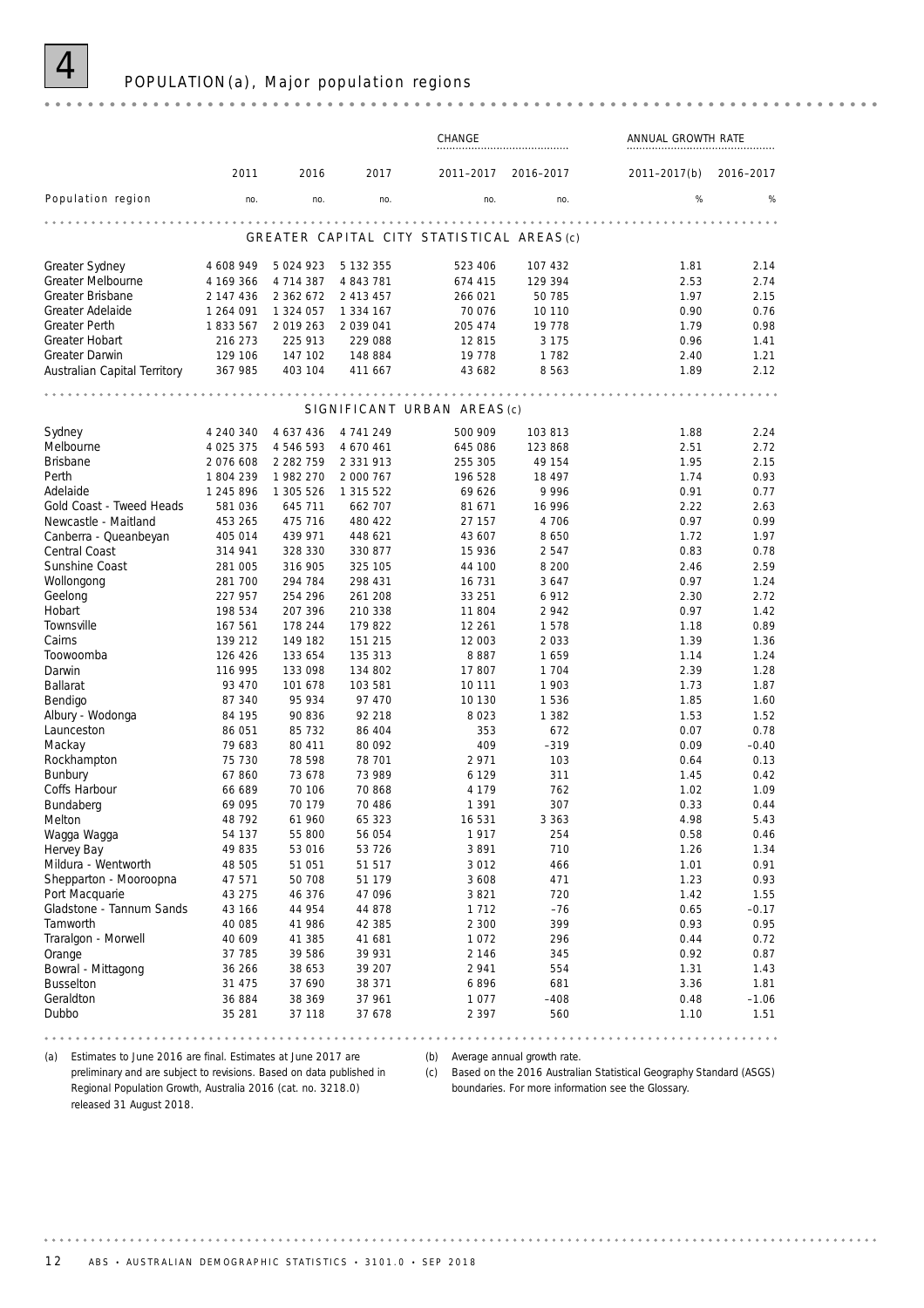

### POPULATION, by sex-States and territories

| At end of                                                      | New<br>South<br>Wales                                                          | Victoria                                                                   | Queensland                                                                     | South<br>Australia                                             | Western<br>Australia                                                       | Tasmania                                                       | Northern<br>Territory                                          | Australian<br>Capital<br>Territory                             | Australia(a)                                                                     |
|----------------------------------------------------------------|--------------------------------------------------------------------------------|----------------------------------------------------------------------------|--------------------------------------------------------------------------------|----------------------------------------------------------------|----------------------------------------------------------------------------|----------------------------------------------------------------|----------------------------------------------------------------|----------------------------------------------------------------|----------------------------------------------------------------------------------|
| period                                                         | no.                                                                            | no.                                                                        | no.                                                                            | no.                                                            | no.                                                                        | no.                                                            | no.                                                            | no.                                                            | no.                                                                              |
|                                                                |                                                                                |                                                                            |                                                                                | MALES(b)                                                       |                                                                            |                                                                |                                                                |                                                                |                                                                                  |
| 2012-13<br>2013-14<br>2014-15<br>2015–16                       | 3 674 410<br>3 7 2 4 2 1 5<br>3 776 574<br>3 833 807                           | 2 856 419<br>2 915 277<br>2 977 200<br>3 051 056                           | 2 319 267<br>2 349 563<br>2 374 439<br>2 403 173                               | 827 964<br>835 164<br>841 522<br>846 877                       | 1 254 322<br>1 266 894<br>1 276 698<br>1 281 968                           | 254 724<br>255 008<br>255 359<br>256 213                       | 126 835<br>127 079<br>127 914<br>127 676                       | 190 367<br>192 913<br>196 237<br>199 780                       | 11 506 165<br>11 667 886<br>11 827 652<br>12 003 039                             |
| 2016-17<br>2017–18                                             | 3 901 024<br>3 963 785                                                         | 3 126 024<br>3 197 119                                                     | 2 442 204<br>2 480 408                                                         | 851 836<br>857 884                                             | 1 289 027<br>1 297 713                                                     | 258 548<br>261 434                                             | 128 555<br>128 236                                             | 204 055<br>208 320                                             | 12 203 770<br>12 397 401                                                         |
| 2012<br>2013<br>2014<br>2015<br>2016<br>2017                   | 3 650 035<br>3 698 220<br>3 750 061<br>3 803 289<br>3 867 409<br>3 929 150     | 2 825 349<br>2 884 387<br>2 945 763<br>3 011 376<br>3 086 832<br>3 158 625 | 2 299 776<br>2 3 3 7 6 2<br>2 361 282<br>2 385 347<br>2 420 995<br>2 456 928   | 823 688<br>830 900<br>838 094<br>843 702<br>848 806<br>853 864 | 1 239 615<br>1 259 941<br>1 271 552<br>1 278 792<br>1 284 737<br>1 292 216 | 254 700<br>254 878<br>254 973<br>255 452<br>257 331<br>259 927 | 125 043<br>126 854<br>126 742<br>126 967<br>127 774<br>127 906 | 188 673<br>191 691<br>194 291<br>197 696<br>201 844<br>206 165 | 11 408 788<br>11 582 448<br>11 744 498<br>11 904 308<br>12 098 224<br>12 287 274 |
| 2016<br>September<br>December                                  | 3 852 268<br>3 867 409                                                         | 3 069 372<br>3 086 832                                                     | 2 412 505<br>2 420 995                                                         | 848 406<br>848 806                                             | 1 284 136<br>1 284 737                                                     | 256 730<br>257 331                                             | 128 162<br>127 774                                             | 200 922<br>201 844                                             | 12 054 994<br>12 098 224                                                         |
| 2017<br>March<br>June<br>September<br>December                 | 3 888 090<br>3 901 024<br>3 919 478<br>3 929 150                               | 3 111 412<br>3 126 024<br>3 144 063<br>3 158 625                           | 2 4 3 2 4 7 2<br>2 442 204<br>2 450 466<br>2 456 928                           | 850 894<br>851 836<br>853 378<br>853 864                       | 1 287 883<br>1 289 027<br>1 291 078<br>1 292 216                           | 258 055<br>258 548<br>259 287<br>259 927                       | 127 752<br>128 555<br>128 453<br>127 906                       | 203 454<br>204 055<br>205 338<br>206 165                       | 12 162 510<br>12 203 770<br>12 254 032<br>12 287 274                             |
| 2018<br>March<br>June<br>September                             | 3 947 639<br>3 963 785<br>3 982 035                                            | 3 182 214<br>3 197 119<br>3 216 414                                        | 2 469 744<br>2 480 408<br>2 490 641                                            | 856 554<br>857 884<br>860 137                                  | 1 295 963<br>1 297 713<br>1 301 055                                        | 260 779<br>261 434<br>262 356                                  | 127 731<br>128 236<br>128 039                                  | 207 516<br>208 320<br>208 991                                  | 12 350 640<br>12 397 401<br>12 452 174                                           |
|                                                                |                                                                                |                                                                            |                                                                                | .<br>FEMALES(b)                                                |                                                                            |                                                                |                                                                |                                                                |                                                                                  |
| 2012-13<br>2013-14<br>2014–15<br>2015–16<br>2016–17<br>2017-18 | 3729622<br>3 784 138<br>3 839 594<br>3 899 051<br>3 966 912<br>4 0 24 4 5 6    | 2 916 250<br>2 979 640<br>3 045 122<br>3 122 116<br>3 195 582<br>3 263 556 | 2 3 3 5 5 5 7<br>2 370 090<br>2 403 253<br>2 441 979<br>2 485 425<br>2 530 808 | 843 524<br>851 781<br>859 146<br>865 966<br>872 087<br>878 538 | 1 232 622<br>1 250 714<br>1 263 974<br>1 274 010<br>1 285 166<br>1 297 479 | 257 507<br>258 613<br>259 758<br>261 301<br>263 862<br>266 767 | 114 887<br>115 815<br>116 778<br>118 002<br>118 962<br>119 091 | 192 890<br>195 886<br>199 576<br>203 324<br>207 970<br>212 640 | 11 621 964<br>11 807 800<br>11 988 343<br>12 187 868<br>12 398 090<br>12 595 459 |
| 2012<br>2013<br>2014<br>2015<br>2016<br>2017                   | 3 703 154<br>3 756 718<br>3 812 110<br>3 868 112<br>3 9 3 4 3 7 6<br>3 993 219 | 2 884 237<br>2 948 198<br>3 011 749<br>3 081 673<br>3 158 031<br>3 227 980 | 2 311 528<br>2 351 677<br>2 385 981<br>2 419 586<br>2 462 826<br>2 505 665     | 839 394<br>847 152<br>855 013<br>862 235<br>868 594<br>874 460 | 1 217 874<br>1 242 247<br>1 257 067<br>1 268 953<br>1 278 971<br>1 290 641 | 257 113<br>258 137<br>259 067<br>260 242<br>262 479<br>265 134 | 113 685<br>115 450<br>116 011<br>117 123<br>118 409<br>118 896 | 191 139<br>194 627<br>197 690<br>201 178<br>205 645<br>210 176 | 11 519 235<br>11 715 329<br>11 895 833<br>12 080 273<br>12 291 460<br>12 488 290 |
| 2016                                                           |                                                                                |                                                                            |                                                                                |                                                                |                                                                            |                                                                |                                                                |                                                                |                                                                                  |
| September<br>December<br>2017                                  | 3 918 656<br>3 934 376                                                         | 3 140 819<br>3 158 031                                                     | 2 453 149<br>2 462 826                                                         | 867869<br>868 594                                              | 1 277 490<br>1 278 971                                                     | 261 830<br>262 479                                             | 118 359<br>118 409                                             | 204 560<br>205 645                                             | 12 244 859<br>12 291 460                                                         |
| March<br>June<br>September<br>December<br>2018                 | 3 954 731<br>3 966 912<br>3 984 735<br>3 993 219                               | 3 181 172<br>3 195 582<br>3 213 962<br>3 227 980                           | 2 474 876<br>2 485 425<br>2 496 674<br>2 505 665                               | 870 968<br>872 087<br>873 713<br>874 460                       | 1 282 828<br>1 285 166<br>1 288 7 24<br>1 290 641                          | 263 299<br>263 862<br>264 584<br>265 134                       | 118 630<br>118 962<br>119 151<br>118 896                       | 207 211<br>207 970<br>209 121<br>210 176                       | 12 355 845<br>12 398 090<br>12 452 784<br>12 488 290                             |
| March<br>June<br>September                                     | 4 010 123<br>4 0 24 4 5 6<br>4 041 705                                         | 3 249 989<br>3 263 556<br>3 281 286                                        | 2 519 194<br>2 530 808<br>2 542 500                                            | 877 167<br>878 538<br>880 610                                  | 1 294 671<br>1 297 479<br>1 301 364                                        | 266 119<br>266 767<br>267 547                                  | 118 904<br>119 091<br>119 120                                  | 211 773<br>212 640<br>213 487                                  | 12 550 060<br>12 595 459<br>12 649 743                                           |

(a) Includes Other Territories — see Explanatory Note 2.

(b) Estimates prior to September 2016 are final. From September 2016 to June 2017 they are revised. Estimates from September 2017 onwards are preliminary and are subject to revisions — see Explanatory Note 7.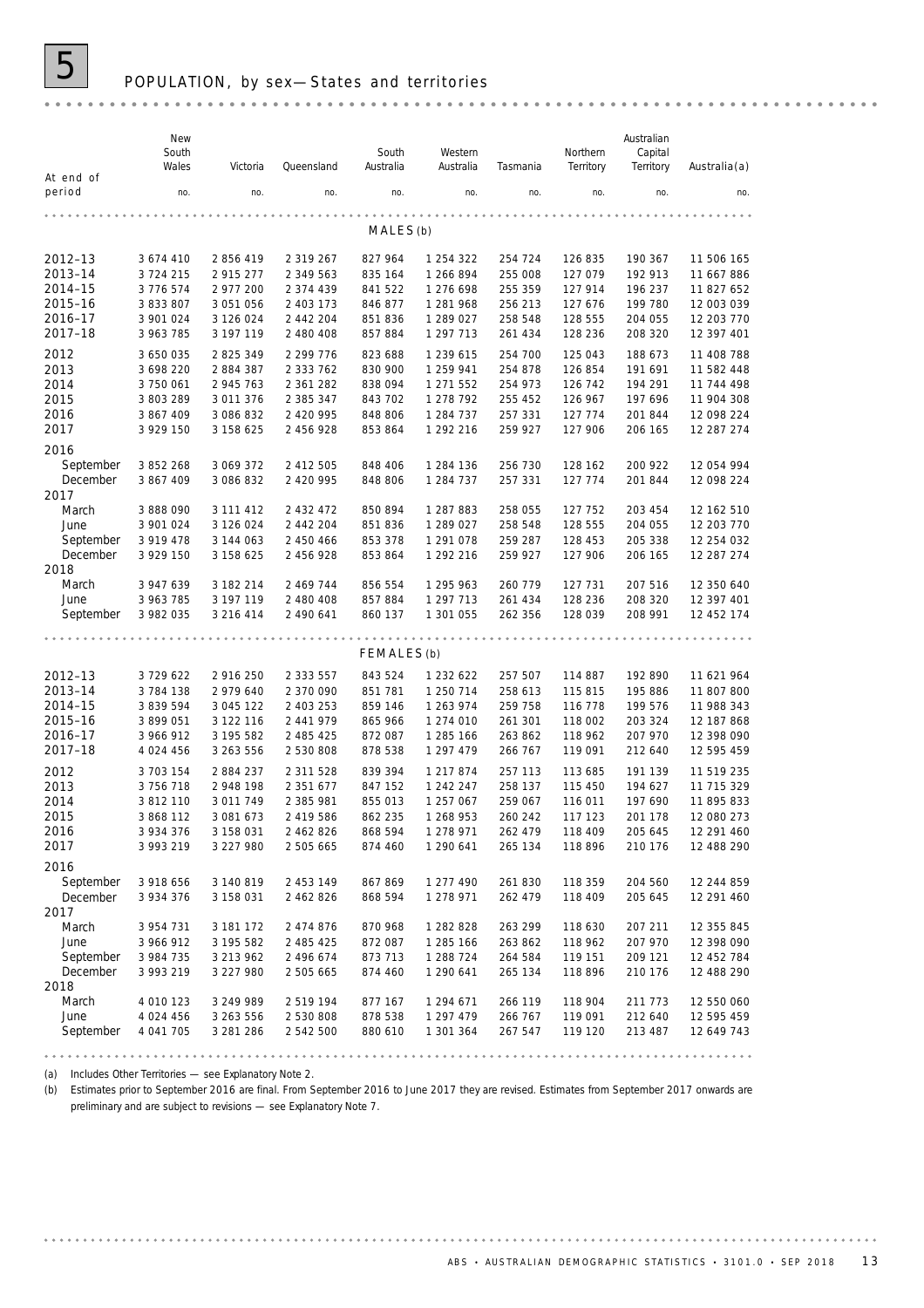

| At end of | New<br>South<br>Wales | Victoria  | Queensland | South<br>Australia     | Western<br>Australia | Tasmania | Northern<br>Territory | Australian<br>Capital<br>Territory | Australia(a) |
|-----------|-----------------------|-----------|------------|------------------------|----------------------|----------|-----------------------|------------------------------------|--------------|
| period    | no.                   | no.       | no.        | no.                    | no.                  | no.      | no.                   | no.                                | no.          |
|           |                       |           |            |                        |                      |          |                       |                                    |              |
|           |                       |           |            | PERSONS <sub>(b)</sub> |                      |          |                       |                                    |              |
| 2012-13   | 7 404 032             | 5772669   | 4 652 824  | 1671488                | 2 486 944            | 512 231  | 241 722               | 383 257                            | 23 128 129   |
| 2013-14   | 7 508 353             | 5 894 917 | 4 719 653  | 1 686 945              | 2 517 608            | 513 621  | 242 894               | 388 799                            | 23 475 686   |
| 2014-15   | 7 616 168             | 6 022 322 | 4777692    | 1 700 668              | 2 540 672            | 515 117  | 244 692               | 395 813                            | 23 815 995   |
| 2015-16   | 7732858               | 6 173 172 | 4 845 152  | 1 712 843              | 2 555 978            | 517 514  | 245 678               | 403 104                            | 24 190 907   |
| 2016-17   | 7867936               | 6 321 606 | 4 927 629  | 1 723 923              | 2574193              | 522 410  | 247 517               | 412 025                            | 24 601 860   |
| 2017-18   | 7 988 241             | 6 460 675 | 5 011 216  | 1 736 422              | 2 595 192            | 528 201  | 247 327               | 420 960                            | 24 992 860   |
| 2012      | 7 353 189             | 5 709 586 | 4 611 304  | 1 663 082              | 2 457 489            | 511813   | 238 728               | 379812                             | 22 928 023   |
| 2013      | 7 454 938             | 5 832 585 | 4 685 439  | 1678052                | 2 502 188            | 513 015  | 242 304               | 386 318                            | 23 297 777   |
| 2014      | 7 562 171             | 5 957 512 | 4 747 263  | 1693107                | 2528619              | 514 040  | 242 753               | 391 981                            | 23 640 331   |
| 2015      | 7 671 401             | 6 093 049 | 4 804 933  | 1 705 937              | 2547745              | 515 694  | 244 090               | 398 874                            | 23 984 581   |
| 2016      | 7801785               | 6 244 863 | 4 883 821  | 1 717 400              | 2 5 6 3 7 0 8        | 519810   | 246 183               | 407 489                            | 24 389 684   |
| 2017      | 7 922 369             | 6 386 605 | 4 962 593  | 1 728 324              | 2 582 857            | 525 061  | 246 802               | 416 341                            | 24 775 564   |
| 2016      |                       |           |            |                        |                      |          |                       |                                    |              |
| September | 7770924               | 6 210 191 | 4 865 654  | 1 716 275              | 2 561 626            | 518 560  | 246 521               | 405 482                            | 24 299 853   |
| December  | 7 801 785             | 6 244 863 | 4 883 821  | 1 717 400              | 2 563 708            | 519 810  | 246 183               | 407 489                            | 24 389 684   |
| 2017      |                       |           |            |                        |                      |          |                       |                                    |              |
| March     | 7842821               | 6 292 584 | 4 907 348  | 1 721 862              | 2 570 711            | 521 354  | 246 382               | 410 665                            | 24 518 355   |
| June      | 7867936               | 6 321 606 | 4 927 629  | 1 723 923              | 2 574 193            | 522 410  | 247 517               | 412 025                            | 24 601 860   |
| September | 7 904 213             | 6 358 025 | 4 947 140  | 1727091                | 2 579 802            | 523 871  | 247 604               | 414 459                            | 24 706 816   |
| December  | 7 922 369             | 6 386 605 | 4 962 593  | 1 728 324              | 2 582 857            | 525 061  | 246 802               | 416 341                            | 24 775 564   |
| 2018      |                       |           |            |                        |                      |          |                       |                                    |              |
| March     | 7 957 762             | 6 432 203 | 4 988 938  | 1 733 721              | 2 590 634            | 526 898  | 246 635               | 419 289                            | 24 900 700   |
| June      | 7 988 241             | 6 460 675 | 5 011 216  | 1 736 422              | 2 595 192            | 528 201  | 247 327               | 420 960                            | 24 992 860   |
| September | 8 0 23 7 40           | 6 497 700 | 5 033 141  | 1 740 747              | 2 602 419            | 529 903  | 247 159               | 422 478                            | 25 101 917   |
|           |                       |           |            |                        |                      |          |                       |                                    |              |

(a) Includes Other Territories — see Explanatory Note 2.

(b) Estimates prior to September 2016 are final. From September 2016 to June 2017 they are revised. Estimates from September 2017 onwards are preliminary and are subject to revisions — see Explanatory Note 7.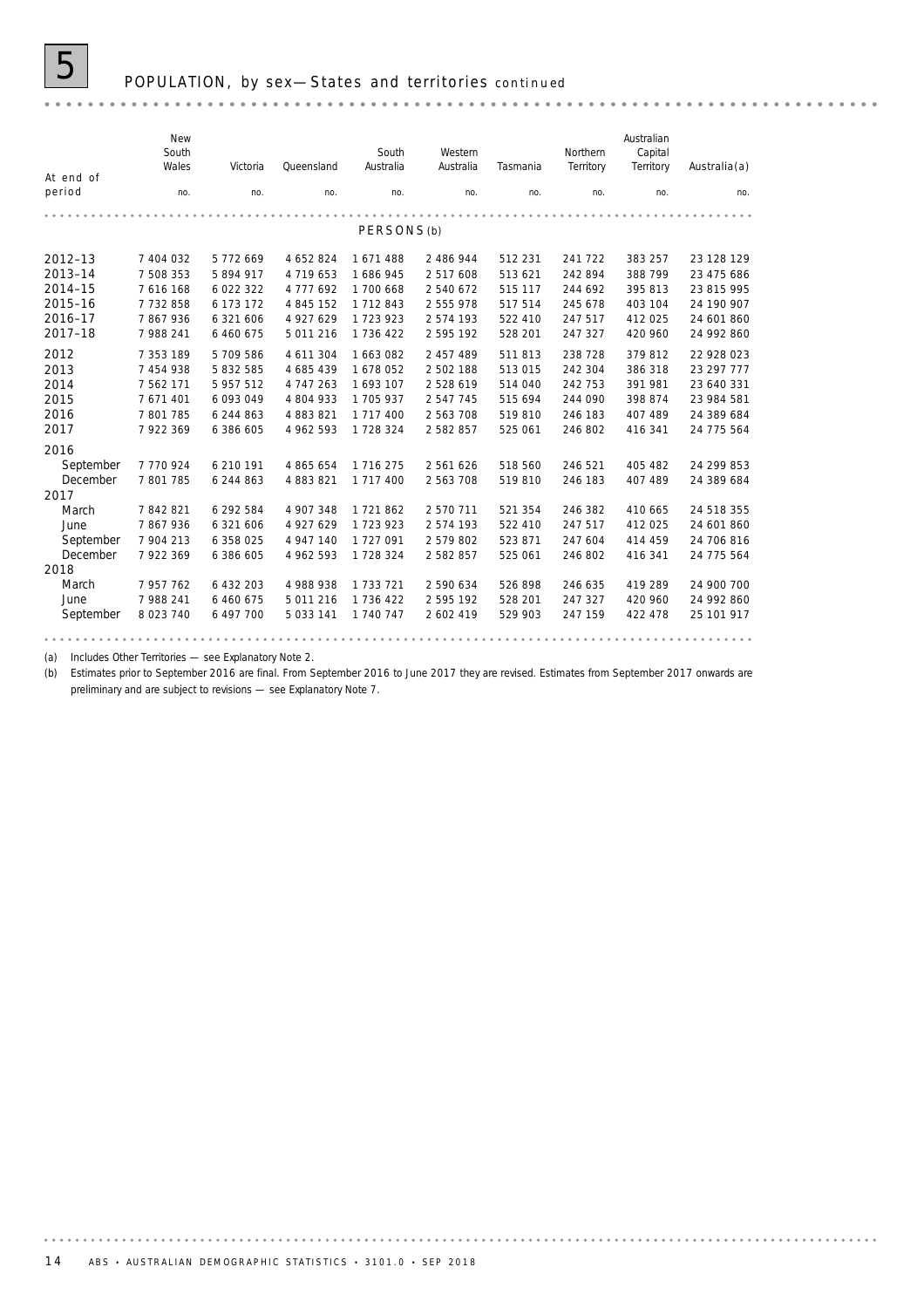### POPULATION, by age and sex-States and territories-at 30 June 2018(a)

revisions — see Explanatory Note 7.

(a) Estimates at June 2018 are preliminary and are subject to (b) Includes Other Territories — see Explanatory Note 2.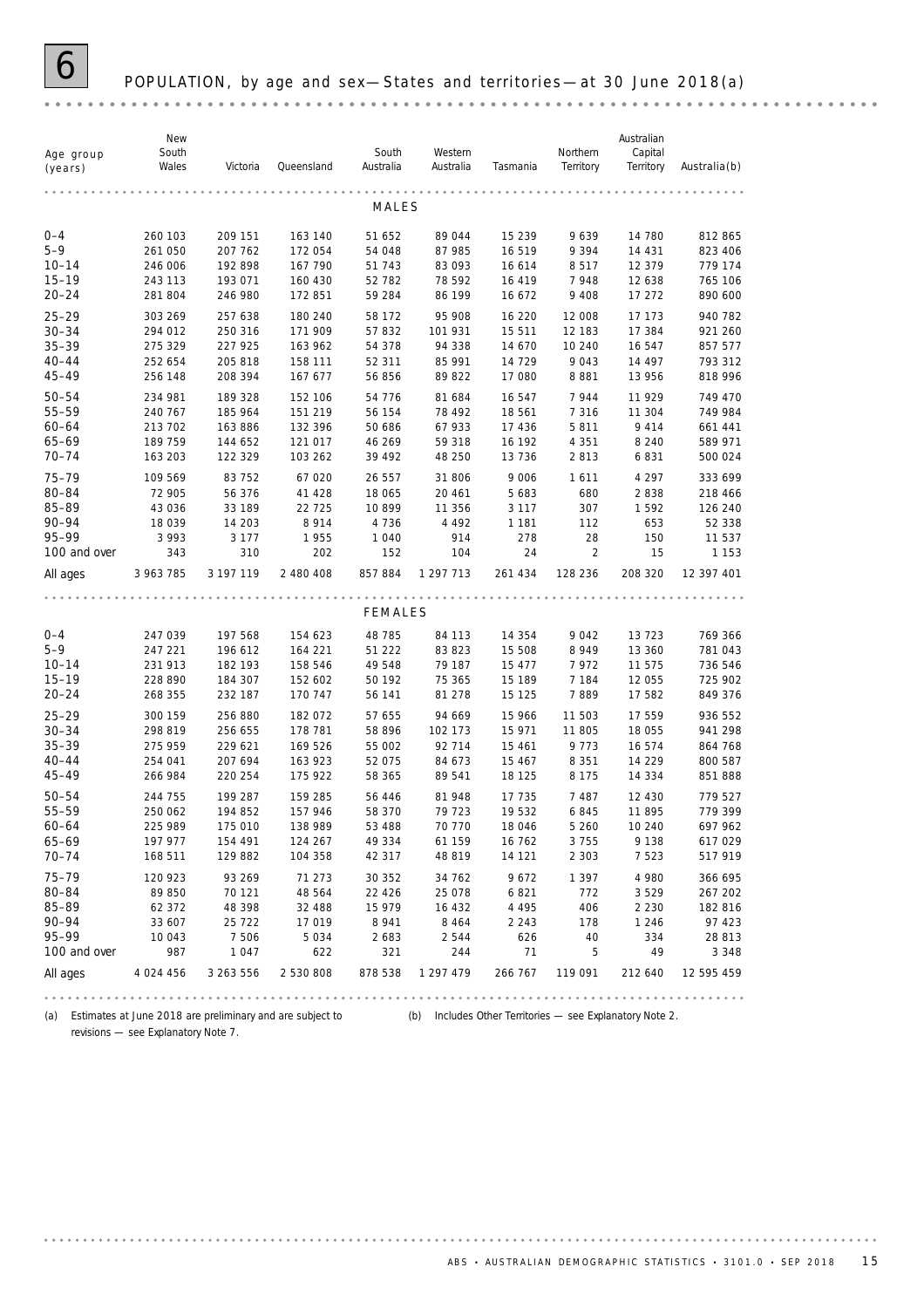

| Age group<br>(years) | New<br>South<br>Wales | Victoria  | Queensland | South<br>Australia | Western<br>Australia | Tasmania | Northern<br>Territory | Australian<br>Capital<br>Territory | $A$ ustralia $(b)$ |
|----------------------|-----------------------|-----------|------------|--------------------|----------------------|----------|-----------------------|------------------------------------|--------------------|
|                      |                       |           |            | PERSONS            |                      |          |                       |                                    |                    |
| $0 - 4$              | 507 142               | 406 719   | 317 763    | 100 437            | 173 157              | 29 5 9 3 | 18 681                | 28 503                             | 1582231            |
| $5 - 9$              | 508 271               | 404 374   | 336 275    | 105 270            | 171 808              | 32 0 27  | 18 343                | 27 791                             | 1604 449           |
| $10 - 14$            | 477 919               | 375 091   | 326 336    | 101 291            | 162 280              | 32 091   | 16 489                | 23 954                             | 1 515 720          |
| $15 - 19$            | 472 003               | 377 378   | 313 032    | 102 974            | 153 957              | 31 608   | 15 132                | 24 693                             | 1 491 008          |
| $20 - 24$            | 550 159               | 479 167   | 343 598    | 115 425            | 167 477              | 31 797   | 17 297                | 34 854                             | 1739976            |
| $25 - 29$            | 603 428               | 514 518   | 362 312    | 115 827            | 190 577              | 32 186   | 23 511                | 34 7 32                            | 1877334            |
| $30 - 34$            | 592 831               | 506 971   | 350 690    | 116 728            | 204 104              | 31 482   | 23 988                | 35 439                             | 1862558            |
| $35 - 39$            | 551 288               | 457 546   | 333 488    | 109 380            | 187 052              | 30 131   | 20 013                | 33 1 21                            | 1 722 345          |
| $40 - 44$            | 506 695               | 413 512   | 322 034    | 104 386            | 170 664              | 30 196   | 17 394                | 28 7 26                            | 1593899            |
| $45 - 49$            | 523 132               | 428 648   | 343 599    | 115 221            | 179 363              | 35 205   | 17 056                | 28 290                             | 1670884            |
| $50 - 54$            | 479 736               | 388 615   | 311 391    | 111 222            | 163 632              | 34 282   | 15 4 31               | 24 3 5 9                           | 1 528 997          |
| 55-59                | 490 829               | 380 816   | 309 165    | 114 524            | 158 215              | 38 093   | 14 161                | 23 199                             | 1529383            |
| $60 - 64$            | 439 691               | 338 896   | 271 385    | 104 174            | 138 703              | 35 482   | 11 071                | 19 654                             | 1 359 403          |
| $65 - 69$            | 387 736               | 299 143   | 245 284    | 95 603             | 120 477              | 32 954   | 8 1 0 6               | 17 378                             | 1 207 000          |
| $70 - 74$            | 331 714               | 252 211   | 207 620    | 81 809             | 97 069               | 27 857   | 5 1 1 6               | 14 3 5 4                           | 1 017 943          |
| $75 - 79$            | 230 492               | 177 021   | 138 293    | 56 909             | 66 568               | 18 678   | 3 0 0 8               | 9 2 7 7                            | 700 394            |
| 80-84                | 162 755               | 126 497   | 89 992     | 40 491             | 45 539               | 12 504   | 1 452                 | 6 3 6 7                            | 485 668            |
| 85-89                | 105 408               | 81 587    | 55 213     | 26 878             | 27 788               | 7612     | 713                   | 3822                               | 309 056            |
| $90 - 94$            | 51 646                | 39 925    | 25 933     | 13 677             | 12 956               | 3 4 2 4  | 290                   | 1899                               | 149 761            |
| 95-99                | 14 0 36               | 10 683    | 6989       | 3723               | 3 4 5 8              | 904      | 68                    | 484                                | 40 350             |
| 100 and over         | 1 3 3 0               | 1 3 5 7   | 824        | 473                | 348                  | 95       | $\overline{7}$        | 64                                 | 4 5 0 1            |
| All ages             | 7 988 241             | 6 460 675 | 5 011 216  | 1 736 422          | 2595192              | 528 201  | 247 327               | 420 960                            | 24 992 860         |
|                      |                       |           |            |                    |                      |          |                       |                                    |                    |

(a) Estimates at June 2018 are preliminary and are subject to (b) Includes Other Territories — see Explanatory Note 2. revisions — see Explanatory Note 7.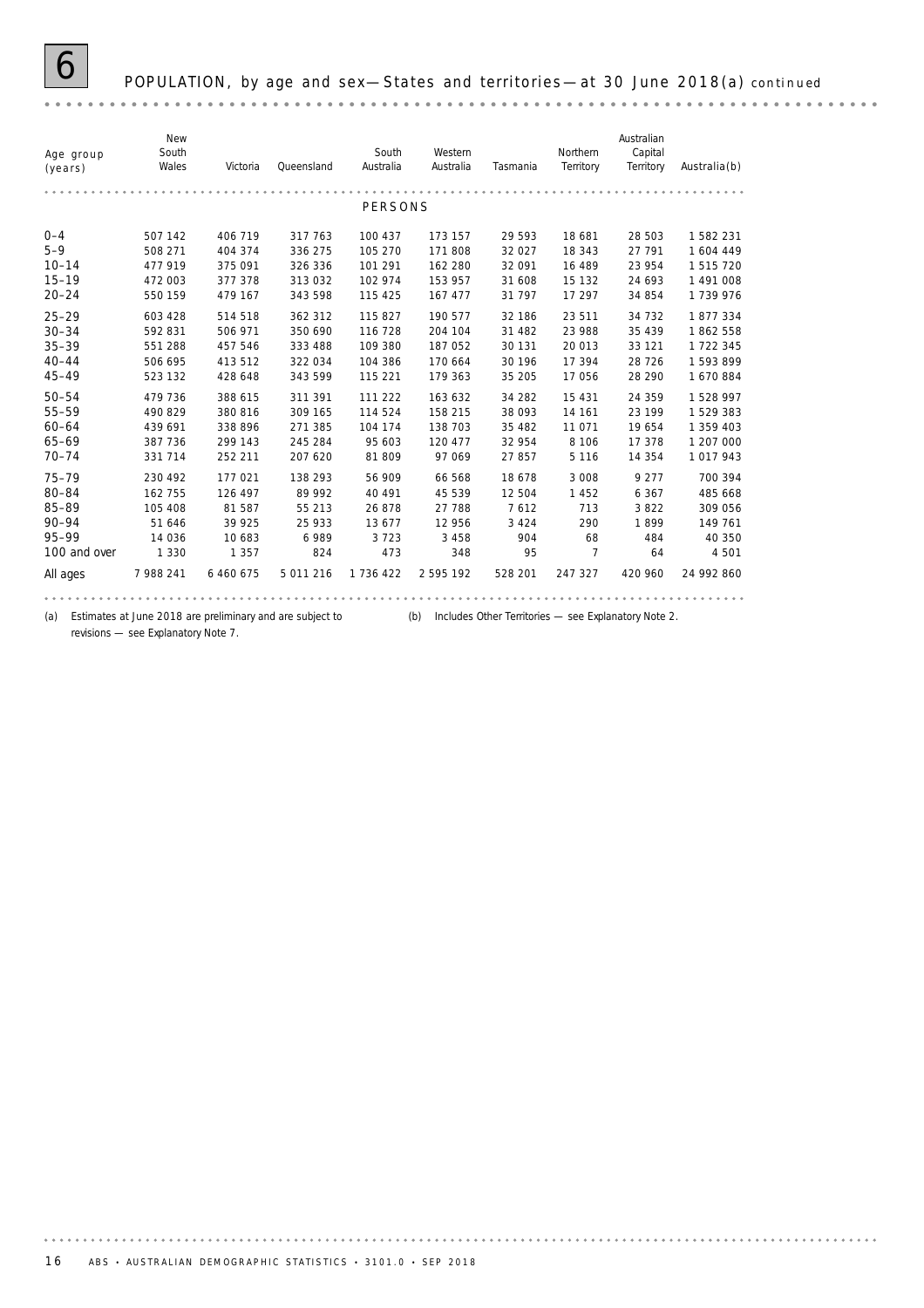|                        | PERCENTAGE OF TOTAL POPULATION |                    |                    |                    |                    |                          |                          |              |              |              |
|------------------------|--------------------------------|--------------------|--------------------|--------------------|--------------------|--------------------------|--------------------------|--------------|--------------|--------------|
|                        | 2014                           | 2015               | 2016               | 2017               | 2018               | 2014                     | 2015                     | 2016         | 2017         | 2018         |
| Age group<br>(years)   | no.                            | no.                | no.                | no.                | no.                | %                        | %                        | %            | %            | $\%$         |
|                        |                                |                    |                    |                    |                    |                          |                          |              |              |              |
|                        |                                |                    |                    | MALES              |                    |                          |                          |              |              |              |
| $0 - 4$                | 791 208                        | 797 038            | 807 893            | 811 093            | 812 865            | 3.37                     | 3.35                     | 3.34         | 3.30         | 3.25         |
| $5 - 9$                | 768 999                        | 788 647            | 804 219            | 814 019            | 823 406            | 3.28                     | 3.31                     | 3.32         | 3.31         | 3.29         |
| $10 - 14$              | 718 938                        | 724 624            | 735 448            | 757 231            | 779 174            | 3.06                     | 3.04                     | 3.04         | 3.08         | 3.12         |
| $15 - 19$              | 754 389                        | 752 497            | 755 575            | 760 068            | 765 106            | 3.21                     | 3.16                     | 3.12         | 3.09         | 3.06         |
| $20 - 24$              | 848 183                        | 856 374            | 864 974            | 878 560            | 890 600            | 3.61                     | 3.60                     | 3.58         | 3.57         | 3.56         |
| $25 - 29$              | 882 620                        | 895 666            | 907 735            | 924 848            | 940 782            | 3.76                     | 3.76                     | 3.75         | 3.76         | 3.76         |
| $30 - 34$              | 854 052                        | 874 867            | 892 061            | 908 609            | 921 260            | 3.64                     | 3.67                     | 3.69         | 3.69         | 3.69         |
| $35 - 39$              | 776 498                        | 785 317            | 801 868            | 828 146            | 857 577            | 3.31                     | 3.30                     | 3.31         | 3.37         | 3.43         |
| $40 - 44$              | 822 560                        | 819 248            | 807 640            | 797 760            | 793 312            | 3.50                     | 3.44                     | 3.34         | 3.24         | 3.17         |
| $45 - 49$              | 758 910                        | 767 682            | 785 668            | 807 186            | 818 996            | 3.23                     | 3.22                     | 3.25         | 3.28         | 3.28         |
| $50 - 54$              | 771 232                        | 769 616            | 762 788            | 754 634            | 749 470            | 3.29                     | 3.23                     | 3.15         | 3.07         | 3.00         |
| 55-59                  | 697 760                        | 710 341            | 723 738            | 738 626            | 749 984            | 2.97                     | 2.98                     | 2.99         | 3.00         | 3.00         |
| $60 - 64$<br>$65 - 69$ | 621 800<br>555 428             | 628 448            | 637 586<br>589 110 | 649 290            | 661 441            | 2.65                     | 2.64                     | 2.64         | 2.64         | 2.65<br>2.36 |
| $70 - 74$              | 398 534                        | 573 231<br>416 272 | 436 841            | 586 613<br>470 416 | 589 971<br>500 024 | 2.37<br>1.70             | 2.41<br>1.75             | 2.44<br>1.81 | 2.38<br>1.91 | 2.00         |
|                        |                                |                    |                    |                    |                    |                          |                          |              |              |              |
| $75 - 79$<br>80-84     | 286 700                        | 298 086<br>197 816 | 308 155            | 321 691            | 333 699            | 1.22                     | 1.25                     | 1.27         | 1.31         | 1.34<br>0.87 |
| 85-89                  | 196 233<br>114 970             | 119 313            | 202 502<br>122 444 | 209 914<br>124 791 | 218 466<br>126 240 | 0.84<br>0.49             | 0.83<br>0.50             | 0.84<br>0.51 | 0.85<br>0.51 | 0.51         |
| $90 - 94$              | 41 175                         | 43 802             | 46 831             | 49 115             | 52 338             | 0.18                     | 0.18                     | 0.19         | 0.20         | 0.21         |
| 95-99                  | 6966                           | 8018               | 9 2 2 7            | 10 274             | 11 537             | 0.03                     | 0.03                     | 0.04         | 0.04         | 0.05         |
| 100 and over           | 731                            | 749                | 736                | 886                | 1 1 5 3            | $\overline{\phantom{0}}$ | $\overline{\phantom{0}}$ |              |              |              |
| All ages               | 11 667 886                     | 11 827 652         | 12 003 039         | 12 203 770         | 12 397 401         | 49.70                    | 49.66                    | 49.62        | 49.61        | 49.60        |
|                        |                                |                    |                    |                    |                    |                          |                          |              |              |              |
|                        |                                |                    |                    | <b>FEMALES</b>     |                    |                          |                          |              |              |              |
| $0 - 4$                | 750 223                        | 755 529            | 765 733            | 767 901            | 769 366            | 3.20                     | 3.17                     | 3.17         | 3.12         | 3.08         |
| $5 - 9$                | 727 801                        | 747 615            | 763 062            | 772 832            | 781 043            | 3.10                     | 3.14                     | 3.15         | 3.14         | 3.13         |
| $10 - 14$              | 682 553                        | 686 064            | 696 242            | 716 032            | 736 546            | 2.91                     | 2.88                     | 2.88         | 2.91         | 2.95         |
| $15 - 19$              | 716 320                        | 717 359            | 719 579            | 722 532            | 725 902            | 3.05                     | 3.01                     | 2.97         | 2.94         | 2.90         |
| $20 - 24$              | 813 450                        | 819 905            | 829 100            | 840 528            | 849 376            | 3.47                     | 3.44                     | 3.43         | 3.42         | 3.40         |
| $25 - 29$              | 873 565                        | 890 360            | 906 561            | 924 383            | 936 552            | 3.72                     | 3.74                     | 3.75         | 3.76         | 3.75         |
| $30 - 34$              | 850 497                        | 877 424            | 902 024            | 924 450            | 941 298            | 3.62                     | 3.68                     | 3.73         | 3.76         | 3.77         |
| $35 - 39$              | 778 551                        | 787 641            | 805 594            | 833 090            | 864 768            | 3.32                     | 3.31                     | 3.33         | 3.39         | 3.46         |
| $40 - 44$              | 840 987                        | 835 962            | 819 136            | 806 253            | 800 587            | 3.58                     | 3.51                     | 3.39         | 3.28         | 3.20         |
| $45 - 49$              | 780 988                        | 794 148            | 819 262            | 841 317            | 851 888            | 3.33                     | 3.33                     | 3.39         | 3.42         | 3.41         |
| 50–54                  | 790 402                        | 790 311            | 785 688            | 781 080            | 779 527            | 3.37                     | 3.32                     | 3.25         | 3.17         | 3.12         |
| 55-59                  | 719 662                        | 735 291            | 752 177            | 767 806            | 779 399            | 3.07                     | 3.09                     | 3.11         | 3.12         | 3.12         |
| $60 - 64$              | 641 390                        | 653 717            | 667 305            | 682 744            | 697 962            | 2.73                     | 2.74                     | 2.76         | 2.78         | 2.79         |
| 65-69                  | 562 692                        | 583 148            | 603 963            | 606 859            | 617029             | 2.40                     | 2.45                     | 2.50         | 2.47         | 2.47         |
| $70 - 74$              | 415 752                        | 434 039            | 453 355            | 487 686            | 517 919            | 1.77                     | 1.82                     | 1.87         | 1.98         | 2.07         |
| $75 - 79$              | 321 960                        | 332 446            | 343 045            | 355 451            | 366 695            | 1.37                     | 1.40                     | 1.42         | 1.44         | 1.47         |
| 80-84                  | 250 715                        | 250 321            | 252 601            | 259 289            | 267 202            | 1.07                     | 1.05                     | 1.04         | 1.05         | 1.07         |
| 85-89                  | 179 773                        | 181 531            | 182 965            | 182 945            | 182 816            | 0.77                     | 0.76                     | 0.76         | 0.74         | 0.73         |
| $90 - 94$              | 87 172                         | 90 705             | 93 274             | 95 436             | 97 423             | 0.37                     | 0.38                     | 0.39         | 0.39         | 0.39         |
| 95-99                  | 20 475                         | 21 898             | 24 4 16            | 26 506             | 28 813             | 0.09                     | 0.09                     | 0.10         | 0.11         | 0.12         |
| 100 and over           | 2872                           | 2929               | 2786               | 2 9 7 0            | 3 3 4 8            | 0.01                     | 0.01                     | 0.01         | 0.01         | 0.01         |
| All ages               | 11 807 800                     | 11 988 343         | 12 187 868         | 12 398 090         | 12 595 459         | 50.30                    | 50.34                    | 50.38        | 50.39        | 50.40        |

— nil or rounded to zero (including null cells)

(a) Estimates from June 2014 to June 2016 are final and estimates at June 2017 are revised. Estimates at June 2018 are preliminary and are subject to revisions — see Explanatory Note 7.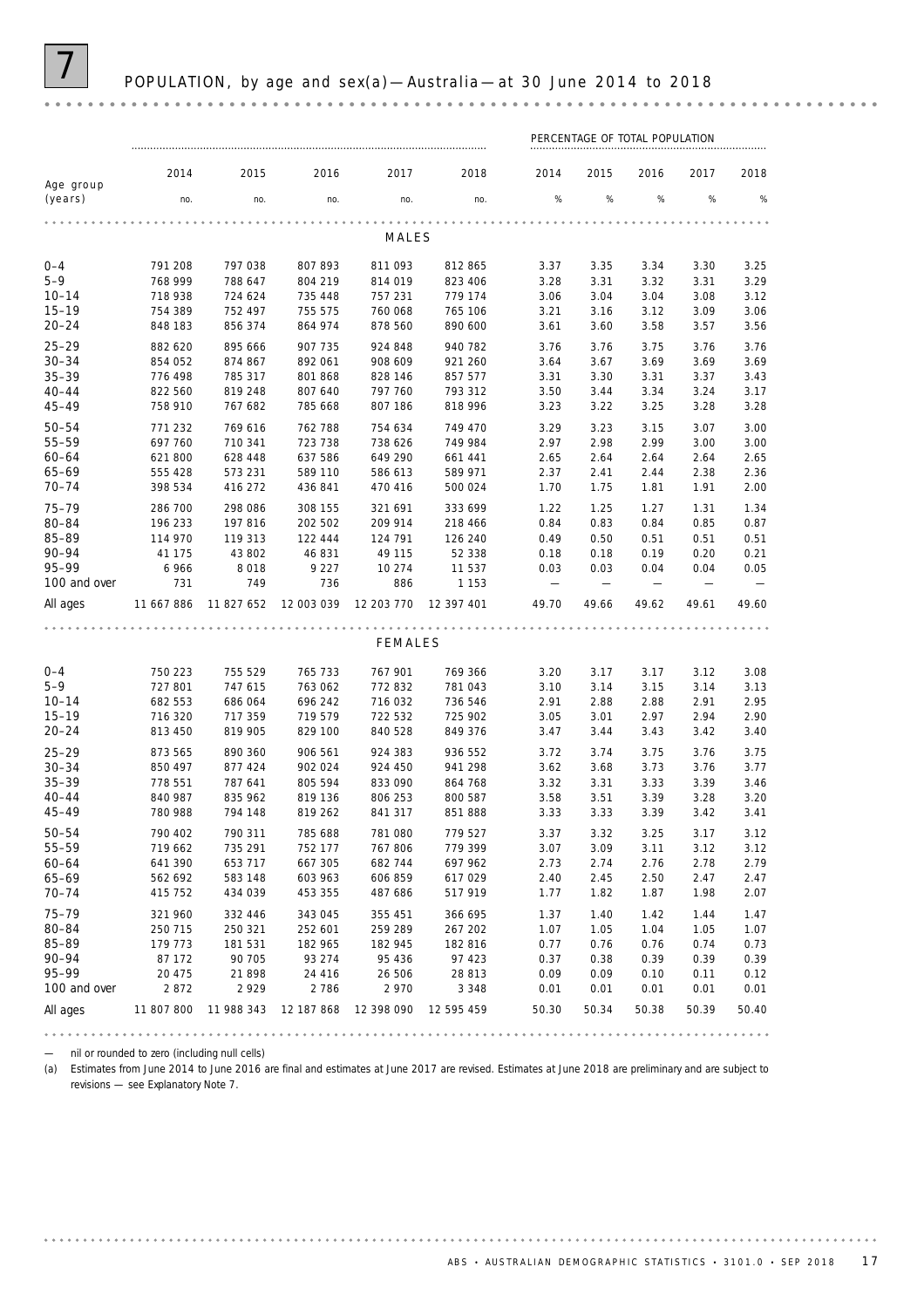

7 POPULATION, by age and sex(a) —Australia —at 30 June 2014 to 2018 *continued*

|              |            |            |            |            |            | PERCENTAGE OF TOTAL POPULATION |        |        |        |        |
|--------------|------------|------------|------------|------------|------------|--------------------------------|--------|--------|--------|--------|
|              | 2014       | 2015       | 2016       | 2017       | 2018       | 2014                           | 2015   | 2016   | 2017   | 2018   |
| Age group    |            |            |            |            |            |                                |        |        |        |        |
| (years)      | no.        | no.        | no.        | no.        | no.        | %                              | %      | %      | %      | %      |
|              |            |            |            |            |            |                                |        |        |        |        |
|              |            |            |            | PERSONS    |            |                                |        |        |        |        |
| $0 - 4$      | 1 541 431  | 1552567    | 1573626    | 1578994    | 1582231    | 6.57                           | 6.52   | 6.51   | 6.42   | 6.33   |
| $5 - 9$      | 1 496 800  | 1536262    | 1567281    | 1586851    | 1 604 449  | 6.38                           | 6.45   | 6.48   | 6.45   | 6.42   |
| $10 - 14$    | 1 401 491  | 1410688    | 1 431 690  | 1 473 263  | 1515720    | 5.97                           | 5.92   | 5.92   | 5.99   | 6.06   |
| $15 - 19$    | 1 470 709  | 1 469 856  | 1 475 154  | 1 482 600  | 1 491 008  | 6.26                           | 6.17   | 6.10   | 6.03   | 5.97   |
| $20 - 24$    | 1 661 633  | 1676279    | 1694074    | 1719088    | 1739976    | 7.08                           | 7.04   | 7.00   | 6.99   | 6.96   |
| $25 - 29$    | 1 756 185  | 1786026    | 1814296    | 1849231    | 1877334    | 7.48                           | 7.50   | 7.50   | 7.52   | 7.51   |
| $30 - 34$    | 1 704 549  | 1 752 291  | 1 794 085  | 1833059    | 1862558    | 7.26                           | 7.36   | 7.42   | 7.45   | 7.45   |
| $35 - 39$    | 1555049    | 1572958    | 1 607 462  | 1661236    | 1 722 345  | 6.62                           | 6.60   | 6.64   | 6.75   | 6.89   |
| $40 - 44$    | 1 663 547  | 1655210    | 1626776    | 1 604 013  | 1593899    | 7.09                           | 6.95   | 6.72   | 6.52   | 6.38   |
| $45 - 49$    | 1539898    | 1561830    | 1 604 930  | 1 648 503  | 1670884    | 6.56                           | 6.56   | 6.63   | 6.70   | 6.69   |
| $50 - 54$    | 1561634    | 1559927    | 1548476    | 1 535 714  | 1528997    | 6.65                           | 6.55   | 6.40   | 6.24   | 6.12   |
| 55-59        | 1 417 422  | 1 445 632  | 1 475 915  | 1506432    | 1529383    | 6.04                           | 6.07   | 6.10   | 6.12   | 6.12   |
| $60 - 64$    | 1 263 190  | 1 282 165  | 1 304 891  | 1 332 034  | 1 359 403  | 5.38                           | 5.38   | 5.39   | 5.41   | 5.44   |
| 65-69        | 1 118 120  | 1 156 379  | 1 193 073  | 1 193 472  | 1 207 000  | 4.76                           | 4.86   | 4.93   | 4.85   | 4.83   |
| $70 - 74$    | 814 286    | 850 311    | 890 196    | 958 102    | 1017943    | 3.47                           | 3.57   | 3.68   | 3.89   | 4.07   |
| $75 - 79$    | 608 660    | 630 532    | 651 200    | 677 142    | 700 394    | 2.59                           | 2.65   | 2.69   | 2.75   | 2.80   |
| 80-84        | 446 948    | 448 137    | 455 103    | 469 203    | 485 668    | 1.90                           | 1.88   | 1.88   | 1.91   | 1.94   |
| 85-89        | 294 743    | 300 844    | 305 409    | 307 736    | 309 056    | 1.26                           | 1.26   | 1.26   | 1.25   | 1.24   |
| $90 - 94$    | 128 347    | 134 507    | 140 105    | 144 551    | 149 761    | 0.55                           | 0.56   | 0.58   | 0.59   | 0.60   |
| 95-99        | 27 441     | 29 916     | 33 643     | 36 780     | 40 350     | 0.12                           | 0.13   | 0.14   | 0.15   | 0.16   |
| 100 and over | 3 6 0 3    | 3678       | 3522       | 3856       | 4 5 0 1    | 0.02                           | 0.02   | 0.01   | 0.02   | 0.02   |
| All ages     | 23 475 686 | 23 815 995 | 24 190 907 | 24 601 860 | 24 992 860 | 100.00                         | 100.00 | 100.00 | 100.00 | 100.00 |
|              |            |            |            |            |            |                                |        |        |        |        |

(a) Estimates from June 2014 to June 2016 are final and estimates at June 2017 are revised. Estimates at June 2018 are preliminary and are subject to revisions — see Explanatory Note 7.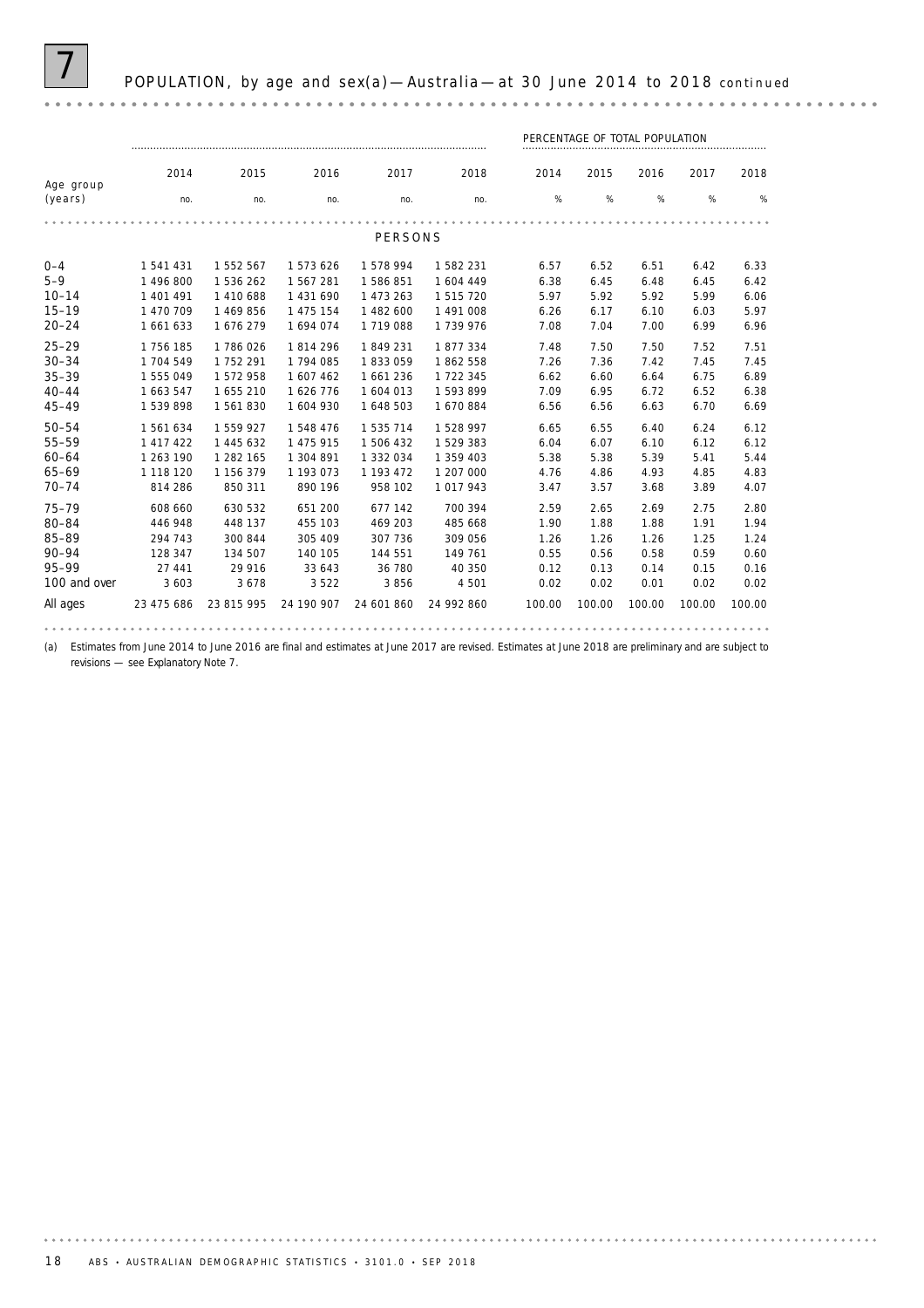## ESTIMATED RESIDENT POPULATION (a), Country of birth-at 30 June(b)

|                                       |         |            |                                  |            | CHANGE    |           | ANNUAL GROWTH RATE |           |
|---------------------------------------|---------|------------|----------------------------------|------------|-----------|-----------|--------------------|-----------|
|                                       |         | 2011       | 2016                             | 2017       | 2011-2017 | 2016-2017 | 2011-2017(c)       | 2016-2017 |
| Country of birth                      |         | no.        | no.                              | no.        | no.       | no.       | %                  | %         |
|                                       |         |            |                                  |            |           |           |                    |           |
| Australia                             |         | 16 321 840 | 17 278 800                       | 17 461 280 | 956 960   | 182 480   | 1.13               | 1.05      |
| England                               |         | 991 040    | 1 002 060                        | 997 830    | 11 0 20   | $-4230$   | 0.11               | $-0.42$   |
| China (excludes SARs and Taiwan)      |         | 387 420    | 557 690                          | 606 450    | 170 270   | 48 760    | 7.75               | 8.04      |
| New Zealand                           |         | 543 950    | 568 170                          | 567 490    | 24 220    | $-680$    | 0.71               | $-0.12$   |
| India                                 |         | 337 120    | 489 410                          | 537 780    | 152 290   | 48 370    | 8.09               | 8.99      |
| Philippines                           |         | 193 030    | 252 690                          | 265 800    | 59 660    | 13 110    | 5.48               | 4.93      |
| Vietnam                               |         | 207 620    | 243 220                          | 250 490    | 35 600    | 7 2 7 0   | 3.18               | 2.90      |
| Italy                                 |         | 201 680    | 195 760                          | 191 510    | $-5920$   | $-4250$   | $-0.86$            | $-2.22$   |
| South Africa                          |         | 161 590    | 180 480                          | 185 390    | 18 890    | 4 9 1 0   | 2.32               | 2.65      |
| Malaysia                              |         | 134 140    | 152 900                          | 164 590    | 18 760    | 11 690    | 3.47               | 7.10      |
| Scotland                              |         | 141 220    | 137 760                          | 136 560    | $-3460$   | $-1200$   | $-0.56$            | $-0.88$   |
| Sri Lanka                             |         | 99 740     | 124 500                          | 129 470    | 24 760    | 4 9 7 0   | 4.44               | 3.84      |
| Germany                               |         | 125 750    | 116 700                          | 115 880    | $-9050$   | $-820$    | $-1.35$            | $-0.71$   |
| Korea, Republic of (South)            |         | 85 930     | 111 570                          | 114 560    | 25 640    | 2 9 9 0   | 4.91               | 2.61      |
| Greece                                |         | 121 180    | 113 420                          | 111 250    | $-7760$   | $-2170$   | $-1.41$            | $-1.95$   |
| United States of America              |         | 90 090     | 105 750                          | 108 270    | 15 660    | 2 5 2 0   | 3.11               | 2.33      |
| Hong Kong (SAR of China)              |         | 85 990     | 97 590                           | 99 400     | 11 600    | 1810      | 2.44               | 1.82      |
| Lebanon                               |         | 90 030     | 93 7 20                          | 94 240     | 3690      | 520       | 0.76               | 0.55      |
| Ireland                               |         | 78 620     | 88 0 20                          | 87 030     | 9 4 0 0   | $-990$    | 1.71               | $-1.14$   |
| Iraq                                  |         | 54 980     | 74 680                           | 84 280     | 19 700    | 9 600     | 7.38               | 11.39     |
| Indonesia                             |         | 73 060     | 78 970                           | 82 490     | 5910      | 3520      | 2.04               | 4.27      |
| Netherlands                           |         | 87 660     | 78 670                           | 77 600     | $-8990$   | $-1070$   | $-2.01$            | $-1.38$   |
| Pakistan                              |         | 34 150     | 69 660                           | 76 590     | 35 510    | 6 9 3 0   | 14.41              | 9.05      |
| Thailand                              |         | 52 990     | 71 250                           | 76 400     | 18 260    | 5 1 5 0   | 6.29               | 6.74      |
| Fiji                                  |         | 65 470     | 73 970                           | 75 070     | 8 500     | 1 100     | 2.31               | 1.47      |
| Nepal                                 |         | 27810      | 58 980                           | 73 740     | 31 170    | 14 760    | 17.65              | 20.02     |
| Iran                                  |         | 39 640     | 66 150                           | 69 000     | 26 510    | 2850      | 9.68               | 4.13      |
| Singapore                             |         | 55 820     | 59 120                           | 61 190     | 3 3 0 0   | 2 0 7 0   | 1.54               | 3.38      |
| Croatia                               |         | 67 580     | 60 170                           | 59 100     | $-7410$   | $-1070$   | $-2.21$            | $-1.81$   |
| Afghanistan                           |         | 32 970     | 53 670                           | 56 520     | 20 700    | 2850      | 9.40               | 5.04      |
| Taiwan                                |         | 33 450     | 54 040                           | 56 080     | 20 590    | 2 0 4 0   | 8.99               | 3.64      |
| Canada                                |         | 46 230     | 53 750                           | 54 630     | 7520      | 880       | 2.82               | 1.61      |
| Poland                                |         | 57 900     | 53 670                           | 53 190     | $-4230$   | $-480$    | $-1.40$            | $-0.90$   |
| Japan                                 |         | 41 390     | 49 040                           | 50 260     | 7650      | 1 2 2 0   | 3.29               | 2.43      |
| Former Yugoslav Republic of Macedonia | (FYROM) | 51 140     | 49 680                           | 49 340     | $-1460$   | $-340$    | $-0.60$            | $-0.69$   |
| Bangladesh                            |         | 31 620     | 46 250                           | 49 1 20    | 14 630    | 2870      | 7.62               | 5.84      |
| Egypt                                 |         | 42 080     | 45 2 20                          | 45 730     | 3 1 4 0   | 510       | 1.40               | 1.12      |
| Zimbabwe                              |         | 34 610     | 41570                            | 42 630     | 6 9 6 0   | 1 0 6 0   | 3.53               | 2.49      |
| Malta                                 |         | 47 960     | 43 0 20                          | 42 110     | $-4940$   | $-910$    | $-2.14$            | $-2.16$   |
| Turkey                                |         | 39 980     | 39 9 20                          | 40 530     | $-60$     | 610       | 0.23               | 1.51      |
| <b>Brazil</b>                         |         | 17 060     | 32 900                           | 40 2 20    | 15 840    | 7 3 2 0   | 15.37              | 18.20     |
| <b>Total Australia</b>                |         |            | 22 340 020 24 190 910 24 600 780 |            | 1850890   | 409 870   | 1.62               | 1.67      |

. . . . . . . . . .

(a) Estimated resident population by country of birth to 2016 is final and preliminary thereafter. To confidentialise, estimates have been rounded to the nearest 10.

(b) Based on data published in Migration, Australia (cat. no. 3412.0) released on 24 October 2018. Country classification and codes are from the Standard Australian Classification of Countries (SACC), 2016 (cat. no. 1269.0).

(c) Average annual growth rate.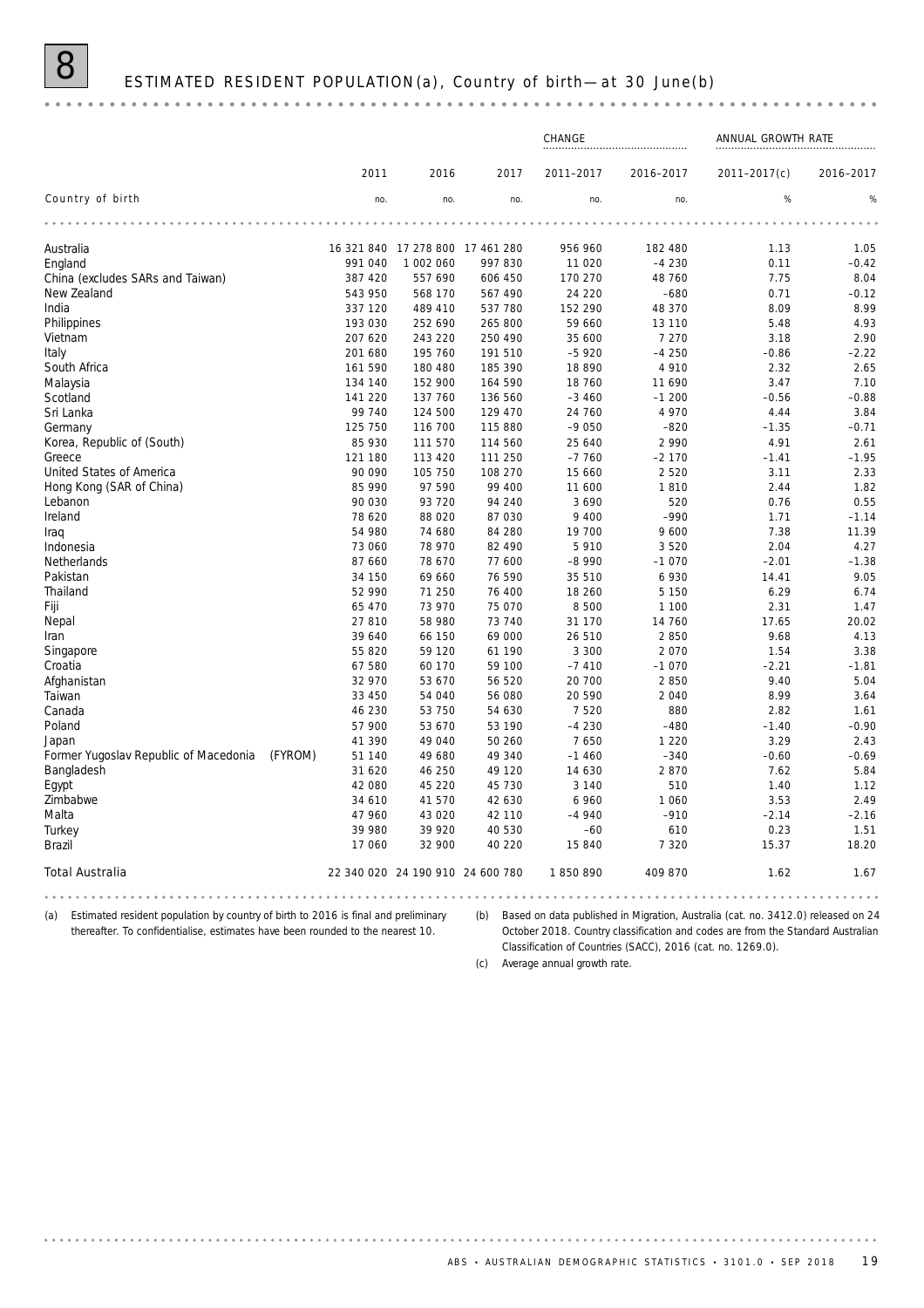ABORIGINAL AND TORRES STRAIT ISLANDER POPULATION(a), by age and sex-State and territories —at 30 June 2016

|                      | New            |          |            |                    |                      |          |                       | Australian           |                    |
|----------------------|----------------|----------|------------|--------------------|----------------------|----------|-----------------------|----------------------|--------------------|
| Age group<br>(years) | South<br>Wales | Victoria | Queensland | South<br>Australia | Western<br>Australia | Tasmania | Northern<br>Territory | Capital<br>Territory | $A$ ustralia $(b)$ |
|                      |                |          |            |                    |                      |          |                       |                      |                    |
|                      |                |          |            | MALES              |                      |          |                       |                      |                    |
| $0 - 4$              | 16 675         | 3579     | 13 753     | 2576               | 5883                 | 1581     | 3759                  | 481                  | 48 295             |
| $5 - 9$              | 16 042         | 3 4 4 2  | 13 933     | 2 5 3 5            | 5722                 | 1780     | 3 9 1 8               | 435                  | 47816              |
| $10 - 14$            | 15 043         | 3 0 8 6  | 12 761     | 2 2 7 7            | 5 3 5 6              | 1 608    | 3844                  | 351                  | 44 344             |
| $15 - 19$            | 14 063         | 2939     | 11 671     | 2 2 5 4            | 5 0 0 6              | 1 5 5 3  | 3547                  | 385                  | 41 4 26            |
| $20 - 24$            | 12 664         | 2874     | 10 487     | 1969               | 4792                 | 1 2 7 5  | 3 6 3 3               | 460                  | 38 165             |
| $25 - 29$            | 9961           | 2 3 2 7  | 8 3 3 1    | 1738               | 4591                 | 986      | 3 5 5 5               | 344                  | 31839              |
| $30 - 34$            | 7689           | 1779     | 6696       | 1 4 0 1            | 3 6 5 7              | 798      | 3 1 2 5               | 236                  | 25 390             |
| $35 - 39$            | 6 4 5 6        | 1 4 3 3  | 5 7 7 5    | 1023               | 2 9 0 6              | 637      | 2549                  | 198                  | 20 984             |
| $40 - 44$            | 6828           | 1536     | 6 0 0 1    | 1 1 0 3            | 2941                 | 688      | 2 4 5 5               | 201                  | 21 762             |
| $45 - 49$            | 6549           | 1522     | 5 4 5 2    | 1049               | 2576                 | 756      | 2 1 9 8               | 213                  | 20 3 25            |
| $50 - 54$            | 5 981          | 1 2 2 3  | 4793       | 940                | 2 1 9 6              | 615      | 1 7 3 4               | 176                  | 17 666             |
| 55-59                | 5094           | 1037     | 3 7 7 0    | 741                | 1744                 | 608      | 1 3 0 4               | 123                  | 14 4 3 3           |
| $60 - 64$            | 3765           | 810      | 2 7 1 6    | 554                | 1 2 4 4              | 504      | 945                   | 104                  | 10 649             |
| 65-69                | 2 7 5 0        | 578      | 1919       | 342                | 803                  | 363      | 530                   | 48                   | 7 3 3 5            |
| $70 - 74$            | 1578           | 302      | 1012       | 206                | 441                  | 199      | 303                   | 28                   | 4 0 7 1            |
| $75 - 79$            | 896            | 166      | 518        | 120                | 206                  | 106      | 134                   | 13                   | 2 1 6 4            |
| 80-84                | 475            | 72       | 259        | 54                 | 104                  | np       | 84                    | np                   | 1 1 1 9            |
| 85 and over          | 199            | 100      | 144        | 45                 | 49                   | np       | 51                    | np                   | 630                |
| All ages             | 132 708        | 28 805   | 109 991    | 20 9 27            | 50 217               | 14 164   | 37 668                | 3 802                | 398 413            |
|                      |                |          |            |                    |                      |          |                       |                      |                    |
|                      |                |          |            | FEMALES            |                      |          |                       |                      |                    |
| $0 - 4$              | 15 393         | 3527     | 13 208     | 2 3 8 1            | 5 5 9 4              | 1536     | 3 4 7 0               | 418                  | 45 535             |
| $5 - 9$              | 15 384         | 3 3 4 7  | 13 4 3 9   | 2 4 8 2            | 5 6 6 1              | 1695     | 3 6 6 2               | 361                  | 46 042             |
| $10 - 14$            | 14 078         | 2939     | 12 3 16    | 2 2 5 5            | 5 3 6 7              | 1521     | 3 4 7 4               | 343                  | 42 301             |
| $15 - 19$            | 13 4 65        | 2954     | 11 329     | 2 1 8 7            | 4 7 1 4              | 1 3 6 9  | 3 2 5 1               | 404                  | 39 691             |
| $20 - 24$            | 11885          | 2673     | 10 0 34    | 1988               | 4 4 5 1              | 1 1 7 5  | 3 3 1 4               | 374                  | 35 897             |
| $25 - 29$            | 9739           | 2 3 5 0  | 8 2 6 2    | 1687               | 4 1 2 8              | 1 0 2 6  | 3 2 3 8               | 359                  | 30 794             |
| $30 - 34$            | 8037           | 1743     | 6875       | 1 3 7 8            | 3534                 | 974      | 2 9 6 7               | 272                  | 25 789             |
| $35 - 39$            | 6817           | 1517     | 6043       | 1 1 1 5            | 2 9 0 7              | 765      | 2 5 0 9               | 222                  | 21 907             |
| $40 - 44$            | 7657           | 1561     | 6 3 6 6    | 1 2 1 2            | 2846                 | 788      | 2 4 6 3               | 220                  | 23 129             |
| $45 - 49$            | 7574           | 1579     | 6 1 0 3    | 1 2 4 5            | 2971                 | 864      | 2 3 8 5               | 187                  | 22 9 22            |
| $50 - 54$            | 6 6 5 2        | 1 360    | 5 1 5 4    | 1 0 2 0            | 2 4 8 0              | 742      | 1943                  | 194                  | 19549              |
| 55-59                | 5515           | 1 0 8 9  | 4 1 7 6    | 850                | 2 0 0 5              | 665      | 1 473                 | 145                  | 15 928             |
| $60 - 64$            | 4 0 4 0        | 865      | 3 0 9 0    | 603                | 1 4 9 2              | 454      | 1 1 3 7               | 91                   | 11 7 7 5           |
| 65-69                | 2873           | 609      | 2 1 5 5    | 396                | 966                  | 348      | 678                   | 48                   | 8081               |
| $70 - 74$            | 1741           | 361      | 1 2 8 5    | 243                | 538                  | 184      | 419                   | 32                   | 4806               |
| $75 - 79$            | 1 0 8 8        | 221      | 725        | 143                | 308                  | 130      | 223                   | 21                   | 2859               |
| 80-84                | 629            | 149      | 401        | 79                 | 193                  | np       | 177                   | np                   | 1706               |
| 85 and over          | 410            | 118      | 324        | 74                 | 140                  | np       | 95                    | np                   | 1 2 4 1            |
| All ages             | 132 977        | 28 962   | 111 285    | 21 338             | 50 295               | 14 373   | 36878                 | 3 7 1 1              | 399 952            |

np not available for publication but included in totals where applicable, unless otherwise indicated

(a) Estimates at June 2016 are final based on the 2016 Census — see Explanatory Note 29. For further information, see *Estimates of Aboriginal and Torres Strait Islander Australians, June 2016* (cat. no. 3238.0.55.001).

(b) Includes Other Territories — see Explanatory Note 2.

. . . . . . . . .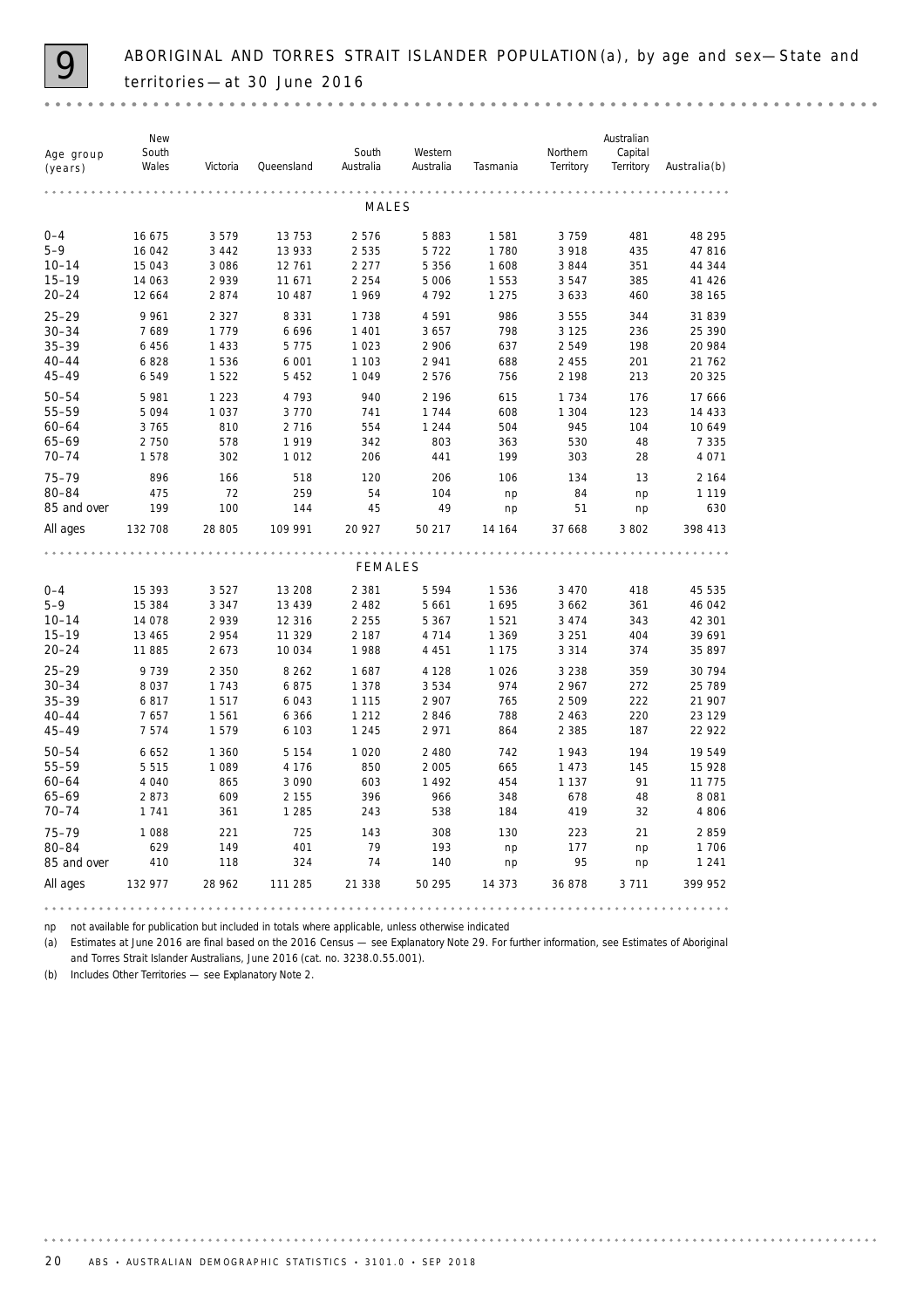ABORIGINAL AND TORRES STRAIT ISLANDER POPULATION(a), by age and sex—State and territories —at 30 June 2016 *continued* 

*New Australian South Western Northern South Capital Age group Territory (years) Wales Victoria Queensland Australia Australia Tasmania Territory Australia*(b) . . . . . . . . . . . . . . PERSONS 0–4 32 068 7 106 26 961 4 957 11 477 3 117 7 229 899 93 830 5–9 31 426 6 789 27 372 5 017 11 383 3 475 7 580 796 93 858 10–14 29 121 6 025 25 077 4 532 10 723 3 129 7 318 694 86 645 15–19 27 528 5 893 23 000 4 441 9 720 2 922 6 798 789 81 117 20–24 24 549 5 547 20 521 3 957 9 243 2 450 6 947 834 74 062 25–29 19 700 4 677 16 593 3 425 8 719 2 012 6 793 703 6**2 633** 30–34 15 726 3 522 13 571 2 779 7 191 1 772 6 092 508 51 179 35–39 13 273 2 950 11 818 2 138 5 813 1 402 5 058 420 42 891 40–44 14 485 3 097 12 367 2 315 5 787 1476 4978 421 **44 891** 45–49 14 123 3 101 11 555 2 294 5 547 1 620 4 583 400 43 247 50–54 12 633 2 583 9 947 1 960 4 676 1 357 3 677 370 37 215 55–59 10 609 2 126 7 946 1 591 3 749 1 273 2 777 268 30 361 60–64 7 805 1 675 5 806 1 157 2 736 958 2 082 195 22 424 65–69 5 623 1 187 4 074 738 1 769 711 1 208 96 15 416 70–74 3 319 663 2 297 449 979 383 722 60 8 877 75–79 1 984 387 1 243 263 514 236 357 34 5 023 80–84 1 104 221 660 133 297 np 261 np **2 825** 85 and over 609 218 468 119 189 np 146 np **1871** All ages 265 685 57 767 221 276 42 265 100 512 28 537 74 546 7 513 **798 365** 

np not available for publication but included in totals where applicable, unless otherwise indicated

(a) Estimates at June 2016 are final based on the 2016 Census — see Explanatory Note 29. For further information, see *Estimates of Aboriginal and Torres Strait Islander Australians, June 2016* (cat. no. 3238.0.55.001).

(b) Includes Other Territories — see Explanatory Note 2.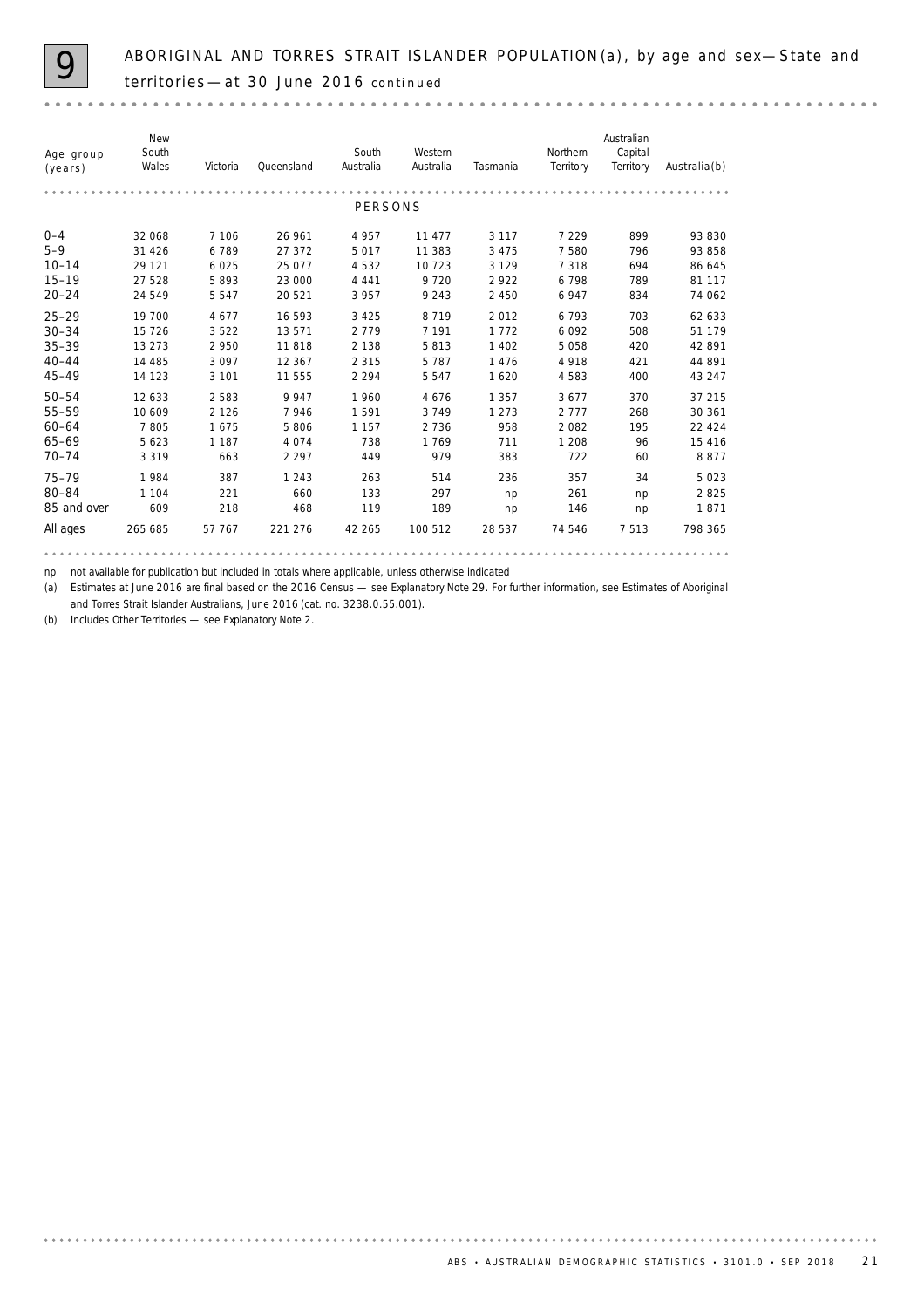### BIRTHS AND TOTAL FERTILITY RATES (a) - States and territories

|             | New<br>South |          |            | South                      | Western   |          | Northern  | Australian<br>Capital |                    |
|-------------|--------------|----------|------------|----------------------------|-----------|----------|-----------|-----------------------|--------------------|
| Period      | Wales        | Victoria | Queensland | Australia                  | Australia | Tasmania | Territory | Territory             | $A$ ustralia $(b)$ |
|             |              |          |            |                            |           |          |           |                       |                    |
|             |              |          |            | NUMBER OF BIRTHS(c)        |           |          |           |                       |                    |
| $2012 - 13$ | 99 926       | 76 542   | 63 959     | 20 4 9 6                   | 34 513    | 6 109    | 4 0 1 2   | 5 5 3 4               | 311 124            |
| 2013-14     | 96 119       | 76 594   | 63 490     | 20 20 5                    | 34 932    | 6 0 3 0  | 3 9 8 7   | 5 606                 | 306 997            |
| 2014-15     | 97 857       | 76 716   | 62 522     | 19 952                     | 35 149    | 5 7 5 5  | 4 0 3 9   | 5 6 5 9               | 307 679            |
| 2015-16     | 99 260       | 78 953   | 62 190     | 19 917                     | 35 875    | 5869     | 3 9 2 8   | 5 7 0 3               | 311 727            |
| 2016-17     | 98 582       | 78 295   | 61 298     | 19 438                     | 35 0 27   | 5 5 8 9  | 3 9 4 0   | 5 5 9 9               | 307 799            |
| 2017-18     | 105 900      | 78 820   | 61831      | 18 977                     | 34 087    | 5 5 2 0  | 3 9 0 4   | 5 6 8 8               | 314 767            |
| 2012        | 101 013      | 76 299   | 64 557     | 20 5 14                    | 34 112    | 6 1 9 1  | 4 0 4 8   | 5 4 7 6               | 312 244            |
| 2013        | 97 213       | 76 231   | 63 430     | 19 9 24                    | 34 554    | 6 0 8 0  | 4 0 2 5   | 5 5 5 8               | 307 044            |
| 2014        | 97 798       | 77 582   | 63 690     | 20 533                     | 35 386    | 5877     | 3 9 6 4   | 5 6 3 1               | 310 494            |
| 2015        | 97 618       | 77 033   | 61 417     | 19 7 46                    | 35 199    | 5674     | 3 9 9 4   | 5 6 2 2               | 306 331            |
| 2016        | 99 451       | 78 838   | 62 274     | 19 730                     | 35 905    | 5869     | 3 9 8 7   | 5 7 3 9               | 311832             |
| 2017        | 97 731       | 78 189   | 60 033     | 18889                      | 34 243    | 5 5 1 1  | 3810      | 5780                  | 304 218            |
| 2016        |              |          |            |                            |           |          |           |                       |                    |
| September   | 25 28 2      | 20 027   | 15 760     | 5069                       | 8921      | 1 4 8 0  | 955       | 1478                  | 78 984             |
| December    | 24 399       | 19 491   | 14 743     | 4 7 5 0                    | 8724      | 1 3 5 4  | 972       | 1 3 8 9               | 75827              |
| 2017        |              |          |            |                            |           |          |           |                       |                    |
| March       | 24 549       | 19 568   | 15 3 25    | 4 8 3 6                    | 8659      | 1 3 6 2  | 974       | 1 3 9 4               | 76 675             |
| June        | 24 35 2      | 19 20 9  | 15 4 7 0   | 4 7 8 3                    | 8723      | 1 3 9 3  | 1039      | 1 3 3 8               | 76 313             |
| September   | 27 060       | 19 928   | 15 4 4 7   | 4 9 0 4                    | 8 4 8 6   | 1 3 5 5  | 926       | 1572                  | 79 684             |
| December    | 21 770       | 19 4 84  | 13791      | 4 3 6 6                    | 8 3 7 5   | 1 4 0 1  | 871       | 1476                  | 71 546             |
| 2018        |              |          |            |                            |           |          |           |                       |                    |
| March       | 25 7 11      | 19 934   | 16 663     | 4 9 5 9                    | 8712      | 1 3 9 7  | 998       | 1 2 7 4               | 79 662             |
| June        | 31 359       | 19 4 7 4 | 15 930     | 4 7 4 8                    | 8514      | 1 3 6 7  | 1 1 0 9   | 1 3 6 6               | 83 875             |
| September   | 25 975       | 20 121   | 14 963     | 4 7 3 7                    | 8 1 9 7   | 1 3 6 3  | 873       | 1 300                 | 77 541             |
|             |              |          |            |                            |           |          |           |                       |                    |
|             |              |          |            | TOTAL FERTILITY RATE(d)(e) |           |          |           |                       |                    |
| $2012 - 13$ | 1.943        | 1.841    | 1.981      | 1.895                      | 1.928     | 2.013    | 2.069     | 1.786                 | 1.920              |
| 2013-14     | 1.835        | 1.792    | 1.936      | 1.846                      | 1.893     | 1.989    | 2.022     | 1.766                 | 1.855              |
| 2014-15     | 1.833        | 1.749    | 1.885      | 1.802                      | 1.878     | 1.902    | 2.039     | 1.757                 | 1.826              |
| 2015-16     | 1.820        | 1.746    | 1.851      | 1.778                      | 1.897     | 1.938    | 1.956     | 1.739                 | 1.814              |
| 2016-17     | 1.761        | 1.673    | 1.793      | 1.723                      | 1.851     | 1.828    | 1.939     | 1.671                 | 1.752              |
| 2017-18     | 1.864        | 1.641    | 1.781      | 1.673                      | 1.813     | 1.775    | 1.928     | 1.673                 | 1.765              |
|             |              |          |            |                            |           |          |           |                       |                    |

(a) Includes Other Territories — see Explanatory Note 2.

(b) Births per woman.

(c) For information on using year/quarter of occurrence for revised and final data, and year/quarter of registration for preliminary data, see Explanatory Notes 8–11.

(d) Birth estimates prior to September 2016 are final. From September 2016 to June 2017 they are revised based on quarter of occurrence and are no longer subject to revisions until final rebasing. Estimates for September 2017 onwards are preliminary, based on quarter of registration, and may fluctuate from quarter to quarter due to delays and subsequent recovery in registry processing, and are subject to revisions — see Explanatory Notes 7–11.

(e) Rates from June 2013 to June 2017 are calculated using revised births based on quarter of occurrence and revised ERP. Rates at June 2018 are calculated using preliminary births based on quarter of registration and preliminary ERP and are subject to revisions — see Explanatory Note 7.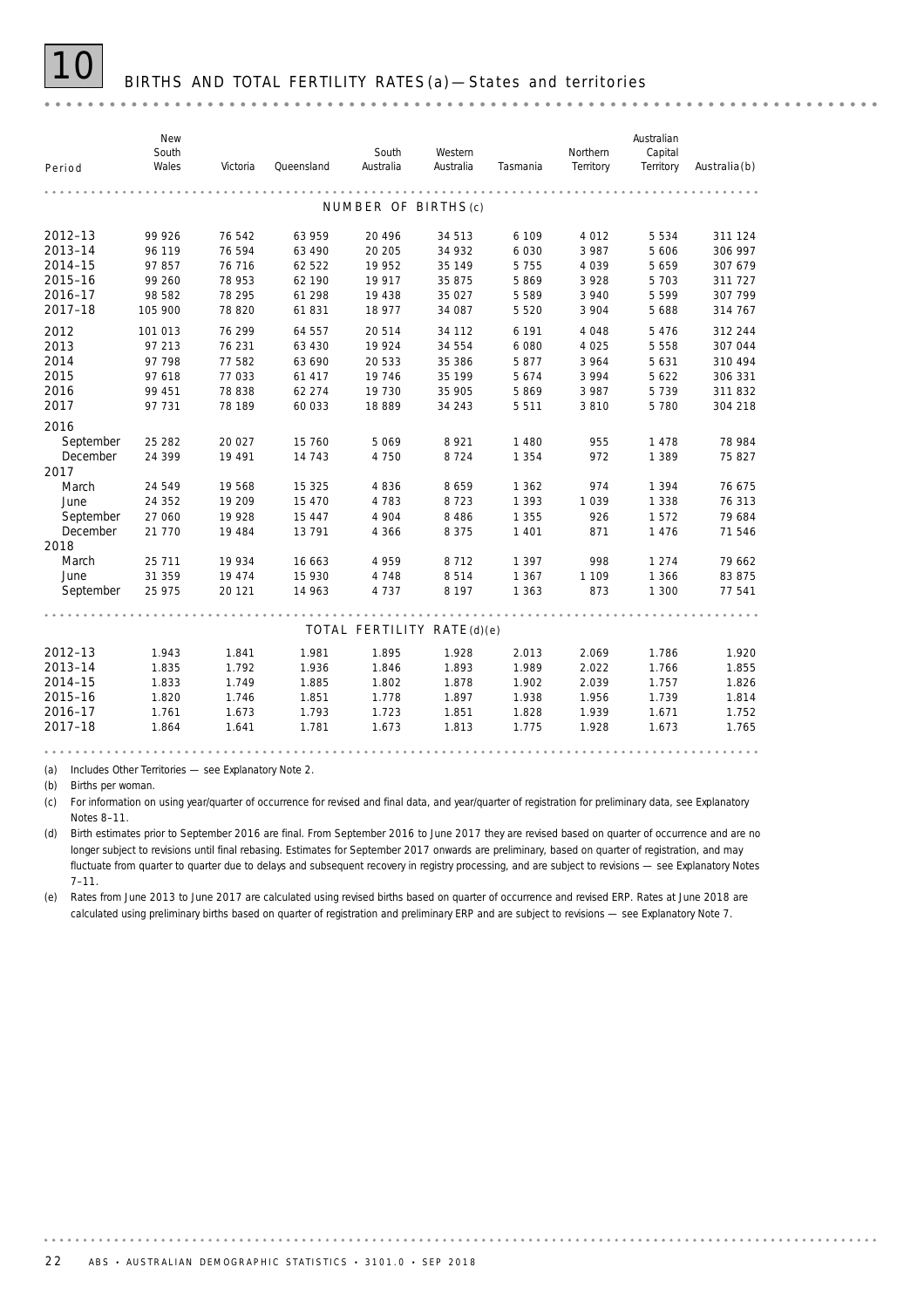### DEATHS AND STANDARDISED DEATH RATES (a) - States and territories

*New Australian South Northern South Western Capital Period Wales Tasmania Territory Territory Victoria Queensland Australia Australia Australia*(b) . . . . . . . . . NUMBER OF DEATHS(c) **2012–13** 50 281 36 588 28 432 13 133 13 462 4 461 1 070 1 736 149 166 **2013–14** 50 776 37 375 27 869 13 013 13 624 4 490 1 123 1 743 **150 021 2014–15** 52 934 38 573 29 405 13 480 14 053 4 426 1 182 1 840 155 900 **2015–16** 53 105 38 828 29 804 13 378 14 513 4 675 1 091 1 969 **157 376 2016–17** 53 845 39 297 30 691 13 755 14 887 4 559 1 079 2 056 160 197 **2017–18** 53 736 39 120 31 610 14 002 14 597 4 690 1 109 2 106 **160 992 2012** 50 867 36 536 28 120 13 145 13 292 4 485 1 009 1 722 149 180 **2013** 50 111 36 609 27 982 12 842 13 478 4 417 1 089 1 1718 148 253 **2014** 52 377 38 225 28 737 13 381 13 736 4 457 1 172 1 837 153 929 **2015** 53 038 38 813 29 842 13 534 14 475 4 642 1 143 1 851 157 346 **2016** 53 284 39 332 29 921 13 414 14 944 4 584 1057 2 068 158 620 **2017** 52 888 39 587 31 079 14 162 14 458 4 745 1 108 2 052 160 112 2016 September 14 950 10 680 8 103 3 699 4 190 1 238 265 566 **43 695** December 13 055 9 927 7 447 3 467 3 771 1 140 272 506 39 589 2017 March 12 183 8 876 7 376 3 110 3 399 1 083 287 453 **36 773** June 13 657 9 814 7 765 3 479 3 527 1 098 255 531 40 140 September 14 927 11 004 8 378 4 003 3 857 1 423 283 579 44 460 December 12 121 9 893 7 560 3 570 3 675 1 141 283 489 38 739 2018 March 14 662 9 251 7 662 3 072 3 401 1 036 283 507 39 881 June 12 026 8 972 8 010 3 357 3 664 1 090 260 531 37 912 September 13 300 10 034 8 244 3 700 3 758 1 144 287 574 **41 048** STANDARDISED DEATH RATES(d)(e) **2012–13** 5.49 5.29 5.73 5.66 5.37 6.57 8.47 4.98 5.53 **2013–14** 5.40 5.22 5.43 5.49 5.26 6.47 8.53 4.77 5.39 **2014–15** 5.48 5.22 5.55 5.54 5.26 6.21 8.32 4.82 5.45 **2015–16** 5.37 5.10 5.44 5.39 5.30 6.45 7.81 5.00 5.35 **2016–17** 5.31 4.99 5.40 5.40 5.29 6.12 7.38 5.03 5.28 **2017–18** 5.14 4.80 5.37 5.40 5.01 6.11 7.16 4.96 5.14 (a) For information on using year/quarter of occurrence for revised and (d) Based on the direct method per 1,000 persons. The standard final data, and year/quarter of registration for preliminary data, see population used is the Australian population at 30 June 2001 as published prior to recasting the ERP series — see Glossary entry Explanatory Notes 8–11. (b) Includes Other Territories — see Explanatory Note 2. for Standardised Death Rate. (c) Death estimates prior to September 2016 are final. From

(e) Rates June 2013 to June 2017 are calculated using revised deaths based on quarter of occurrence and revised ERP. Rates at June 2018 are calculated using preliminary deaths based on quarter of registration and preliminary ERP, and are subject to revisions – see Explanatory Note 7.

September 2016 to June 2017 they are revised based on quarter of occurrence and are no longer subject to revisions until final rebasing. Estimates for September 2017 onwards are preliminary, based on quarter of registration, and may fluctuate from quarter to quarter due to delays and subsequent recovery in registry processing, and are subject to revisions — see Explanatory Notes 7–11.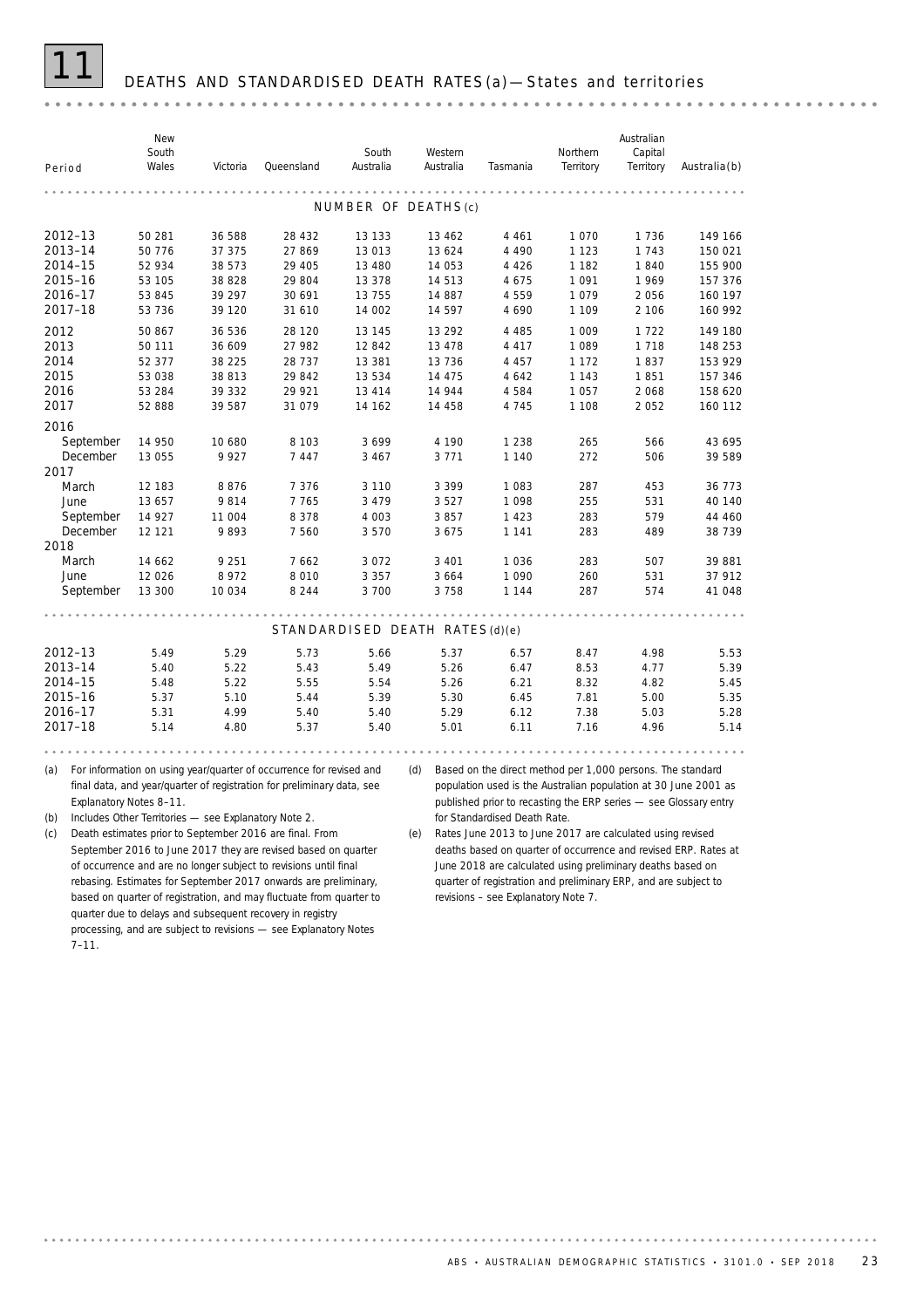# INFANT DEATHS AND INFANT MORTALITY RATES (a) -States and territories

| Period                                                         |                                                       | New<br>South<br>Wales                         | Victoria                                      | Queensland                                                                                                                                                                                                              | South<br>Australia<br>.                      | Australia | Western                                      | Tasmania(b)                                                                                                                                                                                                                                                                                                                                                      | Northern<br>Territory(b)                     | Australian<br>Capital<br>Territory(b)        | $A$ ustralia $(c)$                                    |
|----------------------------------------------------------------|-------------------------------------------------------|-----------------------------------------------|-----------------------------------------------|-------------------------------------------------------------------------------------------------------------------------------------------------------------------------------------------------------------------------|----------------------------------------------|-----------|----------------------------------------------|------------------------------------------------------------------------------------------------------------------------------------------------------------------------------------------------------------------------------------------------------------------------------------------------------------------------------------------------------------------|----------------------------------------------|----------------------------------------------|-------------------------------------------------------|
|                                                                |                                                       |                                               |                                               |                                                                                                                                                                                                                         | NUMBER OF INFANT DEATHS (d)                  |           |                                              |                                                                                                                                                                                                                                                                                                                                                                  |                                              |                                              |                                                       |
| 2012-13<br>2013-14<br>2014-15<br>2015-16<br>2016-17            |                                                       | 323<br>348<br>320<br>296<br>271               | 216<br>222<br>173<br>213<br>212               | 287<br>289<br>264<br>237<br>256                                                                                                                                                                                         | 59<br>49<br>66<br>58<br>57                   |           | 92<br>78<br>90<br>105<br>98                  | 20<br>30<br>21<br>23<br>22                                                                                                                                                                                                                                                                                                                                       | 27<br>26<br>28<br>27<br>31                   | 13<br>19<br>18<br>21<br>14                   | 1037<br>1 0 6 1<br>980<br>981<br>963                  |
| 2017-18<br>2012<br>2013<br>2014<br>2015<br>2016<br>2017        |                                                       | 290<br>313<br>369<br>340<br>306<br>252<br>280 | 262<br>211<br>224<br>200<br>184<br>207<br>251 | 236<br>271<br>293<br>271<br>252<br>243<br>252                                                                                                                                                                           | 61<br>62<br>60<br>59<br>54<br>59<br>57       |           | 81<br>79<br>86<br>86<br>87<br>114<br>80      | 19<br>22<br>23<br>31<br>20<br>25<br>20                                                                                                                                                                                                                                                                                                                           | 30<br>24<br>33<br>22<br>27<br>27<br>31       | 18<br>15<br>17<br>14<br>19<br>22<br>12       | 997<br>997<br>1 1 0 5<br>1 0 2 3<br>950<br>950<br>984 |
| 2016<br>2017                                                   | September<br>December                                 | 74<br>53                                      | 44<br>47                                      | 63<br>70                                                                                                                                                                                                                | 14<br>14                                     |           | 26<br>27                                     | np<br>np                                                                                                                                                                                                                                                                                                                                                         | np<br>np                                     | np<br>np                                     | 240<br>226                                            |
| March<br>June                                                  | September<br>December                                 | 70<br>74<br>60<br>76                          | 67<br>54<br>67<br>63                          | 61<br>62<br>58<br>71                                                                                                                                                                                                    | 15<br>14<br>14<br>14                         |           | 25<br>20<br>21<br>14                         | np<br>np<br>np<br>np                                                                                                                                                                                                                                                                                                                                             | np<br>np<br>np<br>np                         | np<br>np<br>np<br>np                         | 255<br>242<br>234<br>253                              |
| 2018<br>March<br>June                                          | September                                             | 98<br>56<br>67                                | 71<br>61<br>60                                | 49<br>58<br>63                                                                                                                                                                                                          | 15<br>18<br>12                               |           | 20<br>26<br>24                               | np<br>np<br>np                                                                                                                                                                                                                                                                                                                                                   | np<br>np<br>np                               | np<br>np<br>np                               | 277<br>233<br>244                                     |
|                                                                |                                                       |                                               |                                               |                                                                                                                                                                                                                         | INFANT MORTALITY RATES(e)(f)                 |           |                                              |                                                                                                                                                                                                                                                                                                                                                                  |                                              |                                              |                                                       |
| 2012-13<br>2013-14<br>2014-15<br>2015-16<br>2016-17<br>2017-18 |                                                       | 3.23<br>3.62<br>3.27<br>2.98<br>2.75<br>2.74  | 2.82<br>2.90<br>2.26<br>2.70<br>2.71<br>3.32  | 4.49<br>4.55<br>4.22<br>3.81<br>4.18<br>3.82                                                                                                                                                                            | 2.88<br>2.43<br>3.31<br>2.91<br>2.93<br>3.21 |           | 2.67<br>2.23<br>2.56<br>2.93<br>2.80<br>2.38 | 3.27<br>4.98<br>3.65<br>3.92<br>3.94<br>3.44                                                                                                                                                                                                                                                                                                                     | 6.73<br>6.52<br>6.93<br>6.87<br>7.87<br>7.68 | 2.35<br>3.39<br>3.18<br>3.68<br>2.50<br>3.17 | 3.33<br>3.46<br>3.19<br>3.15<br>3.13<br>3.17          |
|                                                                |                                                       |                                               |                                               |                                                                                                                                                                                                                         |                                              |           |                                              |                                                                                                                                                                                                                                                                                                                                                                  |                                              |                                              |                                                       |
| np<br>(a)                                                      | unless otherwise indicated<br>Explanatory Notes 8-11. |                                               |                                               | not available for publication but included in totals where applicable,<br>For information on using year/quarter of occurrence for revised and final<br>data, and year/quarter of registration for preliminary data, see |                                              | (d)       |                                              | Death estimates prior to September 2016 are final. From September<br>2016 to June 2017 they are revised based on quarter of occurrence and<br>are no longer subject to revisions until final rebasing. Estimates for<br>September 2017 onwards are preliminary, based on quarter of<br>registration, and may fluctuate from quarter to quarter due to delays and |                                              |                                              |                                                       |
| (b)                                                            |                                                       |                                               | estimates are not available for publication.  | Due to the small number of infant deaths in most quarters in Tasmania,<br>the Northern Territory and the Australian Capital Territory, quarterly                                                                        |                                              | (e)       |                                              | subsequent recovery in registry processing, and are subject to revisions -<br>see Explanatory Notes 7-11.<br>Infant deaths per 1,000 live births.                                                                                                                                                                                                                |                                              |                                              |                                                       |

(c) Includes Other Territories — see Explanatory Note 2.

(f) Rates from June 2013 to June 2017 are calculated using revised infant deaths and revised births, both based on quarter of occurrence. Rates at June 2018 are calculated using preliminary infant deaths and preliminary births, both based on quarter of registration, and are subject to revisions – see Explanatory Note 7.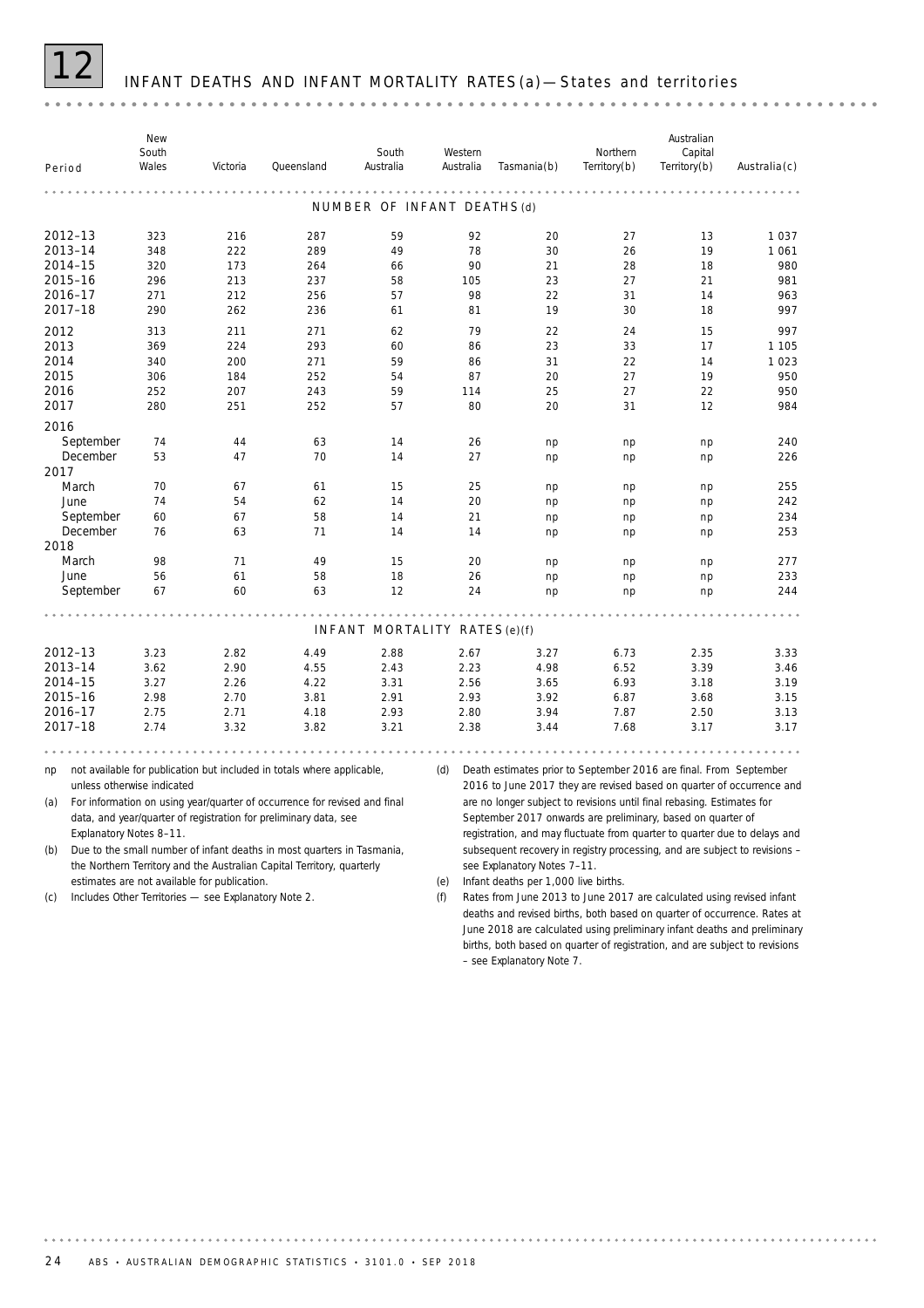## 13 OVERSEAS MIGRATION, States and territories(a)

|             |           | New<br>South<br>Wales | Victoria         | Queensland | South<br>Australia | Western<br>Australia | Tasmania       | Northern<br>Territory | Australian<br>Capital<br>Territory | <b>Australia(b)</b> |
|-------------|-----------|-----------------------|------------------|------------|--------------------|----------------------|----------------|-----------------------|------------------------------------|---------------------|
|             | Period    |                       |                  |            |                    |                      |                |                       |                                    |                     |
|             |           |                       |                  |            | NOM ARRIVALS       |                      |                |                       |                                    |                     |
|             | 2012-13   | 152 632               | 119 248          | 92 797     | 22 580             | 74 380               | 3 9 1 7        | 7841                  | 8692                               | 482 090             |
|             | 2013-14   | 155 532               | 122 254          | 83 795     | 23 617             | 60 028               | 4 1 9 0        | 6 2 6 4               | 8987                               | 464 675             |
|             | 2014-15   | 160 914               | 128 172          | 78 976     | 23 278             | 53 287               | 4 207          | 6899                  | 9518                               | 465 253             |
|             | 2015-16   | 170 893               | 140 218          | 83 171     | 23 4 05            | 51 541               | 4 209          | 6 3 6 8               | 9466                               | 489 277             |
|             | 2016-17   | 198 296               | 159 626          | 87 821     | 23 819             | 48 641               | 4 7 0 3        | 6 904                 | 10 3 28                            | 540 152             |
|             | 2017-18   | 189 695               | 160 704          | 85 793     | 24 253             | 44 898               | 4 9 8 5        | 4 9 7 4               | 10 9 20                            | 526 272             |
| 2012        |           | 144 955               | 115 987          | 94 893     | 22 7 3 7           | 79 311               | 3 8 6 0        | 7492                  | 9 1 1 6                            | 478 354             |
| 2013        |           | 157 157               | 121 652          | 88 571     | 23 699             | 67 446               | 4 1 5 1        | 7 2 5 1               | 8753                               | 478 684             |
| 2014        |           | 156 987               | 124 311          | 79 943     | 22 807             | 55 314               | 4 2 3 3        | 5847                  | 9 3 1 0                            | 458 757             |
| 2015        |           | 164 226               | 132 711          | 79 916     | 23 551             | 52 465               | 4 0 3 7        | 6880                  | 9 4 5 7                            | 473 247             |
| 2016        |           | 186 747               | 150 754          | 86 130     | 23 993             | 50 616               | 4 6 0 6        | 6794                  | 10 001                             | 519 653             |
| 2017        |           | 194 246               | 159 746          | 86 125     | 23 848             | 46 077               | 4 9 3 0        | 5762                  | 10 487                             | 531 259             |
| 2016        |           |                       |                  |            |                    |                      |                |                       |                                    |                     |
|             | September | 53 495                | 42 122           | 23 187     | 6 609              | 13 7 35              | 1 1 2 4        | 1988                  | 2981                               | 145 245             |
|             | December  | 48 158                | 37 423           | 21 460     | 5 5 8 4            | 11 722               | 1 3 2 0        | 1 4 3 6               | 2 3 3 5                            | 129 443             |
| 2017        |           |                       |                  |            |                    |                      |                |                       |                                    |                     |
|             | March     | 56 158                | 48 179           | 23 966     | 7028               | 13547                | 1417           | 1581                  | 3 2 5 7                            | 155 136             |
|             | June      | 40 485                | 31 902           | 19 208     | 4598               | 9637                 | 842            | 1899                  | 1755                               | 110 328             |
|             | September | 53 628                | 43 4 6 9         | 23 205     | 6 5 3 0            | 12 213               | 1516           | 1 3 0 2               | 3 2 7 1                            | 145 157             |
|             | December  | 43 975                | 36 196           | 19 746     | 5692               | 10 680               | 1 1 5 5        | 980                   | 2 2 0 4                            | 120 638             |
| 2018        | March     |                       |                  | 23 474     | 7 2 8 1            |                      |                | 1 1 4 5               | 3 3 8 6                            |                     |
|             | June      | 53 164<br>38 928      | 48 764<br>32 275 | 19 368     | 4 7 5 0            | 12 581<br>9 4 2 4    | 1 3 3 6<br>978 | 1547                  | 2059                               | 151 138<br>109 339  |
|             | September | 53 266                | 44 036           | 24 019     | 7097               | 12 3 3 1             | 1567           | 1 3 9 9               | 3 0 4 3                            | 146 769             |
|             |           |                       |                  |            |                    |                      |                |                       |                                    |                     |
|             |           |                       |                  |            | NOM DEPARTURES     |                      |                |                       |                                    |                     |
|             | 2012-13   | 85 869                | 60 214           | 50 966     | 10 902             | 32 24 2              | 2 3 0 3        | 3 4 8 7               | 5 7 7 7                            | 251 761             |
|             | 2013-14   | 88 540                | 65 348           | 56 578     | 11 977             | 41 278               | 2 3 8 9        | 4512                  | 6 2 7 2                            | 276 897             |
|             | 2014-15   | 90 605                | 67 478           | 58 542     | 12 1 26            | 39 216               | 2 6 8 4        | 4545                  | 6 0 2 2                            | 281 220             |
|             | 2015-16   | 90 886                | 68 003           | 58 219     | 12 122             | 39 920               | 2 4 3 8        | 5 3 2 0               | 6 1 3 6                            | 283 044             |
|             | 2016-17   | 92 794                | 68 383           | 53 746     | 11 644             | 36 632               | 2 3 5 9        | 5 0 5 9               | 6 180                              | 276 801             |
|             | 2017-18   | 99 882                | 75 651           | 57 125     | 11 578             | 32 089               | 2 4 0 6        | 4 1 2 8               | 6 1 2 5                            | 289 047             |
| 2012        |           | 81 820                | 57 234           | 47 629     | 10863              | 29 34 6              | 2 2 7 8        | 3 3 7 3               | 5 5 6 1                            | 238 106             |
| 2013        |           | 89 574                | 63 149           | 55 109     | 11 565             | 38 385               | 2 3 6 0        | 4 0 5 8               | 6 1 0 5                            | 270 305             |
| 2014        |           | 88 635                | 65 918           | 56 910     | 11833              | 39 802               | 2 5 0 8        | 4 7 0 6               | 6097                               | 276 412             |
| 2015        |           | 91 388                | 68 520           | 60 436     | 12 300             | 39 7 24              | 2 6 2 4        | 5 3 3 6               | 6 187                              | 286 517             |
| 2016        |           | 90 545                | 67846            | 53 703     | 11886              | 38 653               | 2 3 2 9        | 4 707                 | 6 1 5 4                            | 275 824             |
| <b>2017</b> |           | 99 206                | 72 992           | 58 817     | 11 580             | 33 895               | 2 3 2 8        | 4 582                 | 6 035                              | 289 485             |
| 2016        |           |                       |                  |            |                    |                      |                |                       |                                    |                     |
|             | September | 23 369                | 17 605           | 13 834     | 3 1 9 1            | 9932                 | 570            | 1428                  | 1659                               | 71 588              |
|             | December  | 24 388                | 18 318           | 15 517     | 3 3 2 0            | 10 280               | 631            | 1 5 0 3               | 1892                               | 75 850              |
| 2017        |           |                       |                  |            |                    |                      |                |                       |                                    |                     |
|             | March     | 23 107                | 16 384           | 12 5 9 6   | 2809               | 8 4 0 6              | 589            | 1 1 4 7               | 1 3 2 7                            | 66 367              |
|             | June      | 21 930                | 16 0 76          | 11 799     | 2 3 2 4            | 8014                 | 569            | 981                   | 1 3 0 2                            | 62 996              |
|             | September | 25 4 9 8              | 18 904           | 16 165     | 2959               | 8 4 9 3              | 529            | 1 2 0 2               | 1642                               | 75 4 25             |
|             | December  | 28 671                | 21 628           | 18 257     | 3 4 8 8            | 8 9 8 2              | 641            | 1 2 5 2               | 1764                               | 84 697              |
| 2018        |           |                       |                  |            |                    |                      |                |                       |                                    |                     |
|             | March     | 23 232                | 17 796           | 11832      | 2680               | 7 4 9 5              | 610            | 805                   | 1 3 2 7                            | 65 783              |
|             | June      | 22 481                | 17 323           | 10871      | 2 4 5 1            | 7 1 1 9              | 626            | 869                   | 1 3 9 2                            | 63 142              |
|             | September | 26 015                | 19 697           | 13 833     | 3 0 4 8            | 7799                 | 614            | 1 4 0 8               | 1779                               | 74 205              |

(a) NOM estimates to September 2017 are final. For December (b) Includes Other Territories — see Explanatory Note 2. 2017 onwards they are preliminary and are subject to revisions see Explanatory Notes 7 and 12-17.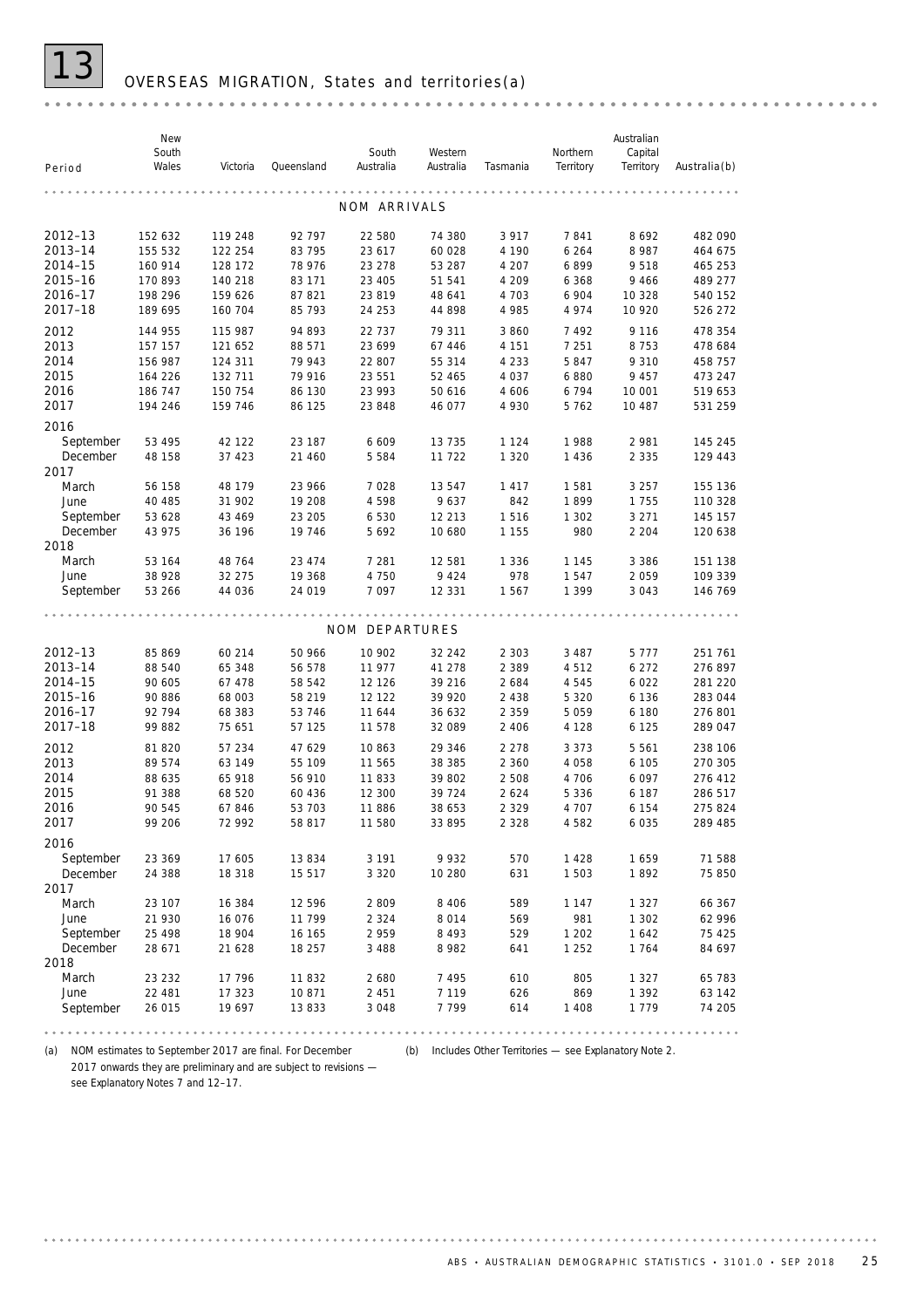

# 13 OVERSEAS MIGRATION, States and territories(a) *continued*

| Period                                                         | New<br>South<br>Wales                                    | Victoria                                                 | Queensland                                                 | South<br>Australia                                       | Western<br>Australia                                      | Tasmania                                                 | Northern<br>Territory                                       | Australian<br>Capital<br>Territory                       | $A$ ustralia $(b)$                                             |
|----------------------------------------------------------------|----------------------------------------------------------|----------------------------------------------------------|------------------------------------------------------------|----------------------------------------------------------|-----------------------------------------------------------|----------------------------------------------------------|-------------------------------------------------------------|----------------------------------------------------------|----------------------------------------------------------------|
|                                                                |                                                          |                                                          |                                                            | NET OVERSEAS MIGRATION                                   |                                                           |                                                          |                                                             |                                                          |                                                                |
| 2012-13<br>2013-14<br>2014-15<br>2015-16<br>2016-17<br>2017-18 | 66 763<br>66 992<br>70 309<br>80 007<br>105 502<br>89813 | 59 034<br>56 906<br>60 694<br>72 215<br>91 243<br>85 053 | 41 831<br>27 217<br>20 434<br>24 952<br>34 075<br>28 6 6 8 | 11 678<br>11 640<br>11 152<br>11 283<br>12 175<br>12 675 | 42 138<br>18 750<br>14 071<br>11 621<br>12 009<br>12 809  | 1614<br>1801<br>1 5 2 3<br>1 7 7 1<br>2 3 4 4<br>2579    | 4 3 5 4<br>1752<br>2 3 5 4<br>1048<br>1845<br>846           | 2915<br>2 7 1 5<br>3 4 9 6<br>3 3 3 0<br>4 1 4 8<br>4795 | 230 329<br>187 778<br>184 033<br>206 233<br>263 351<br>237 225 |
| 2012<br>2013<br>2014<br>2015<br>2016<br>2017                   | 63 135<br>67 583<br>68 352<br>72 838<br>96 202<br>95 040 | 58 753<br>58 503<br>58 393<br>64 191<br>82 908<br>86 754 | 47 264<br>33 462<br>23 033<br>19 480<br>32 4 27<br>27 308  | 11874<br>12 134<br>10 974<br>11 251<br>12 107<br>12 268  | 49 965<br>29 061<br>15 5 12<br>12 741<br>11 963<br>12 182 | 1582<br>1 7 9 1<br>1725<br>1 4 1 3<br>2 2 7 7<br>2 6 0 2 | 4 1 1 9<br>3 1 9 3<br>1 1 4 1<br>1544<br>2 0 8 7<br>1 1 8 0 | 3555<br>2648<br>3 2 1 3<br>3 2 7 0<br>3847<br>4 4 5 2    | 240 248<br>208 379<br>182 345<br>186 730<br>243 829<br>241 774 |
| 2016<br>September<br>December<br>2017                          | 30 1 26<br>23 770                                        | 24 517<br>19 105                                         | 9 3 5 3<br>5943                                            | 3 4 1 8<br>2 2 6 4                                       | 3803<br>1 4 4 2                                           | 554<br>689                                               | 560<br>$-67$                                                | 1 3 2 2<br>443                                           | 73 657<br>53 593                                               |
| March<br>June<br>September<br>December<br>2018                 | 33 051<br>18 555<br>28 130<br>15 304                     | 31 795<br>15 8 26<br>24 565<br>14 568                    | 11 370<br>7 4 0 9<br>7040<br>1 4 8 9                       | 4 2 1 9<br>2 2 7 4<br>3571<br>2 2 0 4                    | 5 1 4 1<br>1623<br>3720<br>1698                           | 828<br>273<br>987<br>514                                 | 434<br>918<br>100<br>$-272$                                 | 1930<br>453<br>1629<br>440                               | 88 769<br>47 332<br>69732<br>35 941                            |
| March<br>June<br>September                                     | 29 932<br>16 447<br>27 251                               | 30 968<br>14 952<br>24 339                               | 11 642<br>8 4 9 7<br>10 18 6                               | 4 601<br>2 2 9 9<br>4 0 4 9                              | 5 0 8 6<br>2 3 0 5<br>4532                                | 726<br>352<br>953                                        | 340<br>678<br>$-9$                                          | 2059<br>667<br>1 2 6 4                                   | 85 355<br>46 197<br>72 564                                     |

(a) NOM estimates to September 2017 are final. For December (b) Includes Other Territories — see Explanatory Note 2. 2017 onwards they are preliminary and are subject to revisions —

see Explanatory Notes 7 and 12–17.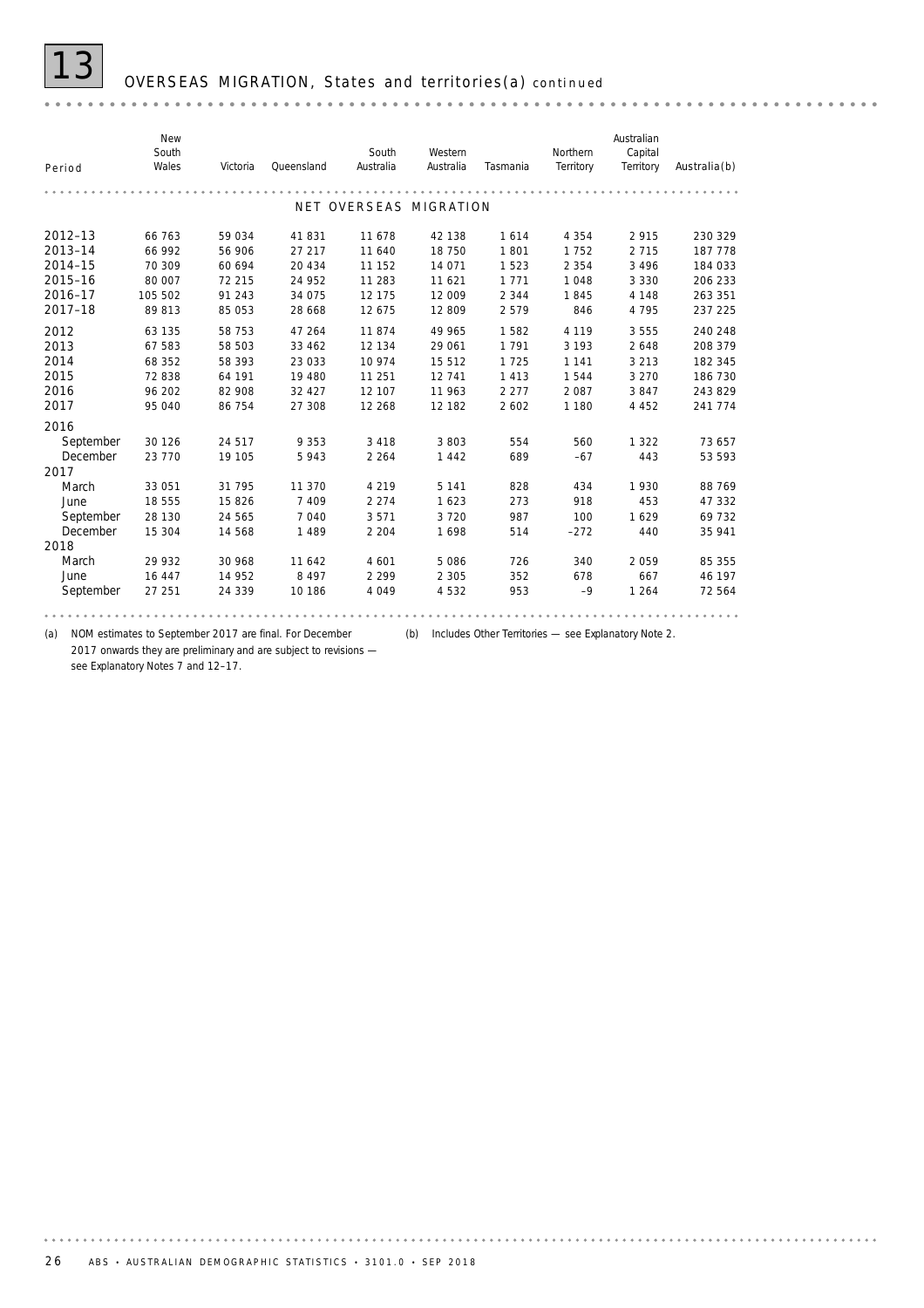

### INTERSTATE MIGRATION, States and territories(a)

|                       | New<br>South     |                  |                  | South                 | Western           |                    | Northern         | Australian<br>Capital |                    |
|-----------------------|------------------|------------------|------------------|-----------------------|-------------------|--------------------|------------------|-----------------------|--------------------|
| Period                | Wales            | Victoria         | Queensland       | Australia             | Australia         | Tasmania           | Territory        | Territory             | $A$ ustralia $(b)$ |
|                       |                  |                  |                  | INTERSTATE ARRIVALS   |                   |                    |                  |                       |                    |
|                       |                  |                  |                  |                       |                   |                    |                  |                       |                    |
| 2012-13               | 82 993           | 71 074           | 87 632           | 21 407                | 37 483            | 10 985             | 15 657           | 18 139                | 345 445            |
| 2013-14               | 91 286           | 75 497           | 89 4 24          | 22 645                | 33 704            | 11517              | 15 112           | 18 502                | 357 780            |
| 2014-15<br>2015-16    | 88 111<br>94 097 | 74 310           | 85 512<br>94 035 | 21 209                | 30 362<br>29 001  | 11 210             | 14 573           | 18 651<br>20 701      | 344 011<br>371885  |
| 2016-17               | 94 4 68          | 84 236<br>86 650 | 98 413           | 21 8 26<br>21 996     | 26 669            | 12 3 5 7<br>13 009 | 15 363<br>14 094 | 21 352                | 376 651            |
| 2017-18               | 96 034           | 88 561           | 105 938          | 23 7 38               | 28 189            | 14 204             | 13 856           | 22 161                | 392 681            |
| 2012                  | 80 990           | 67 365           | 87 032           | 21 176                | 38 332            | 10 6 68            | 15 358           | 18 365                | 339 390            |
| 2013                  | 89 231           | 74 669           | 90 798           | 22 399                | 36 386            | 11 6 20            | 15 7 25          | 19 241                | 360 148            |
| 2014                  | 88 129           | 73 951           | 85 417           | 21 707                | 31 558            | 10815              | 14 7 7 9         | 17 531                | 343 975            |
| 2015                  | 90 858           | 78 255           | 88 883           | 21 386                | 29 540            | 11832              | 14 858           | 19 642                | 355 382            |
| 2016                  | 96 317           | 87 680           | 97892            | 22 082                | 28 110            | 12 857             | 15 109           | 21 4 16               | 381 655            |
| 2017                  | 95 558           | 87 874           | 103 595          | 22 918                | 27 449            | 13 561             | 14 057           | 21 924                | 386 936            |
| 2016                  |                  |                  |                  |                       |                   |                    |                  |                       |                    |
| September             | 20 575           | 17 731           | 20769            | 4 5 7 0               | 5844              | 2 6 8 0            | 3 1 5 7          | 4 2 6 6               | 79 592             |
| December              | 26 806           | 25 342           | 27 785           | 6 1 2 4               | 7 3 9 3           | 3614               | 3 9 7 3          | 6 2 7 2               | 107 309            |
| 2017                  |                  |                  |                  |                       |                   |                    |                  |                       |                    |
| March                 | 23 307           | 21 788           | 24 564           | 5 6 3 9               | 6583              | 3 1 9 6            | 3 4 5 3          | 5 5 0 5               | 94 035             |
| June                  | 23 780           | 21 789           | 25 295           | 5 6 6 3               | 6849              | 3519               | 3511             | 5 3 0 9               | 95 715             |
| September<br>December | 21 659           | 19 112           | 23 049           | 5 1 1 8               | 6 1 0 8           | 3 0 6 5            | 3 100            | 4 4 6 8<br>6 6 4 2    | 85 679<br>111 507  |
| 2018                  | 26812            | 25 185           | 30 687           | 6 4 9 8               | 7 9 0 9           | 3781               | 3 9 9 3          |                       |                    |
| March                 | 23 892           | 22 156           | 26 155           | 6 1 5 5               | 7033              | 3710               | 3 4 5 2          | 5 6 8 2               | 98 235             |
| June                  | 23 671           | 22 108           | 26 047           | 5 9 6 7               | 7 1 3 9           | 3648               | 3 3 1 1          | 5 3 6 9               | 97 260             |
| September             | 21 642           | 19 472           | 23 063           | 5 4 7 2               | 6657              | 3 2 3 0            | 3 1 1 6          | 4539                  | 87 191             |
|                       |                  |                  |                  |                       |                   |                    |                  |                       |                    |
|                       |                  |                  |                  | INTERSTATE DEPARTURES |                   |                    |                  |                       |                    |
| 2012-13               | 97 638           | 64 654           | 78 758           | 26 168                | 31 807            | 12 271             | 16 138           | 17 937                | 345 445            |
| 2013-14               | 98 037           | 65 758           | 83 130           | 26 535                | 35 4 28           | 11 952             | 17 533           | 19 314                | 357 780            |
| 2014-15               | 94 887           | 63 231           | 78 651           | 25 7 7 9              | 34 640            | 11 083             | 16 914           | 18 754                | 344 011            |
| 2015-16               | 105 636          | 66 597           | 82 049           | 29 038                | 39 011            | 11 597             | 17 392           | 20 318                | 371885             |
| 2016-17               | 109 629          | 68 457           | 80 618           | 28 7 7 4              | 40 603            | 11 487             | 16 961           | 20 122                | 376 651            |
| 2017-18               | 117 706          | 74 245           | 81 240           | 28 889                | 39 489            | 11822              | 17 687           | 21 603                | 392 681            |
| 2012                  | 97 912           | 64 117           | 76 107           | 24 992                | 30 228            | 12 4 4 3           | 15 7 39          | 17 749                | 339 390            |
| 2013                  | 100 551          | 66 073           | 83 372           | 27 144                | 34 277            | 12 380             | 17 261           | 19 011                | 360 148            |
| 2014                  | 93 711           | 63 710           | 79 238           | 25 364                | 34 545            | 11 439             | 17 218           | 18 6 62               | 343 975            |
| 2015                  | 99 761           | 64 310           | 80 142           | 27 140                | 36 140            | 11 213             | 16 939           | 19617                 | 355 382            |
| 2016<br>2017          | 109 364          | 68 741           | 82 855           | 29 828                | 41 243            | 11 630             | 17 592           | 20 225                | 381 655            |
|                       | 114 857          | 71 488           | 81 085           | 28 989                | 40 267            | 11 678             | 17 320           | 21 25 2               | 386 936            |
| 2016                  |                  |                  |                  |                       |                   |                    |                  |                       |                    |
| September<br>December | 22 967<br>31 059 | 14 576<br>19 339 | 17 277<br>22 857 | 5926<br>8546          | 8 7 3 0<br>11 706 | 2 4 3 0<br>3 2 6 7 | 3564<br>4 9 4 4  | 4 1 2 2<br>5 5 9 1    | 79 592<br>107 309  |
| 2017                  |                  |                  |                  |                       |                   |                    |                  |                       |                    |
| March                 | 27 688           | 16 554           | 20 356           | 7 1 2 2               | 9981              | 2759               | 4 3 7 5          | 5 200                 | 94 035             |
| June                  | 27 915           | 17 988           | 20 1 28          | 7 1 8 0               | 10 186            | 3 0 3 1            | 4 0 7 8          | 5 2 0 9               | 95 715             |
| September             | 25 645           | 16 182           | 17 647           | 6 4 2 2               | 8848              | 2523               | 3756             | 4 6 5 6               | 85 679             |
| December              | 33 609           | 20 764           | 22 954           | 8 2 6 5               | 11 252            | 3 3 6 5            | 5 1 1 1          | 6 187                 | 111 507            |
| 2018                  |                  |                  |                  |                       |                   |                    |                  |                       |                    |
| March                 | 29 480           | 18 209           | 20 453           | 7 2 4 6               | 9653              | 2 960              | 4674             | 5 5 6 0               | 98 235             |
| June                  | 28 972           | 19 090           | 20 186           | 6 9 5 6               | 9736              | 2974               | 4 1 4 6          | 5 200                 | 97 260             |
| September             | 26 069           | 16873            | 18 043           | 6 2 3 3               | 8 4 0 1           | 2 700              | 3861             | 5 0 1 1               | 87 191             |
|                       |                  |                  |                  |                       |                   |                    |                  |                       |                    |

(a) Interstate migration estimates to June 2016 are final. For September 2016 onwards they are preliminary and will be revised following the 2021 Census — see Explanatory Notes 19–23.

. . . . . . . . . . . . . . . .

(b) Estimates to June 2016 include Other Territories — see Explanatory Note 2 and 22.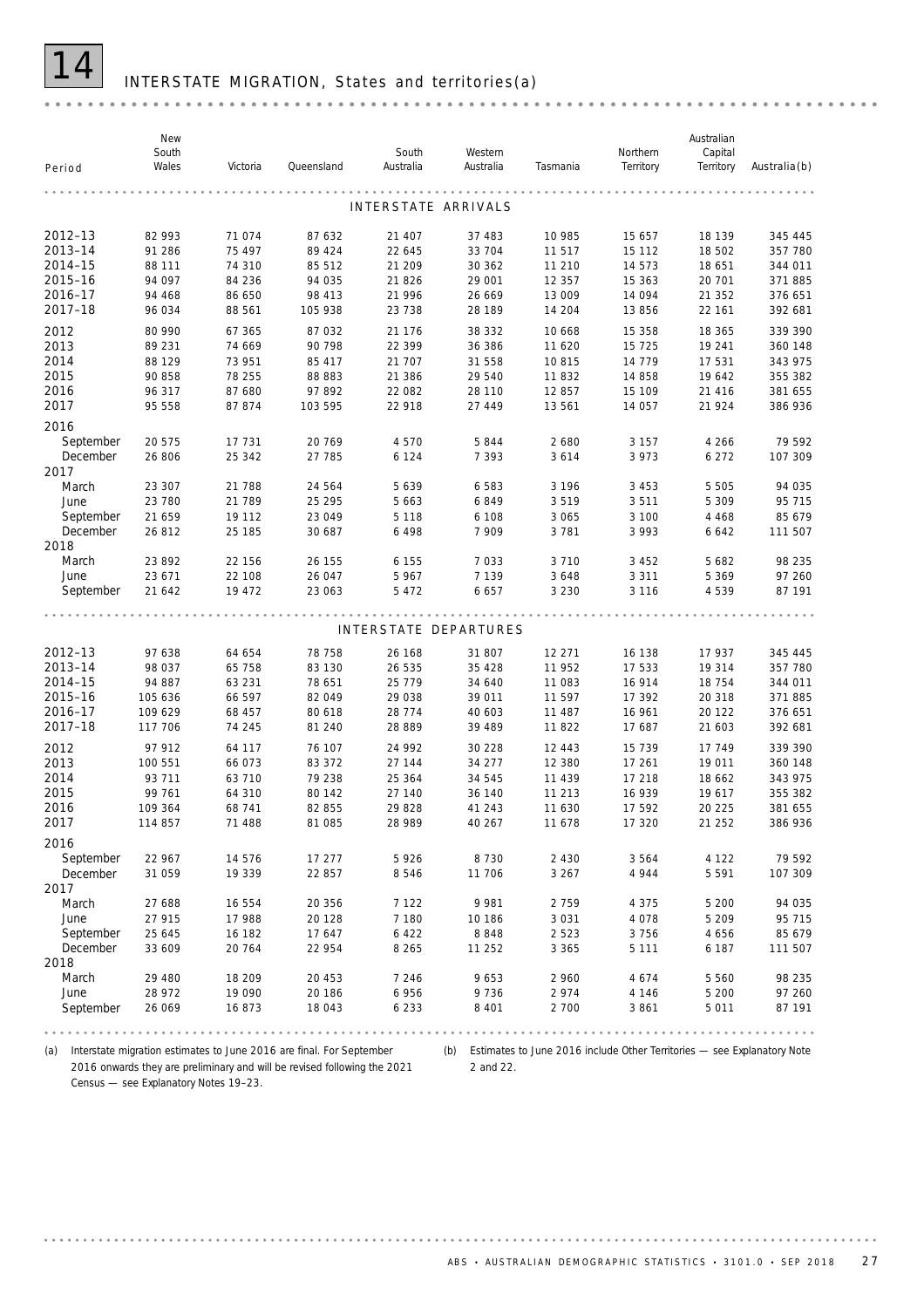### 14 INTERSTATE MIGRATION, States and territories(a) *continued*

| Period      | New<br>South<br>Wales | Victoria | Queensland | South<br>Australia       | Western<br>Australia | Tasmania | Northern<br>Territory | Australian<br>Capital<br>Territory | $A$ ustralia(b) |
|-------------|-----------------------|----------|------------|--------------------------|----------------------|----------|-----------------------|------------------------------------|-----------------|
|             |                       |          |            | NET INTERSTATE MIGRATION |                      |          |                       |                                    |                 |
| $2012 - 13$ | $-14645$              | 6 4 2 0  | 8874       | $-4761$                  | 5676                 | $-1286$  | $-481$                | 202                                |                 |
| 2013-14     | $-6751$               | 9739     | 6 2 9 4    | $-3890$                  | $-1724$              | $-435$   | $-2421$               | $-812$                             |                 |
| 2014-15     | $-6776$               | 11 0 79  | 6861       | $-4570$                  | $-4278$              | 127      | $-2341$               | $-103$                             |                 |
| 2015-16     | $-11539$              | 17639    | 11 986     | $-7212$                  | $-100010$            | 760      | $-2029$               | 383                                |                 |
| 2016-17     | $-15161$              | 18 193   | 17 7 95    | $-6778$                  | $-13934$             | 1522     | $-2867$               | 1 2 3 0                            |                 |
| 2017-18     | $-21672$              | 14 3 16  | 24 6 98    | $-5151$                  | $-11300$             | 2 3 8 2  | $-3831$               | 558                                |                 |
| 2012        | $-16922$              | 3 2 4 8  | 10 9 25    | $-3816$                  | 8 1 0 4              | $-1775$  | $-381$                | 616                                |                 |
| 2013        | $-11320$              | 8596     | 7 4 2 6    | $-4745$                  | 2 1 0 9              | $-760$   | $-1536$               | 230                                |                 |
| 2014        | $-5582$               | 10 241   | 6 1 7 9    | $-3657$                  | $-2987$              | $-624$   | $-2439$               | $-1131$                            |                 |
| 2015        | $-8903$               | 13 945   | 8 7 4 1    | $-5754$                  | $-6600$              | 619      | $-2081$               | 25                                 |                 |
| 2016        | $-13047$              | 18 939   | 15 0 37    | $-7746$                  | $-13133$             | 1 2 2 7  | $-2483$               | 1 1 9 1                            |                 |
| 2017        | $-19299$              | 16 386   | 22 510     | $-6071$                  | $-12818$             | 1883     | $-3263$               | 672                                |                 |
| 2016        |                       |          |            |                          |                      |          |                       |                                    |                 |
| September   | $-2392$               | 3 1 5 5  | 3 4 9 2    | $-1356$                  | $-2886$              | 250      | $-407$                | 144                                |                 |
| December    | $-4253$               | 6 0 0 3  | 4928       | $-2422$                  | $-4313$              | 347      | $-971$                | 681                                |                 |
| 2017        |                       |          |            |                          |                      |          |                       |                                    |                 |
| March       | $-4381$               | 5 2 3 4  | 4 2 0 8    | $-1483$                  | $-3.398$             | 437      | $-922$                | 305                                |                 |
| June        | $-4135$               | 3 8 0 1  | 5 1 6 7    | $-1517$                  | $-3337$              | 488      | $-567$                | 100                                |                 |
| September   | $-3986$               | 2930     | 5 4 0 2    | $-1.304$                 | $-2740$              | 542      | $-656$                | $-188$                             |                 |
| December    | $-6797$               | 4 4 2 1  | 7733       | $-1767$                  | $-3343$              | 416      | $-1118$               | 455                                |                 |
| 2018        |                       |          |            |                          |                      |          |                       |                                    |                 |
| March       | $-5588$               | 3 9 4 7  | 5 7 0 2    | $-1091$                  | $-2620$              | 750      | $-1222$               | 122                                |                 |
| June        | $-5301$               | 3018     | 5861       | $-989$                   | $-2597$              | 674      | $-835$                | 169                                |                 |
| September   | $-4427$               | 2599     | 5 0 2 0    | $-761$                   | $-1744$              | 530      | $-745$                | $-472$                             |                 |
|             |                       |          |            |                          |                      |          |                       |                                    |                 |

— nil or rounded to zero (including null cells)

(a) Interstate migration estimates to June 2016 are final. For September 2016 onwards they are preliminary and will be revised following the 2021 Census — see Explanatory Notes 19–23.

(b) Estimates to June 2016 include Other Territories — see Explanatory Note 2 and 22.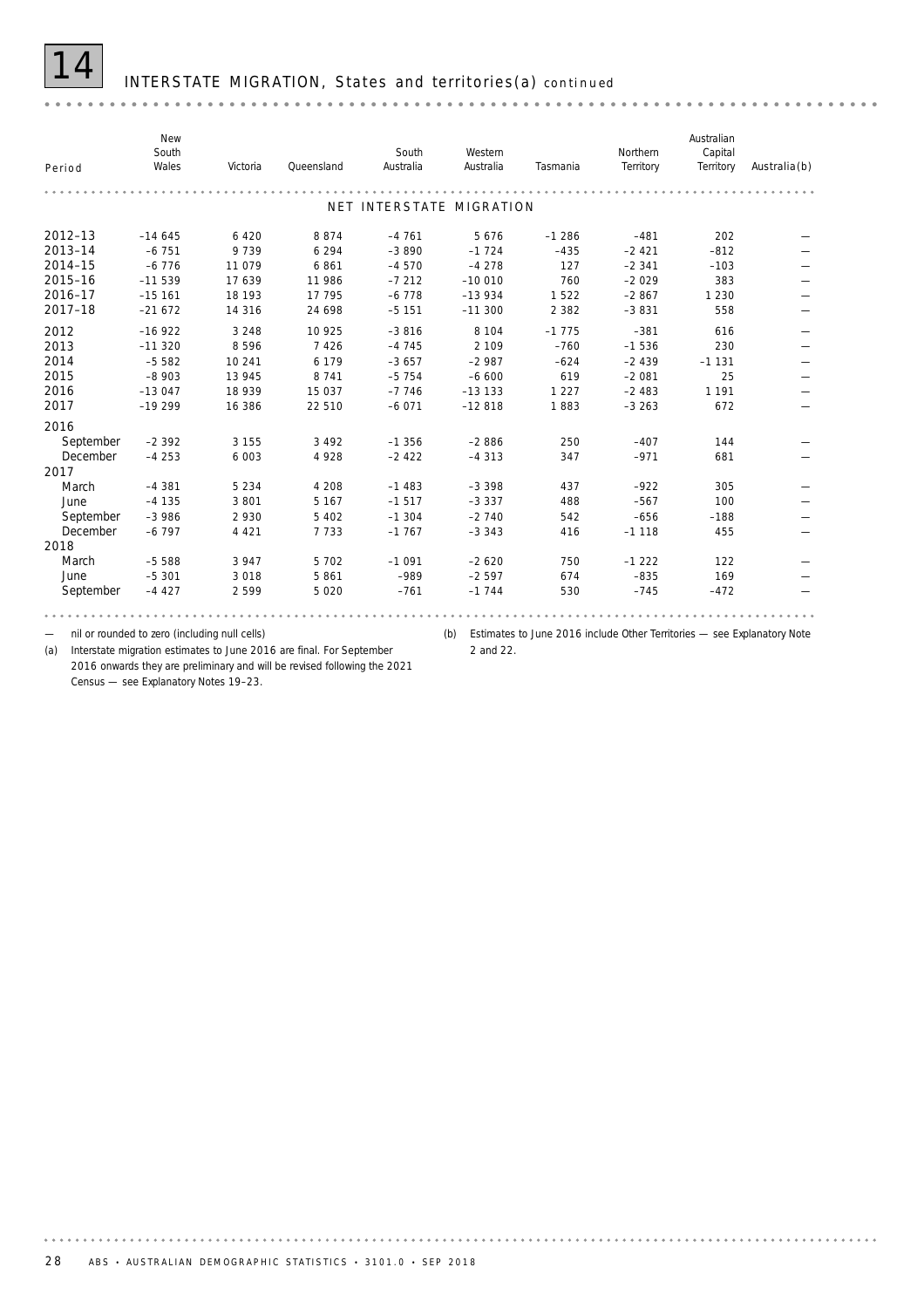

## PROJECTED POPULATION (a), States and territories

|               | New<br>South<br>Wales | Victoria                 | Queensland         | South<br>Australia                   | Western<br>Australia     | Tasmania       | Northern<br>Territory | Australian<br>Capital<br>Territory | $A$ ustralia $(b)$   |
|---------------|-----------------------|--------------------------|--------------------|--------------------------------------|--------------------------|----------------|-----------------------|------------------------------------|----------------------|
| At 30<br>June | '000                  | '000                     | '000               | '000                                 | '000                     | '000           | '000                  | '000                               | '000                 |
|               |                       |                          |                    |                                      |                          |                |                       |                                    |                      |
|               |                       |                          |                    | GREATER CAPITAL CITIES - SERIES A(c) |                          |                |                       |                                    |                      |
| 2017          | 5 132.4               | 4 843.8                  | 2 413.5            | 1 3 3 4 . 2                          | 2 0 3 9 . 0              | 229.1          | 148.9                 |                                    |                      |
| 2026<br>2036  | 6 206.2<br>7 380.0    | 6 0 9 1 . 3<br>7 5 2 0.8 | 2 942.6<br>3 596.4 | 1 4 5 4 . 1<br>1 605.3               | 2 3 3 7 . 8<br>2 799.0   | 260.9<br>297.1 | 168.5<br>195.1        |                                    |                      |
| 2046          | 8 5 8 5.6             | 9 0 0 3.1                | 4 278.4            | 1 7 5 3 . 4                          | 3 2 8 4 . 6              | 332.1          | 224.5                 |                                    |                      |
| 2056          | 9 8 6 1.8             | 10 565.8                 | 5 000.7            | 1 905.0                              | 3 7 9 1 . 7              | 368.1          | 257.7                 |                                    |                      |
| 2066          | 11 240.9              | 12 235.5                 | 5 782.3            | 2 068.6                              | 4 3 3 0.5                | 406.8          | 295.5                 |                                    |                      |
|               |                       |                          |                    |                                      |                          |                |                       |                                    |                      |
|               |                       |                          |                    | TOTAL STATE/TERRITORY - SERIES A(c)  |                          |                |                       |                                    |                      |
| 2017          | 7 867.1               | 6 3 2 0.3                | 4 9 28.4           | 1 7 2 3 . 7                          | 2574.8                   | 522.3          | 247.7                 | 412.0                              | 24 600.8             |
| 2026          | 9 148.6               | 7 7 4 8 . 7              | 5 821.4            | 1850.4                               | 2887.3                   | 568.1          | 267.0                 | 500.1                              | 28 796.2             |
| 2036          | 10 513.9              | 9 3 6 3 . 3              | 6 928.7            | 2 002.7                              | 3 3 7 0 . 0              | 616.3          | 292.7                 | 601.1                              | 33 693.4             |
| 2046          | 11 864.7              | 10 999.9                 | 8 0 4 8 . 1        | 2 142.2                              | 3 867.4                  | 657.5          | 320.2                 | 706.3                              | 38 611.0             |
| 2056          | 13 273.9              | 12 707.7                 | 9 2 1 4 . 6        | 2 2 8 2 . 3                          | 4 380.9                  | 698.9          | 351.1                 | 818.0                              | 43 731.9             |
| 2066          | 14 795.7              | 14 524.8                 | 10 4 68.5          | 2 4 3 6.8                            | 4 9 2 6.2                | 744.5          | 386.4                 | 938.8                              | 49 226.1             |
|               |                       |                          |                    |                                      |                          |                |                       |                                    |                      |
|               |                       |                          |                    | GREATER CAPITAL CITIES - SERIES B(d) |                          |                |                       |                                    |                      |
| 2017          | 5 132.4               | 4 843.8                  | 2 413.5            | 1 3 3 4 . 2                          | 2 0 3 9 . 0              | 229.1          | 148.9                 |                                    |                      |
| 2026          | 6 103.4               | 5 948.6                  | 2 882.0            | 1 4 4 1 .5                           | 2 3 3 2 . 3              | 255.2          | 172.3                 |                                    |                      |
| 2036          | 7 031.9               | 7 0 2 6.1                | 3 3 7 4 . 7        | 1 557.6                              | 2 759.1                  | 276.4          | 207.6                 |                                    |                      |
| 2046          | 7 9 2 7 . 8           | 8 0 7 4 . 2              | 3 857.8            | 1658.5                               | 3 187.5                  | 293.3          | 246.0                 |                                    |                      |
| 2056          | 8 8 3 0.8             | 9 1 2 5 . 8              | 4 3 4 3 .0         | 1 753.0                              | 3 6 1 5 . 0              | 308.8          | 287.7                 |                                    |                      |
| 2066          | 9 7 4 8.4             | 10 178.3                 | 4 8 3 6 . 7        | 1848.0                               | 4 0 4 5 . 2              | 323.7          | 332.8                 |                                    |                      |
|               |                       |                          |                    | TOTAL STATE/TERRITORY - SERIES B(d)  |                          |                |                       |                                    |                      |
| 2017          | 7 867.1               | 6 3 2 0.3                | 4 9 28.4           | 1 7 2 3 . 7                          | 2 5 7 4 . 8              | 522.3          | 247.7                 | 412.0                              | 24 600.8             |
| 2026          | 9 0 38.1              | 7 573.0                  | 5 705.7            | 1840.2                               | 2 893.4                  | 556.3          | 273.7                 | 487.2                              | 28 372.3             |
| 2036          | 10 133.3              | 8 7 5 0.8                | 6 509.2            | 1958.5                               | 3 3 7 0 . 1              | 573.6          | 312.1                 | 559.8                              | 32 172.1             |
| 2046          | 11 131.2              | 9855.7                   | 7 257.4            | 2 050.0                              | 3 8 3 8 .5               | 578.5          | 351.9                 | 630.3                              | 35 698.0             |
| 2056          | 12 106.4              | 10 946.0                 | 7 986.2            | 2 1 3 1 . 0                          | 4 299.1                  | 579.4          | 394.0                 | 701.8                              | 39 148.1             |
| 2066          | 13 088.1              | 12 030.2                 | 8 7 1 8 . 4        | 2 2 1 3 . 7                          | 4 760.0                  | 580.5          | 438.6                 | 774.7                              | 42 608.3             |
|               |                       |                          |                    |                                      |                          |                |                       |                                    |                      |
|               |                       |                          |                    | GREATER CAPITAL CITIES - SERIES C(e) |                          |                |                       |                                    |                      |
| 2017          | 5 132.4               | 4 843.8                  | 2 413.5            | 1 3 3 4 . 2                          | 2 0 3 9 . 0              | 229.1          | 148.9                 |                                    |                      |
| 2026          | 6 001.8               | 5 8 1 5 . 2              | 2 8 3 1 . 4        | 1 4 2 8 .5                           | 2 3 1 6 . 2              | 249.6          | 176.1                 |                                    |                      |
| 2036          | 6 708.2               | 6 5 8 8.1                | 3 198.0            | 1512.8                               | 2 689.6                  | 257.7          | 219.7                 |                                    |                      |
| 2046          | 7 3 4 6.9             | 7 288.9                  | 3 5 3 5 . 7        | 1576.8                               | 3 0 5 1 . 4              | 260.4          | 265.6                 |                                    |                      |
| 2056          | 7 9 5 4 . 5           | 7952.3                   | 3 854.7            | 1 628.4                              | 3 3 9 7 . 8              | 260.5          | 313.1                 |                                    |                      |
| 2066          | 8 5 2 2.5             | 8 5 6 0.1                | 4 153.3            | 1 672.4                              | 3 7 2 6 . 2              | 258.9          | 361.2                 |                                    |                      |
|               |                       |                          |                    | TOTAL STATE/TERRITORY - SERIES C(e)  |                          |                |                       |                                    |                      |
|               |                       |                          |                    |                                      |                          |                |                       |                                    |                      |
| 2017          | 7 867.1               | 6 3 2 0.3                | 4 9 28.4           | 1 7 2 3 . 7                          | 2 574.8                  | 522.3          | 247.7                 | 412.0                              | 24 600.8             |
| 2026          | 8 9 28.9              | 7 4 1 0.2                | 5 613.6            | 1827.3                               | 2 883.5                  | 545.0          | 278.8                 | 474.7                              | 27 966.7             |
| 2036<br>2046  | 9 7 8 7 . 1           | 8 2 1 6 . 9              | 6 189.8            | 1915.3                               | 3 3 2 0 . 3              | 535.4          | 330.0                 | 515.8                              | 30 815.4             |
| 2056          | 10 509.4              | 8 903.9                  | 6 680.0<br>7 114.8 | 1971.1                               | 3 7 3 5 . 3              | 511.7          | 382.6                 | 550.9                              | 33 249.5             |
| 2066          | 11 161.4<br>11 753.8  | 9 5 3 0.8<br>10 091.1    | 7 507.1            | 2 009.3<br>2 0 3 9 . 8               | 4 1 2 5 . 9<br>4 4 9 2.9 | 482.7<br>452.7 | 436.2<br>489.9        | 583.3<br>612.5                     | 35 448.7<br>37 443.8 |
|               |                       |                          |                    |                                      |                          |                |                       |                                    |                      |
|               |                       |                          |                    |                                      |                          |                |                       |                                    |                      |

. . not applicable

(a) Uses preliminary estimated resident population at June 2017 as the base population — see Explanatory Notes 24-28. For further information see Population Projections, Australia, 2017 (base) – 2066 (cat. no. 3222.0).

(b) Includes Other Territories — see Explanatory Note 2.

(c) Series A assumes high levels of fertility, overseas migration and life expectancy, and large interstate migration flows — see Explanatory Note 26.

(d) Series B assumes medium levels of fertility, overseas migration, life expectancy, and medium interstate migration flows — see Explanatory Note 27.

(e) Series C assumes low levels of fertility and overseas migration, medium life expectancy, and small interstate migration flows — see Explanatory Note 28.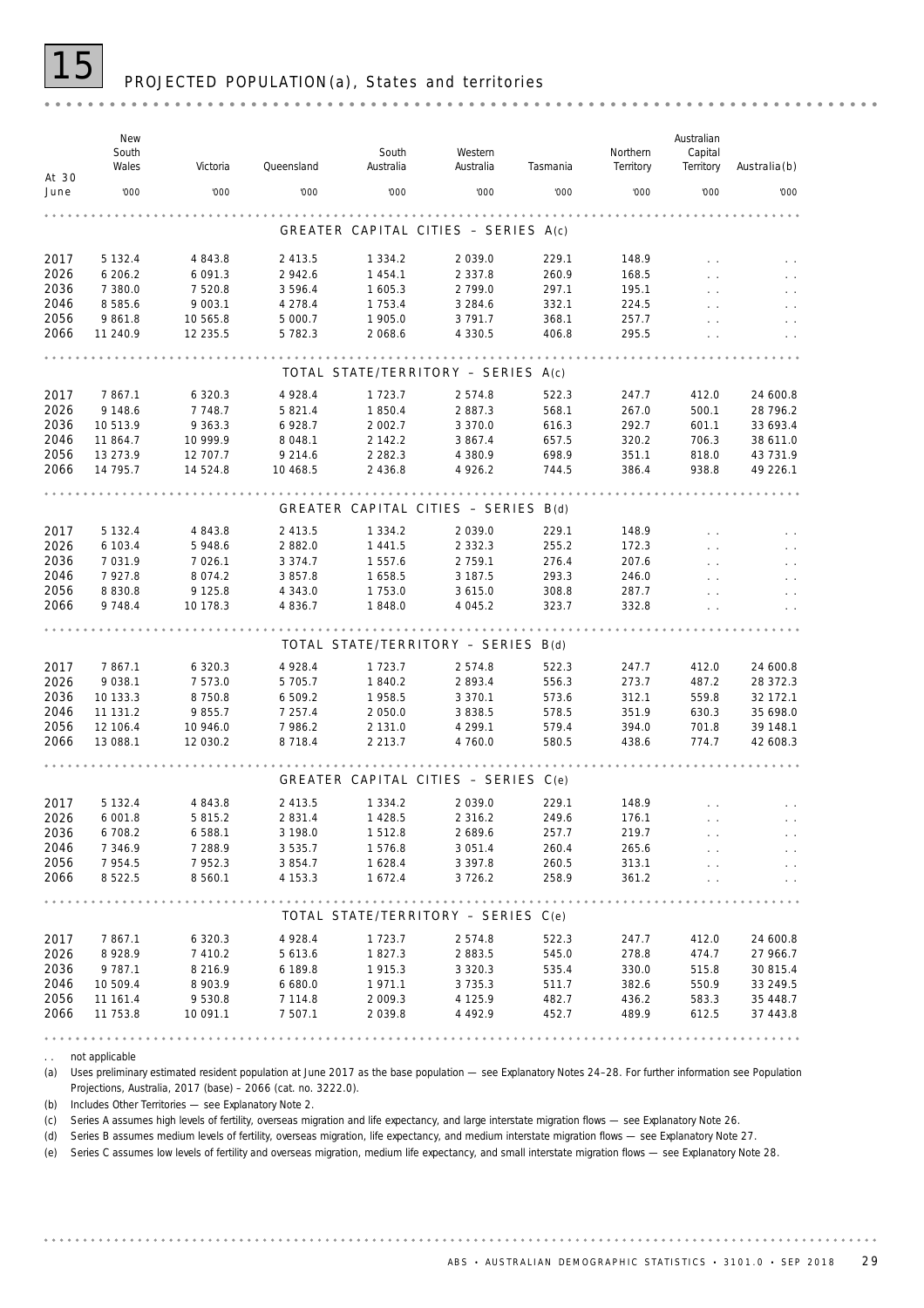*New Australian South Northern At 30 South Western Capital June Wales Victoria Queensland Australia Australia Tasmania Territory Australia*(b) *Territory* . . . . . . . . . . . . . . . . . . . . . . . . . . . . . . . . . PROJECTIONS, SERIES A - PERSONS(c) 2012 212 498 48 505 193 527 38 188 90 073 24 709 69 981 6 337 684 087 2013 216 701 49 739 198 285 38 995 91 932 25 274 71 130 6 521 698 851 2014 221 110 51 035 203 230 39 834 93 856 25 863 72 296 6 713 714 215<br>2015 225 731 52 396 208 369 40 707 95 848 26 476 73 478 6 914 730 202 2015 225 731 52 396 208 369 40 707 95 848 26 476 73 478 6 914 730 202 2016 230 564 53 817 213 712 41 613 97 907 27 114 74 679 7 121 746 815 2021 257 802 61 841 243 452 46 617 109 143 30 646 80 925 8 288 839 030 2026 289 808 71 379 278 019 52 321 121 836 34 724 87 486 9 674 945 594 PROJECTIONS, SERIES  $B - PERSONS(d)$ 2012 212 474 48 498 193 506 38 184 90 065 24 709 69 976 6 336 6 84 017<br>2013 216 612 49 715 198 206 38 981 91 898 25 269 71 111 6 517 698 583 2013 216 612 49 715 198 206 38 981 91 898 25 269 71 111 6517 698 583 2014 220 902 50 983 203 045 39 800 93 778 25 845 72 251 6 707 713 589 2015 225 349 52 299 208 026 40 646 95 707 26 440 73 396 6 902 729 048<br>2016 229 951 53 663 213 160 41 515 97 681 27 052 74 543 7 103 744 956 2016 229 951 53 663 213 160 41 515 97 681 27 052 74 543 7 103 744 956 2021 255 036 61 150 240 971 46 173 108 154 30 345 80 315 8210 830 668 2026 282 962 69 637 271 860 51 233 119 431 33 965 86 060 9 463 924 953 PROJECTIONS, SERIES  $C - PERSONS(e)$ 2012 212 460 48 493 193 492 38 181 90 059 24 706 69 971 6 336 683 967 2013 216 548 49 697 198 148 38 969 91 874 25 257 71 095 6 517 698 378 2014 220 742 50 938 202 904 39 773 93 720 25 821 72 212 6 703 713 091 2015 225 046 52 218 207 760 40 595 95 596 26 398 73 323 6 895 728 113 2016 229 452 53 532 212 722 41 431 97 502 26 988 74 428 7 091 **743 433** 2021 252 705 60 564 238 913 45 789 107 334 30 077 79 839 8 145 823 679 2026 277 233 68 198 266 755 50 312 117 440 33 305 84 922 9 286 907 789 

(a) Uses final rebased estimates at June 2011 as the base population — see Explanatory Note 29. For further information see *Estimates and Projections, Aboriginal and Torres Strait Islander Australians, 2001 to 2026* (cat. no. 3238.0).

(b) Includes Other Territories — see Explanatory Note 2.

(c) Series A assumes: constant fertility rates; high increase in paternity rates and life expectancy at birth; constant levels of interstate migration; and zero net overseas migration — see Explanatory Note 31.

(d) Series B assumes: small decrease in fertility rates; medium increase in paternity rates and life expectancy at birth; constant levels of interstate migration; and zero net overseas migration — see Explanatory Note 32.

(e) Series C assumes: a medium decrease in fertility rates; constant paternity rates; low increase in life expectancy at birth; constant levels of interstate migration; and zero net overseas migration — see Explanatory Note 33.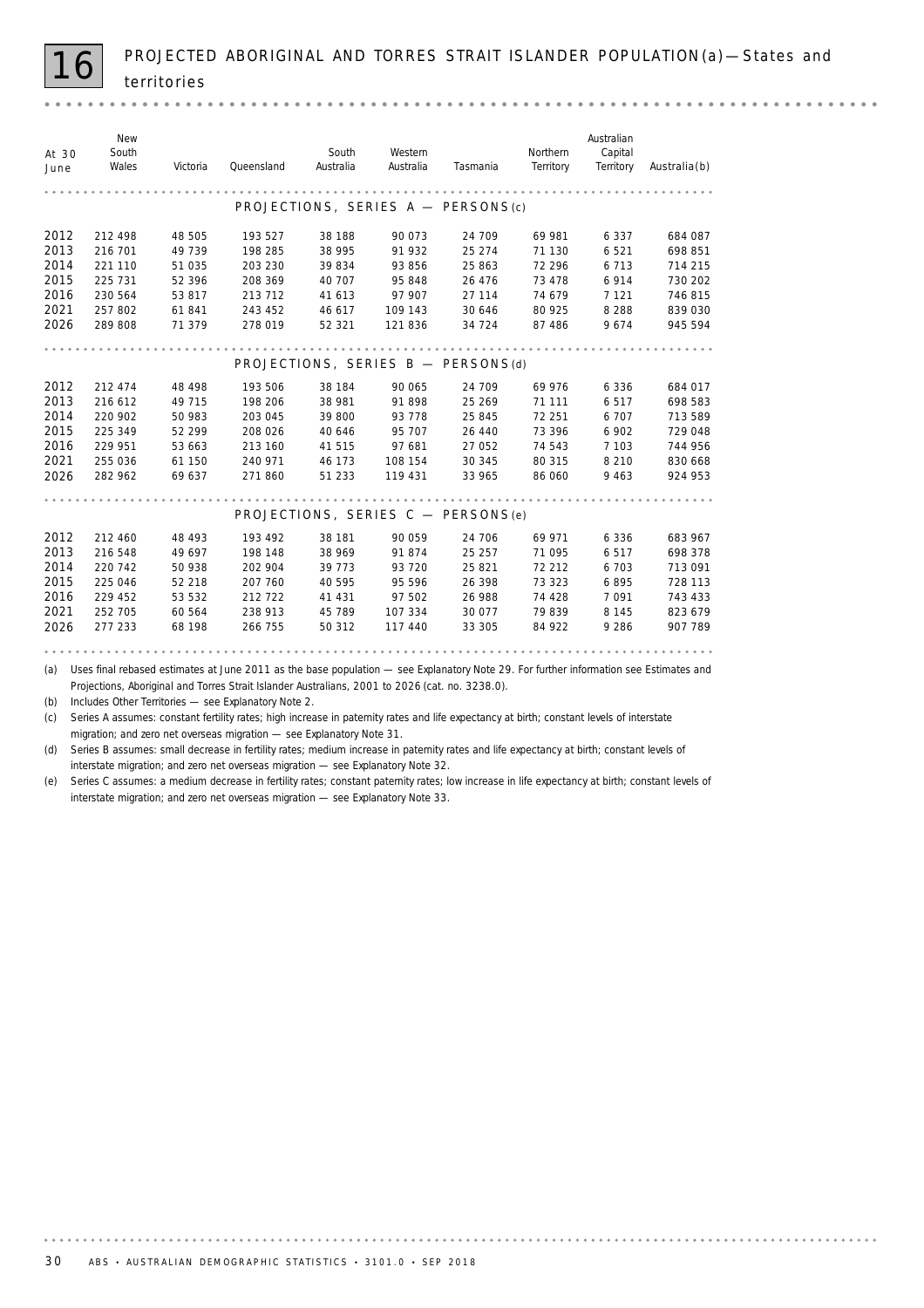PROJECTED NUMBER OF HOUSEHOLDS-(a), States and territories- at 30 June

*2016 2021 2026 2031 2036 2041* CAPITAL CITIES Sydney 1 795 501 1 974 891 2 153 196 2 323 922 2 500 575 2 677 149 Melbourne 1 739 909 1 967 377 2 187 014 2 396 749 2 611 915 2 829 034 Brisbane 862 875 937 265 1 028 426 1 120 320 1 214 960 1 308 252 Adelaide 534 668 555 322 579 688 605 556 631 128 654 314 Perth 769 344 807 411 872 268 953 883 1 040 617 1 126 964 Hobart 93 935 100 535 106 415 111 601 116 311 120 420 Darwin 50 332 51 687 55 314 60 402 66 347 72 620 REST OF STATE/TERRITORY New South Wales 1 099 975 1 156 169 1 209 535 1 257 395 1 297 830 1 328 852 Queensland 973 696 1 045 310 1 117 955 1 188 789 1 254 699 1 313 985 Victoria 602 189 647 021 684 328 714 606 739 334 758 203 South Australia 164 592 169 793 174 402 177 405 178 282 177 349<br>Western Australia 204 868 208 318 218 250 230 964 242 653 252 329 Western Australia 204 868 208 318 218 250 230 964 242 653 252 329 Tasmania 125 651 130 740 133 296 134 164 133 557 131 779 Northern Territory 27 881 28 541 29 405 30 234 30 930 31 450 TOTAL New South Wales 2 895 476 3 131 060 3 362 731 3 581 317 3 798 405 4 006 001 Victoria 2 342 098 2 614 398 2 871 342 3 111 355 3 351 249 3 587 237 Queensland 1 836 571 1 982 575 2 146 381 2 309 109 2 469 659 2 622 237 South Australia 699 260 725 115 754 090 782 961 809 410 831 663 Western Australia 974 212 1 015 729 1 090 518 1 184 847 1 283 270 1 379 293 Tasmania 219 586 231 275 239 711 245 765 249 868 252 199 Northern Territory 78 213 80 228 84 719 90 636 97 277 104 070 Australian Capital Territory 157 697 173 250 188 583 203 594 219 152 234 394 Australia(b) 9 204 635 9 955 106 10 739 561 11 511 088 12 279 823 13 018 657

(a) Data are based on the 2016 Census – see Explanatory Notes 34–35. For further information see – Series II, Household

and Family Projections, Australia, 2016 to 2041 (cat. no. 3236.0).

(b) Includes Other Territories – see Explanatory Note 2.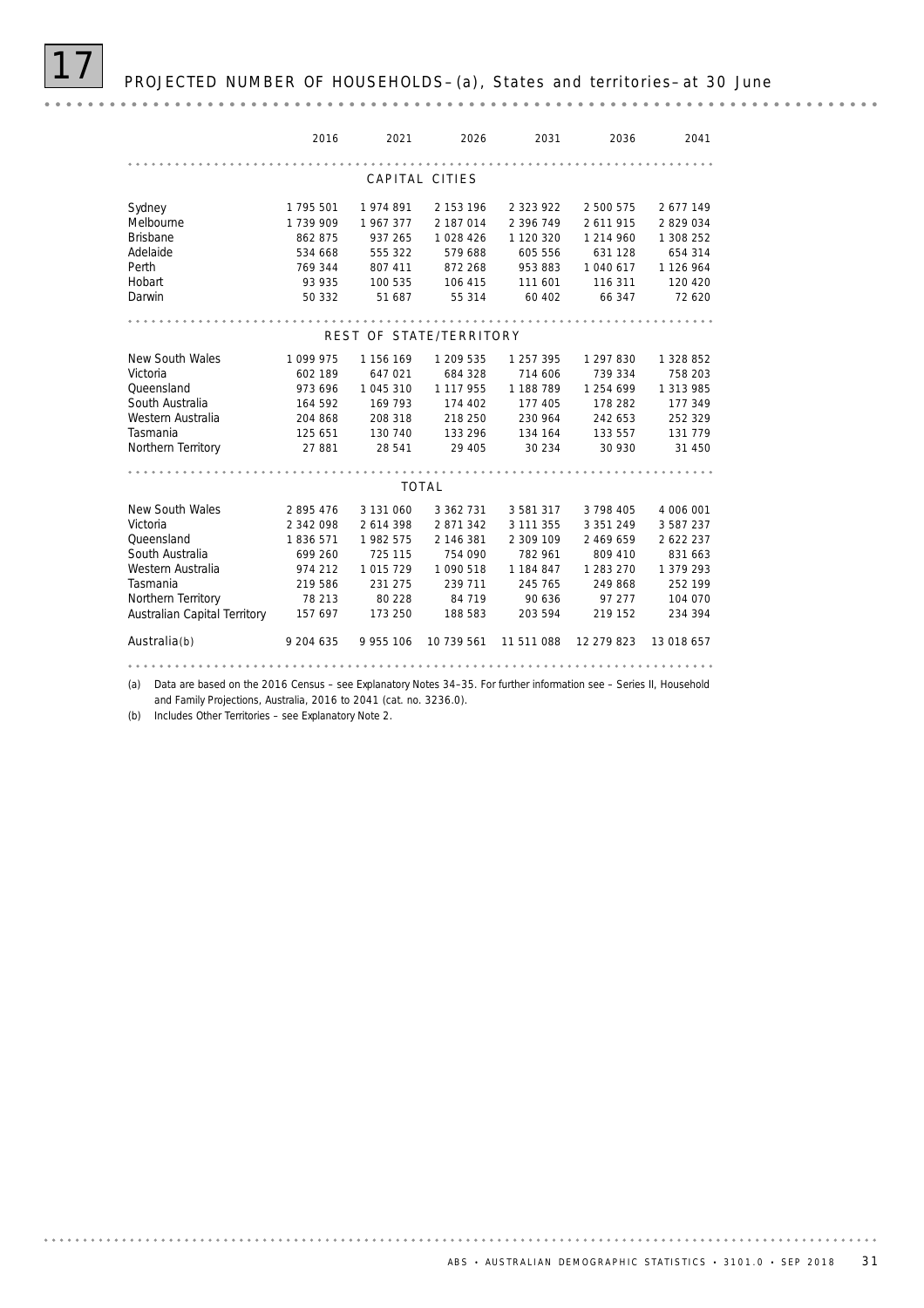### EXPLANATORY NOTES

|  |  | INTRODUCTION |  |
|--|--|--------------|--|
|--|--|--------------|--|

1 This quarterly release contains the most recent estimates of the resident populations (ERP) of Australia and the states and territories based on the results of the *2016 Census of Population and Housing* held on 9 August 2016 (with various adjustments described in paragraphs 5 and 6), and the addition of quarterly components of population growth. The ABS has used the 2016 Census to produce final rebased estimates of the resident population (refer to paragraph 6). This release contains the latest available statistics on births, deaths (including infant deaths) and overseas and interstate migration. In addition, the release includes estimates of the resident population by age groups, major population regions and estimates and projections of the Aboriginal and Torres Strait Islander population. It also includes projected resident populations (2016 base) and projected number of households (2016 base). Periodically, articles on specific demographic topics will be released on the ABS web site in conjunction with this release.

2 Population estimates commencing from September quarter 1993 include estimates for another category of the state and territory level, known as Other Territories. Other Territories include Jervis Bay Territory (previously included with the Australian Capital Territory), as well as Christmas Island and the Cocos (Keeling) Islands which were previously excluded from population estimates for Australia. From 1 July 2016 Norfolk Island has been included in the Other Territory category following the introduction of the *Norfolk Island Legislation Amendment Act 2015*. Data for Other and External Territories are detailed separately in table 3.

3 Estimates for Australian External Territories will be updated annually as at 30 June unless a more recent estimate is required for electoral apportionment purposes under the *Commonwealth Electoral Act 1918*.

5 Estimates of the resident population are based on Census counts by place of usual residence, to which are added the estimated Census net undercount and the number of Australian residents estimated to have been temporarily overseas on Census night. Overseas visitors in Australia on Census night are excluded in this calculation. Post-Census ERP is obtained by adding to the estimated population at the beginning of each period the component of natural increase (on a usual residence basis) and the component of net overseas migration. For the states and territories, estimated interstate movements involving a change of usual residence are also taken into account. *Method of estimation* 4 Australia's population estimates for the period since 1971 are compiled according to the place of usual residence of the population. An explanation of the place of usual residence conceptual basis for population estimates is given in *Information Paper: Population Concepts, 2008* (cat. no. 3107.0.55.006) and also in *Population Estimates: Concepts, Sources and Methods, 2009* (cat. no. 3228.0.55.001). POPULATION AND COMPONENTS OF POPULATION CHANGE

> 6 After each Census, estimates for the preceding intercensal period are finalised (rebased) by incorporating an additional adjustment (intercensal difference) to ensure that the difference between the ERPs at the two 30 June dates in the respective Census years agrees with the total intercensal change.

*Status of quarterly ERP data*

7 The status of quarterly ERP data changes over time from preliminary to revised to final as new component data becomes available. ERP is updated most quarters due to revisions to the component data for earlier quarters, but will only change status to revised once both natural increase and net overseas migration for that quarter have a status of revised. The table below shows the current status of ERP and the components of population change: natural increase, overseas migration and interstate migration.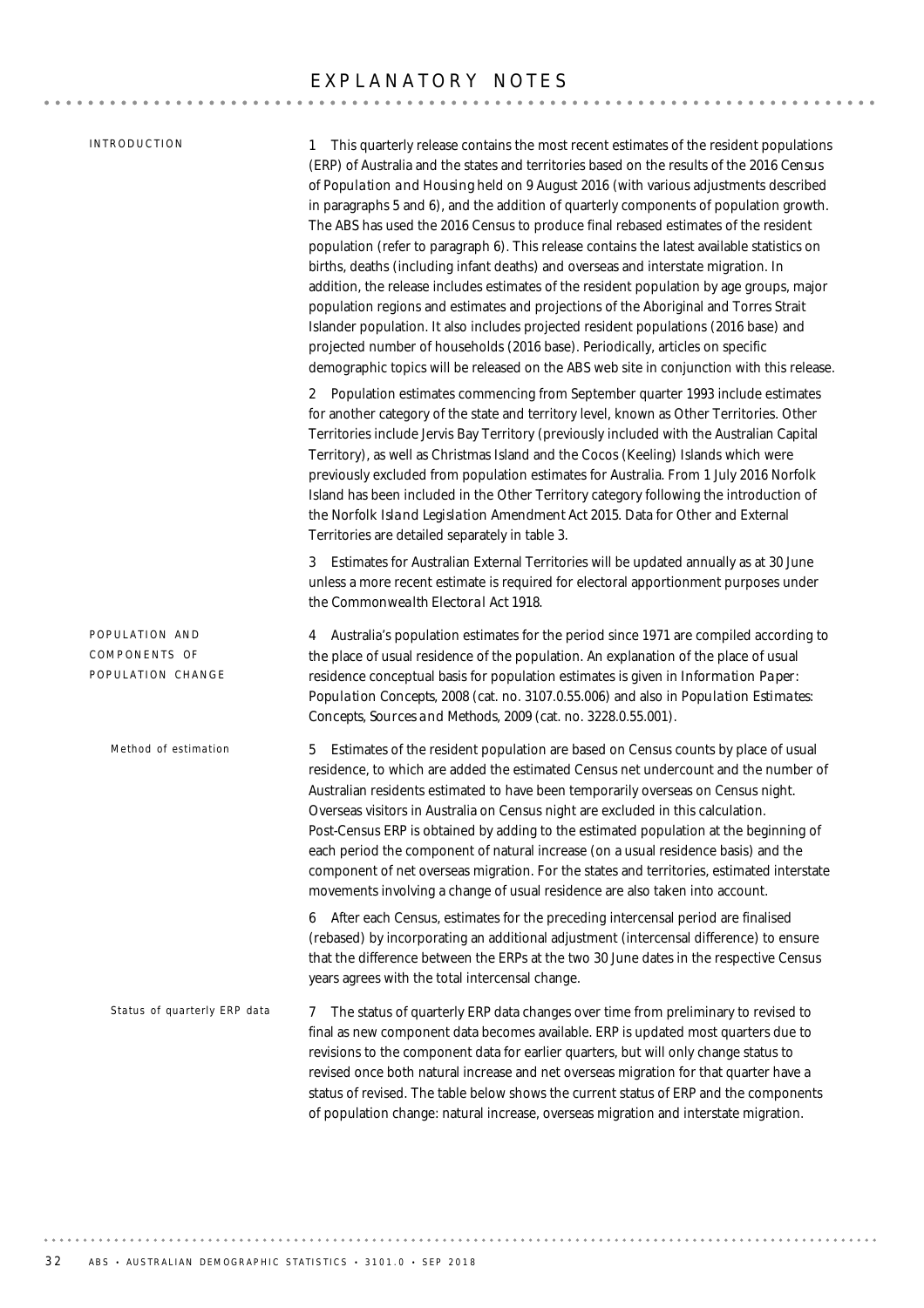### STATUS OF QUARTERLY ESTIMATED RESIDENT POPULATION (ERP) DATA, AS AT 21 MARCH 2019

|                     | Census base                                                               | Natural increase                               | Overseas migration                                        | Interstate migration                                                  | <b>ERP STATUS</b>                                            |
|---------------------|---------------------------------------------------------------------------|------------------------------------------------|-----------------------------------------------------------|-----------------------------------------------------------------------|--------------------------------------------------------------|
| Sep.1991-Jun. 2016  | Based to 1996.<br>2001, 2006,<br>2011 & 2016<br>Censuses as<br>applicable | Final                                          | Final                                                     | Final                                                                 | <b>FINAL</b>                                                 |
| Sep. 2016-Jun. 2017 | 2016 Census                                                               | Revised - based on<br>date of occurrence       | Final - based on actual<br>traveller behaviour            | Preliminary - based on modelled<br>expansion factors from 2016 Census | <b>REVISED</b>                                               |
| Sep. 2017           | 2016 Census                                                               | Preliminary - based on<br>date of registration | Final - based on actual<br>traveller behaviour            | Preliminary - based on modelled<br>expansion factors from 2016 Census | PRELIMINARY -<br>updated due to<br>revised component<br>data |
| Dec. 2017-Jun. 2018 | 2016 Census                                                               | Preliminary - based on<br>date of registration | Preliminary - based on<br>modelled traveller<br>behaviour | Preliminary - based on modelled<br>expansion factors from 2016 Census | PRELIMINARY -<br>updated due to<br>revised component<br>data |
| Sep. 2018           | 2016 Census                                                               | Preliminary - based on<br>date of registration | Preliminary - based on<br>modelled traveller<br>behaviour | Preliminary - based on modelled<br>expansion factors from 2016 Census | <b>PRFI IMINARY</b>                                          |

*Natural increase: births and*

*deaths*

8 Natural increase is a major component of ABS quarterly state and territory population estimates and is calculated using the estimated number of births and deaths. The births and deaths data in this release are shown by state and territory of usual residence, using year/quarter of registration for preliminary data and year/quarter of occurrence for both revised and final data. This may affect time series comparisons within relevant tables.

9 The timeliness and accuracy of ABS quarterly population estimates depend in part on the timeliness and accuracy of estimates of births and deaths which are based on registrations. To provide timely estimates, the ABS produces preliminary estimates using births and deaths by quarter of registration as a proxy for quarter of occurrence. For revised estimates, a factor has been applied to the number of occurrences to allow for those occurrences which were yet to be registered at the time of revision. The major difficulty in this area is that while the vast majority of births and deaths are registered promptly, a small proportion of registrations are delayed for months or even years.

10 Preliminary birth and death estimates are subject to fluctuations caused by lags or accumulations in the reporting of births and deaths registrations. Accumulations can result from the eventual processing of lagged registrations in a later quarter. As a result, preliminary quarterly estimates can be an underestimate or an overestimate of the true numbers of births and deaths occurring in a reference period. Lags or accumulations in births and deaths registrations can be caused by:

- I late notification of a birth or death event to a state or territory registry;
- **In delays arising from incomplete information supplied for a registration;**
- ! procedural changes affecting the processing cycles in any of the state and territory registries; or
- **Example 1** resolution of issues that may arise within the ABS or registry processing systems.

11 Birth and death registration data contributing to preliminary estimates which are higher or lower than usual are noted below along with any explanations provided by the relevant state or territory registrars:

! June 2018: Northern Territory. In early 2018, the NT Registry of Births, Deaths and Marriages identified a processing issue that had resulted in additional delays to the registration of some births. These births have now been processed. This has resulted in approximately 80 additional birth registrations being included in the June 2018 ERP and an additional 49 births being added across the three previous quarters.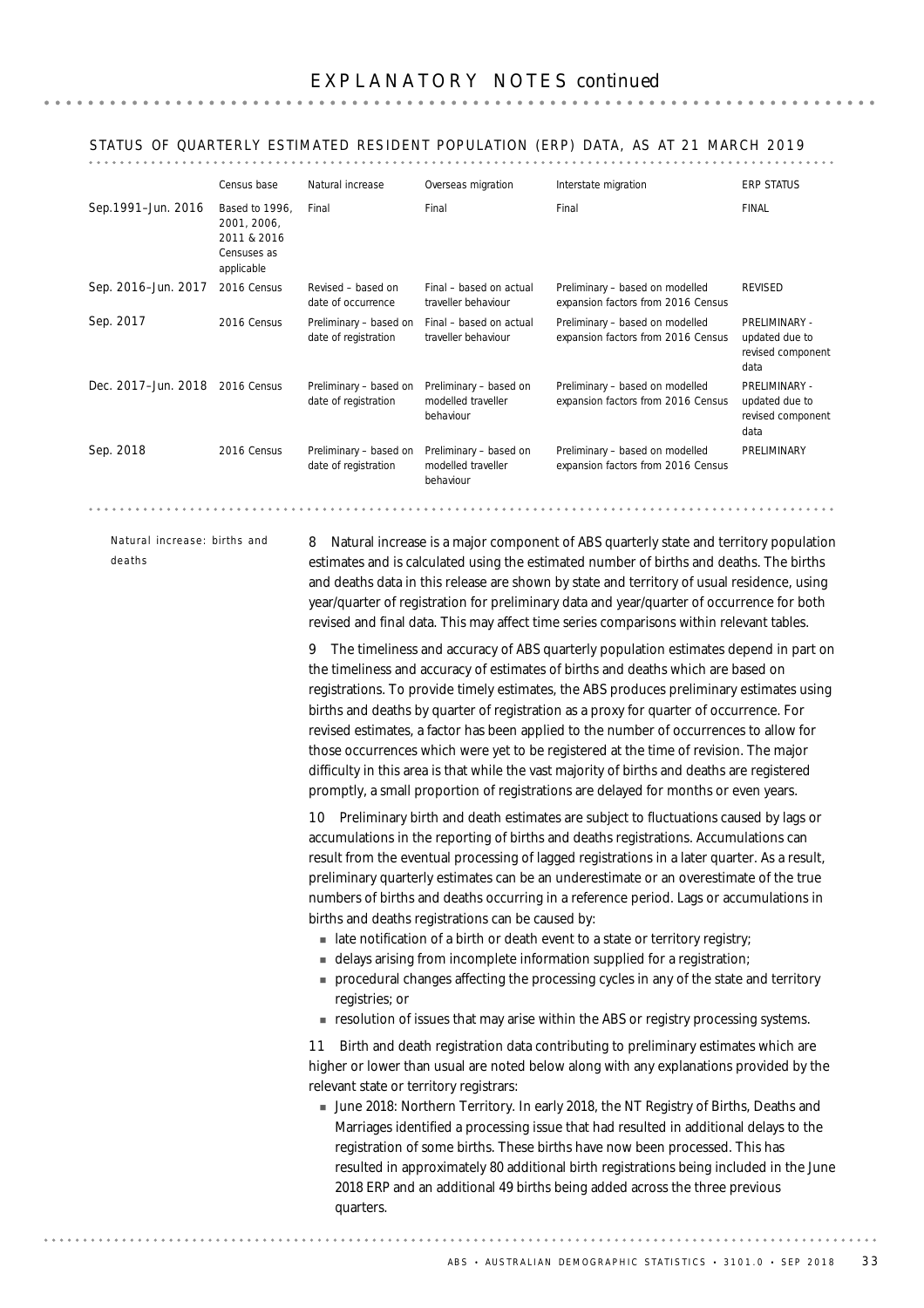18 Australia's ERP and estimates of NOM include all people, regardless of nationality or citizenship, who usually live in Australia, with the exception of foreign diplomatic personnel and their families. Therefore, foreign diplomatic personnel and their families are considered out of scope and were removed from NOM estimates from 1 July 2006. *Diplomatic personnel* 12 For the purposes of NOM, and thereby Australia's official ERP, a person is regarded as a usual resident if they have been (or expect to be) residing in Australia for a period of 12 months or more. This 12-month period does not have to be continuous and is measured over a 16-month period. 13 The ABS introduced the 12/16 month rule for calculating NOM in September quarter 2006. Consequently this point marks a break in series and NOM estimates from earlier periods are not comparable. For further information on the 12/16 month rule see the Technical Note: *'12/16 month rule' Methodology for Calculating Net Overseas Migration from September quarter 2006 onwards* in *Migration, Australia, 2008-09* (cat. no. 3412.0). 14 Preliminary estimates of NOM are required within six months after the reference quarter for the production of quarterly estimates of the population of Australia, and the states and territories. At that time, complete traveller histories for the 16 months following a reference quarter cannot be produced. Since September quarter 2008, migration adjustments have been applied based on changes between intended and actual duration of stay from final NOM estimates one year earlier for travellers with similar characteristics. These characteristics include their 'initial category of travel', age, country of citizenship, and state/territory of usual/intended residence. The adjustments account for differences between their intended duration of stay and their actual duration of stay. 15 It is with final NOM estimates that the 12/16 month rule can be fully applied. A traveller's actual duration of stay can only be calculated when data on overseas movements become available for the 16 months following a reference period. Final NOM estimation methods use a traveller's actual duration of stay in or out of Australia to determine inclusion or exclusion from NOM estimates and consequently ERP. 16 In an initiative to create a more efficient and streamlined process for travellers departing Australia, the requirement for international travellers to complete an outgoing passenger card was removed by the Department of Home Affairs from 1 July 2017. Due to the removal of the card the ABS has reviewed its net overseas migration (NOM) statistics, methodology and processing systems. Historical NOM data from September quarter 2011 onwards has been produced based on the new methods and has been used in the 2011–2016 intercensal period as part of the final rebasing of population estimates. As NOM estimates cannot be finalised until 16 months after the reference period, NOM is subject to revision. Testing has shown that the revision between preliminary and final NOM using the new methodology has improved when compared to the previous method. For further information see the Information Paper: *Improvements to estimation of net overseas migration, Mar 2018* (cat. no. 3412.0.55.004). 17 Statistics on migration and related data are also published regularly by the Department of Home Affairs <http://www.homeaffairs.gov.au>. *Overseas migration* **December 2017: New South Wales. The ABS has worked with the NSW Registry of** Births, Deaths and Marriages to understand the reasons for lower than expected registration counts in recent quarters. The NSW Registry have responded to this issue, enabling additional registrations to be included in the December quarter 2017 issue of Australian Demographic Statistics (cat. no. 3101.0), and subsequent quarters. *Natural increase: births and deaths continued*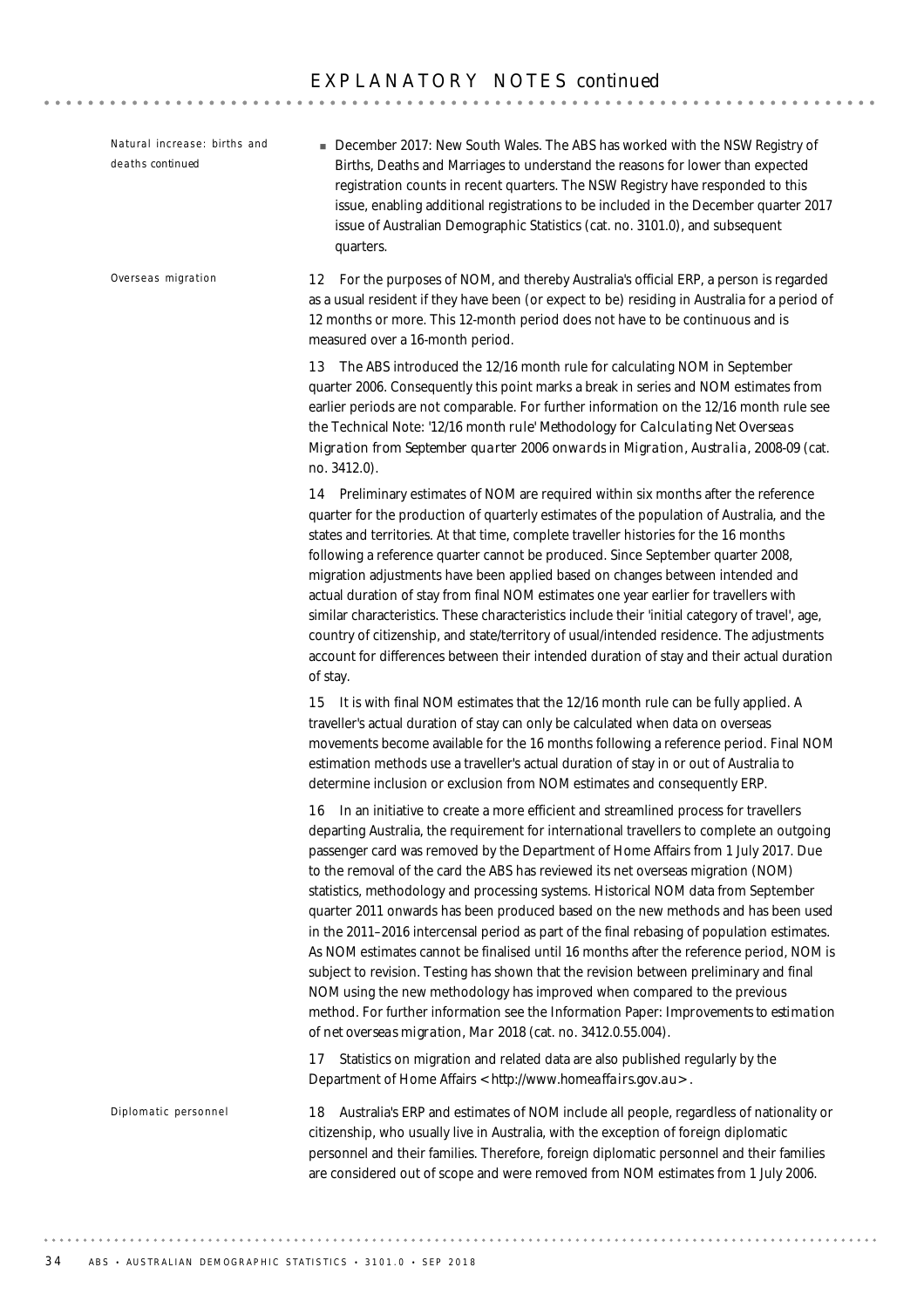## E X P L A N A T O R Y N O T E S *continued*

| Diplomatic personnel continued | The previous methodology for estimating NOM was unable to exclude diplomatic<br>personnel and their families.                                                                                                                                                                                                                                                                                                                                                                                                                                                                                                                                                                                                                                                                       |
|--------------------------------|-------------------------------------------------------------------------------------------------------------------------------------------------------------------------------------------------------------------------------------------------------------------------------------------------------------------------------------------------------------------------------------------------------------------------------------------------------------------------------------------------------------------------------------------------------------------------------------------------------------------------------------------------------------------------------------------------------------------------------------------------------------------------------------|
| Interstate migration           | 19 Quarterly interstate migration cannot be directly measured and is estimated using<br>administrative data. To do this the ABS uses information on interstate changes of address<br>from Medicare records (produced by the Department of Human Services) and the<br>Department of Defence in the case of the military.                                                                                                                                                                                                                                                                                                                                                                                                                                                             |
|                                | 20 The Medicare-based model is calibrated using migration data from the most recent<br>Census (that data is available for), from which updated expansion factors are calculated.<br>Expansion factors account for undercoverage of Medicare data by age and sex. The<br>current model includes the following characteristics:<br>• Medicare data is lagged by three months (both for calculating expansion factors and<br>for estimating progressive quarters of interstate migration);<br>All single year of age data were smoothed to produce expansion factors;<br>capping was applied to expansion factors; and<br>■ expansion factors were applied to males aged 17 to 35 years and females aged 17 to<br>30 years (this differs to the age range used in the 2011-16 method). |
|                                | 21 The Medicare system theoretically covers all Australian citizens and permanent<br>residents, as well as temporary visa holders. However, some Australian usual residents do<br>not access the Medicare system, such as temporary migrants or those who have access to<br>other health services. One group is the military. Interstate defence force movements not<br>covered by Medicare are estimated and then added to the Medicare-based interstate<br>movement estimates. Quarterly counts of defence force personnel by age, sex and<br>state/territory, supplied by the Department of Defence, form the number of interstate<br>defence force movements, and 70% are assumed to be not covered by the<br>Medicare-based estimates.                                         |
|                                | 22 Preliminary interstate migration estimates for Other Territories are not available.<br>These movements are included in the data for New South Wales (Jervis Bay Territory and<br>Norfolk Island) and Western Australia (Christmas Island and Coco Keeling Islands).<br>Revised interstate migration estimates will become available following the 2021 Census.                                                                                                                                                                                                                                                                                                                                                                                                                   |
|                                | 23 For further information see Australian Demographic Statistics, December quarter<br>2017 (cat. no. 3101.0) Technical Note 2: 2016 Census update of the net interstate<br>migration model.                                                                                                                                                                                                                                                                                                                                                                                                                                                                                                                                                                                         |
| POPULATION PROJECTIONS         | Population projections presented in this release are not predictions or forecasts.<br>24<br>They are an assessment of what would happen to Australia's population if the assumed<br>levels of components of population change - births, deaths and migration - were to hold<br>in the future.                                                                                                                                                                                                                                                                                                                                                                                                                                                                                       |
|                                | 25 The ERP at June 2017 based to the 2016 Census is the base for the projections<br>series. Projections off the 2016 Census based ERP were released on 22 November 2018 in<br>Population Projections, Australia, 2017 (base) to 2066 (cat. no. 3222.0). The three series<br>presented in this release, and their assumptions are as follows:                                                                                                                                                                                                                                                                                                                                                                                                                                        |
|                                | 26 Series A - assumes the total fertility rate (TFR) will reach 1.95 babies per woman by<br>2027 and then remain constant, life expectancy at birth will experience continued<br>improvement until 2065-66, reaching 87.7 years for males and 89.2 years for females,<br>NOM will increase to 275,000 people per year by 2026-27 and remain constant<br>thereafter, and relatively large net interstate migration gains for some states and<br>territories, corresponding to relatively large losses for other states and territories.                                                                                                                                                                                                                                              |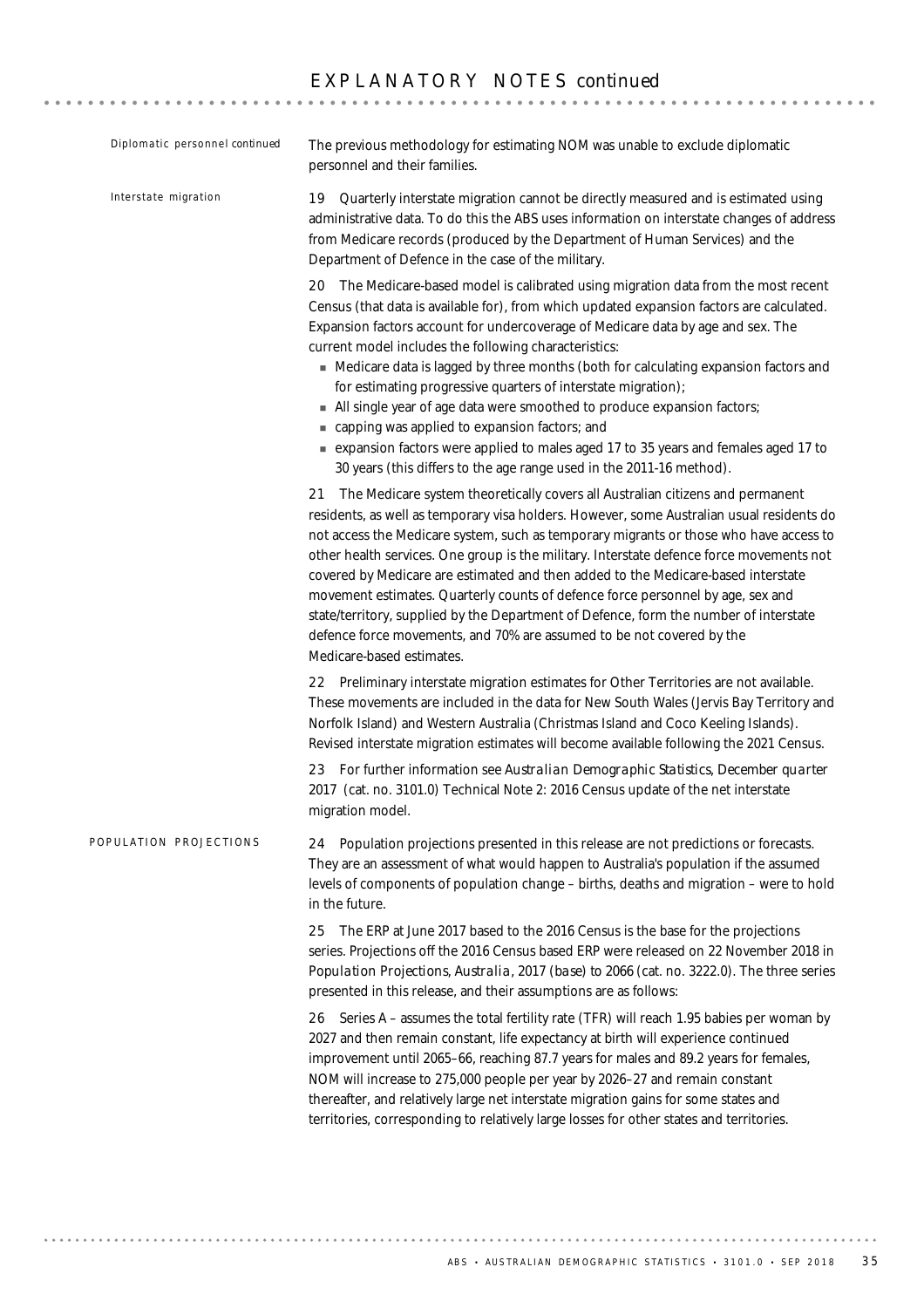### E X P L A N A T O R Y N O T E S *continued*

POPULATION PROJECTIONS *continued*

ESTIMATES AND PROJECTIONS OF THE ABORIGINAL AND TORRES

STRAIT ISLANDER POPULATION

27 Series B – assumes the TFR will remain steady at 1.8 babies per woman to 2027 and then remain constant, life expectancy at birth will experience declining improvement, reaching 83.0 years for males and 86.0 years for females by 2065–66, NOM will increase to 225,000 people per year by 2026–27 and remain constant thereafter, and medium net interstate migration gains for some states and territories, and medium losses for others.

28 Series C – assumes the TFR will decline to 1.65 babies per woman by 2027 and then remain constant, life expectancy at birth will experience declining improvement, reaching 83.0 years for males and 86.0 years for females by 2065–66, NOM will decrease to 175,000 people per year by 2026–27 and then remain constant thereafter, and relatively small net interstate migration gains for some states and territories and small losses for others.

29 The standard approach to population estimation is not possible for determining the population of Aboriginal and Torres Strait Islander Australians. There are two primary reasons for this: the significant volatility in Aboriginal and Torres Strait Islander Census counts between censuses which cannot be attributed to demographic factors (i.e. the difference cannot be fully accounted for by natural increase and migration over the intercensal period); and the quality of data on births, deaths and migration specific to Aboriginal and Torres Strait Islander people. As a result, a method based on the use of life tables and rates of net interstate migration derived from the Census is used to backcast the series. Aboriginal and Torres Strait Islander estimates, based on the 2016 Census are available in *Estimates of Aboriginal and Torres Strait Islander Australians, June 2016* (cat. no. 3238.0.55.001). Projections based on the 2016 Census will be released in 2019 in *Estimates and Projections, Aboriginal and Torres Strait Islander Australians* (cat. no. 3238.0).

30 Three main projection series were produced for the 2011 Census with assumptions as follows:

31 Series A – assumes constant fertility rates; 2% annual increase in paternity rates (where the father of a child is Aboriginal or Torres Strait Islander but the mother is not); life expectancy at birth increasing by 0.5 years per year for males and 0.45 years per year for females, reaching 76.5 years for males and 80.4 years for females by 2026; levels of interstate migration as observed in the 2011 Census; and zero net overseas migration.

32 Series B – assumes an annual decrease of 0.5% in fertility rates; 1% annual increase in paternity rates; life expectancy at birth increasing by 0.3 years per year for males and 0.25 years per year for females, reaching 73.5 years for males and 77.4 years for females by 2026; levels of interstate migration as observed in the 2011 Census; and zero net overseas migration.

33 Series C – assumes an annual decrease of 1.0% in fertility rates; constant paternity rates; life expectancy at birth increasing by 0.2 years per year for males and 0.15 years per year for females, reaching 72.0 years for males and 75.9 years for females by 2026; levels of interstate migration as observed in the 2011 Census; and zero net overseas migration.

34 The ABS uses a propensity method to project numbers of households, families and persons in different living arrangements. The method identifies propensities (proportions) from the Census of Population and Housing for people to belong to different living arrangement types. Trends observed in the propensities over the last four censuses are assumed to continue into the future, and applied to a projected population (see Series B, *Population Projections, Australia, 2017 (base) to 2066* (cat. no. 3222.0)). Numbers of households and families are then derived from the projected living arrangements of the population. HOUSEHOLD PROJECTIONS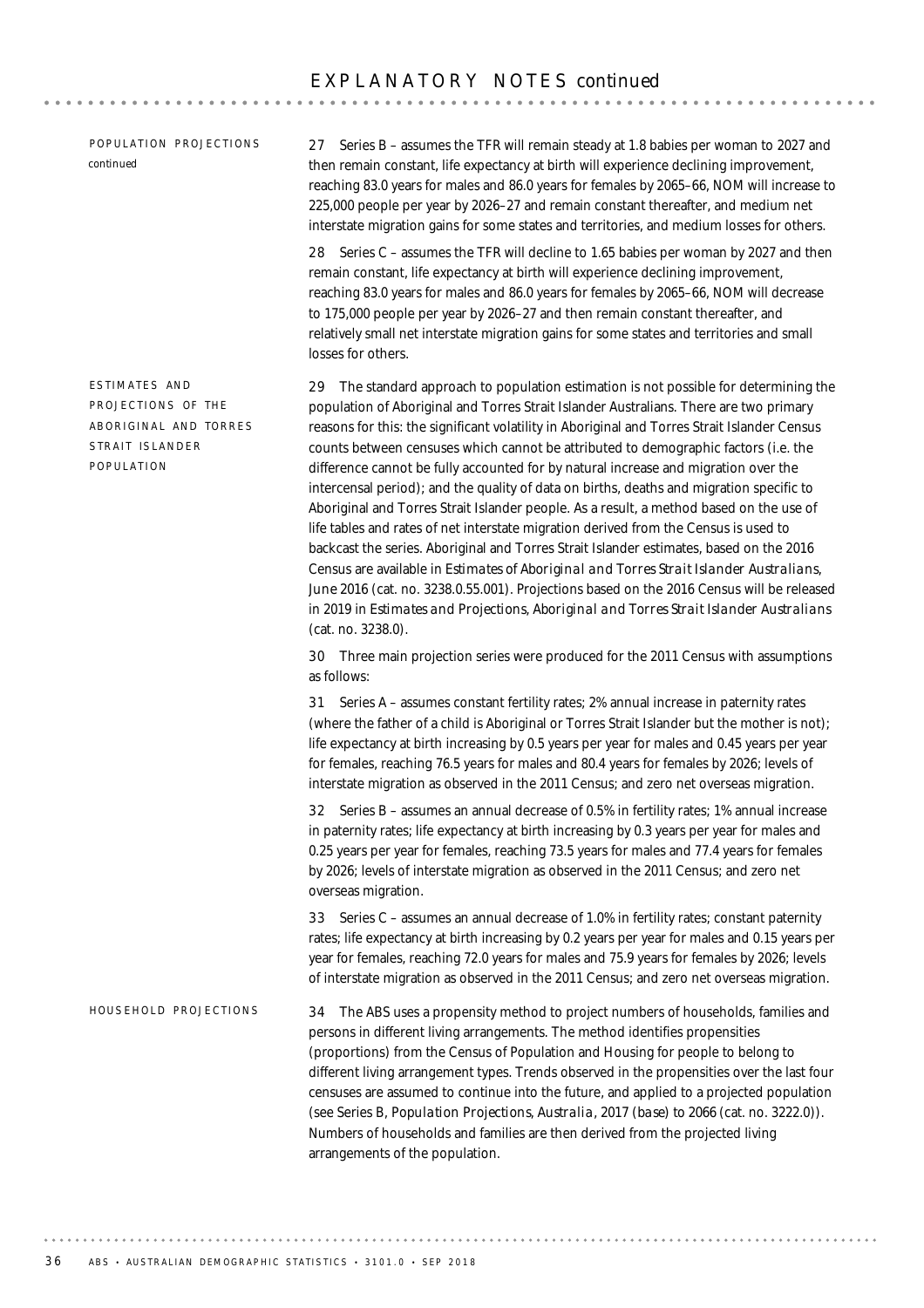### E X P L A N A T O R Y N O T E S *continued*

| HOUSEHOLD PROJECTIONS<br>continued          | 35 Data presented in table 17 are not intended as predictions or forecasts, but are<br>illustrations of growth and change in the numbers of households which would occur if<br>the assumptions about future trends in living arrangements were to prevail over the<br>projection period. For more information see Household and Family Projections,<br>Australia, 2016 to 2041 (cat. no. 3236.0). Household projections presented in this<br>release are based on the 2016 Census.                                                                                                                  |
|---------------------------------------------|-----------------------------------------------------------------------------------------------------------------------------------------------------------------------------------------------------------------------------------------------------------------------------------------------------------------------------------------------------------------------------------------------------------------------------------------------------------------------------------------------------------------------------------------------------------------------------------------------------|
| CONFIDENTIALITY                             | 36 The Census and Statistics Act, 1905 provides the authority for the ABS to collect<br>statistical information, and requires that statistical output shall not be published or<br>disseminated in a manner that is likely to enable the identification of a particular person<br>or organisation. This requirement means that the ABS must take care and make<br>assurances that any statistical information about individual respondents cannot be<br>derived from published data.                                                                                                                |
|                                             | 37 Some techniques used to guard against identification or disclosure of confidential<br>information in statistical tables are suppression of sensitive cells, and random<br>adjustments to cells with very small values. To protect confidentiality within this release,<br>some cell values may have been suppressed and are not available for publication (np) but<br>included in totals where applicable. In these cases, data may not sum to totals due to the<br>confidentialisation of individual cells.                                                                                     |
| ROUNDING                                    | 38 In this release, population estimates and their components have sometimes been<br>rounded. Where figures have been rounded, discrepancies may occur between sums of<br>component items and totals.                                                                                                                                                                                                                                                                                                                                                                                               |
| ACKNOWLEDGMENT                              | 39 ABS statistics draw extensively on information provided freely by individuals,<br>businesses, governments and other organisations. Their continued cooperation is very<br>much appreciated: without it, the wide range of statistics published in the ABS would not<br>be available. Information received by the ABS is treated in strict confidence as required<br>by the Census and Statistics Act 1905.                                                                                                                                                                                       |
| USE OF POPULATION<br>ESTIMATES IN REPORTING | 40 The ABS provides regular explanatory information to support users in<br>understanding both population trends and methodological changes, but does not<br>comment on the specific use (or otherwise) of official population estimates by other<br>organisations or individuals.                                                                                                                                                                                                                                                                                                                   |
|                                             | Population estimates are used extensively within the Australian community,<br>41<br>including in a range of agreements. Although the ABS acknowledges that the official<br>population estimates and changes in these estimates are specifically referenced in<br>various agreements, it neither endorses nor disapproves of the terms of the agreements<br>and decisions made by parties in relation to those agreements. In addition, the ABS does<br>not provide a position on disputes arising from the interpretation of terms of an<br>agreement that reference official population estimates. |
| ADDITIONAL STATISTICS<br>AVAILABLE          | 42 As well as the statistics included in this and related products, the ABS may have<br>other relevant data available on request. Inquiries should be made to the National<br>Information and Referral Service on 1300 135 070.                                                                                                                                                                                                                                                                                                                                                                     |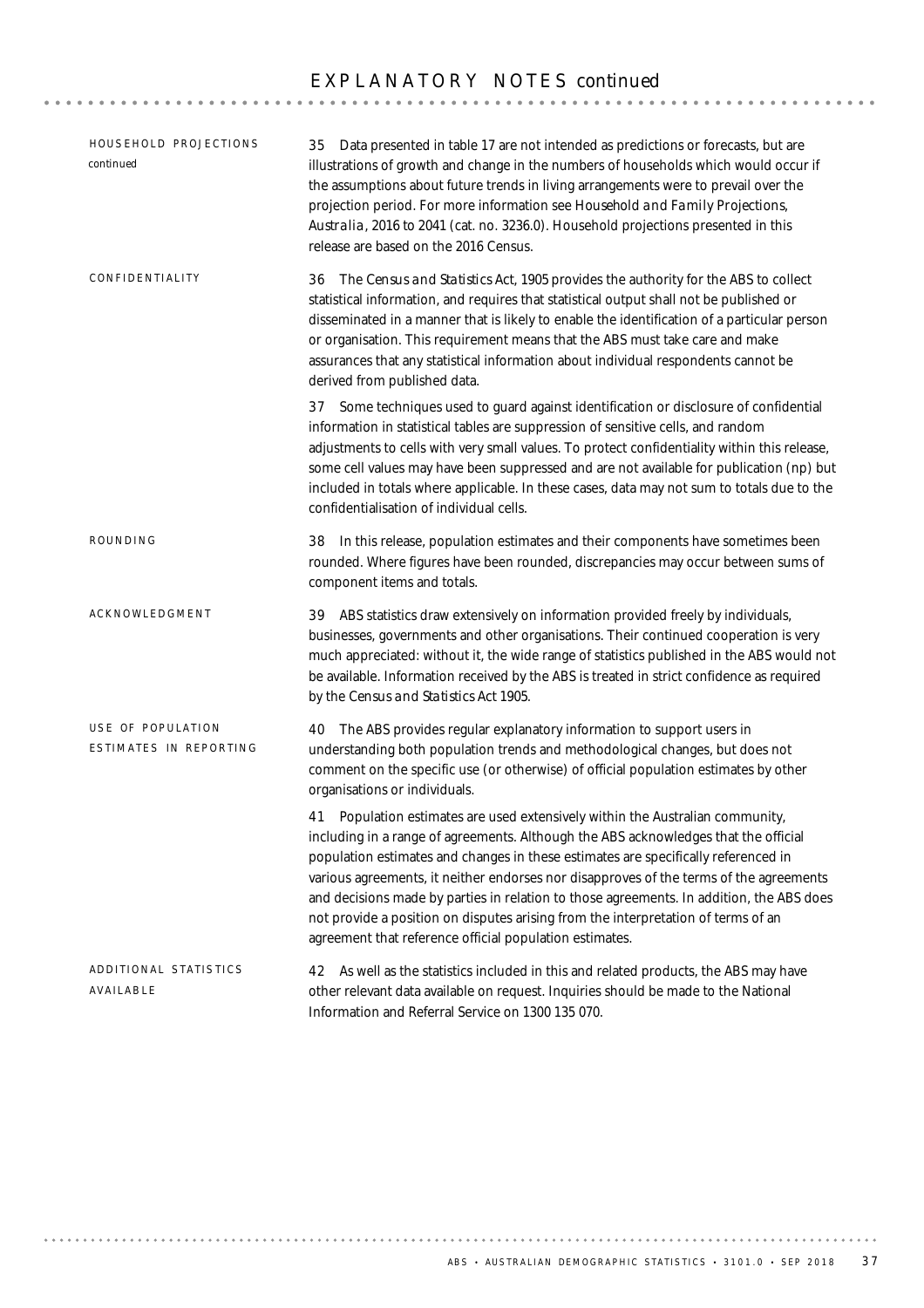| RELEASES        | RECENT AND UPCOMING                                                                                             | Below is a table of publications related to Australian Demographic Statistics (cat.<br>no. 3101.0) that have recently been released or will be released in the near future. |
|-----------------|-----------------------------------------------------------------------------------------------------------------|-----------------------------------------------------------------------------------------------------------------------------------------------------------------------------|
|                 |                                                                                                                 |                                                                                                                                                                             |
| Release<br>date | Product                                                                                                         | Contents                                                                                                                                                                    |
|                 | RECENT RELEASES                                                                                                 |                                                                                                                                                                             |
|                 | 18/01/2019 Overseas Arrivals and Departures, Australia, Nov 2018 (cat. no.<br>3401.0)                           | Monthly overseas arrivals and departures data.                                                                                                                              |
| 19/02/2019      | Overseas Arrivals and Departures, Australia, Dec 2018 (cat. no.<br>3401.0)                                      | Monthly overseas arrivals and departures data.                                                                                                                              |
| 14/03/2019      | Household and Family Projections, Australia, 2016 to 2041 (cat.<br>no. 3236.0)                                  | Household and Family projections.                                                                                                                                           |
| 15/03/2019      | Overseas Arrivals and Departures, Australia, Jan 2019 (cat. no.<br>3401.0)                                      | Monthly overseas arrivals and departures data.                                                                                                                              |
|                 | 21/03/2019 Australian Demographic Statistics, Sep qtr 2018 (cat. no. 3101.0)                                    | Quarterly estimates of total population for states, territories and<br>Australia. Includes births, deaths, and interstate and overseas migration<br>data.                   |
|                 | UPCOMING RELEASES                                                                                               |                                                                                                                                                                             |
|                 | 27/03/2019 Regional Population Growth, Australia, 2017-2018 (cat. no.<br>3218.0)                                | Population estimates for all sub-state regions as at June 2018.                                                                                                             |
| 03/04/2019      | Migration, Australia, 2017-2018 (cat. no. 3412.0)                                                               | International migration into and out of Australia, interstate migation and<br>information on overseas-born residents of Australia.                                          |
|                 | 11/04/2019 Overseas Arrivals and Departures, Australia, Feb 2019 (cat. no.<br>3401.0)                           | Monthly overseas arrivals and departures data.                                                                                                                              |
|                 | 18/04/2019 Australian Historical Population Statistics (cat. no.<br>3105.0.65.001)                              | Historical updates of Estimated Resident Population, Births, Deaths and<br>Net Overseas Migration.                                                                          |
| 13/05/2019      | Overseas Arrivals and Departures, Australia, Mar 2019 (cat. no.<br>3401.0)                                      | Monthly overseas arrivals and departures data.                                                                                                                              |
| 12/06/2019      | Overseas Arrivals and Departures, Australia, Apr 2019 (cat. no.<br>3401.0)                                      | Monthly overseas arrivals and departures data.                                                                                                                              |
|                 | 20/06/2019 Australian Demographic Statistics, Dec qtr 2018 (cat. no. 3101.0)                                    | Quarterly estimates of total population for states, territories and<br>Australia. Includes births, deaths, and interstate and overseas migration<br>data.                   |
| 11/07/2019      | Estimates and Projections, Aboriginal and Torres Strait Islander<br>Australians, 2006 to 2031 (cat. no. 3238.0) | Estimates and projections of Aboriginal and Torres Strait Islander<br>persons.                                                                                              |
|                 | 12/07/2019 Overseas Arrivals and Departures, Australia, May 2019 (cat. no.<br>3401.0)                           | Monthly overseas arrivals and departures data.                                                                                                                              |
|                 | 15/08/2019 Overseas Arrivals and Departures, Australia, Jun 2019 (cat. no.<br>3401.0)                           | Monthly overseas arrivals and departures data.                                                                                                                              |
| 29/08/2019      | Regional Population by Age and Sex, Australia, 2018 (cat. no.<br>3235.0)                                        | Age/sex population estimates for all sub-state regions as at June 2018.                                                                                                     |
|                 | .<br>OTHER                                                                                                      |                                                                                                                                                                             |
| various         | ABS.Stat                                                                                                        | An interactive, free online tool that presents demographic data in a<br>searchable, flexible and dynamic way. (http://stat.abs.gov.au/).                                    |
|                 |                                                                                                                 |                                                                                                                                                                             |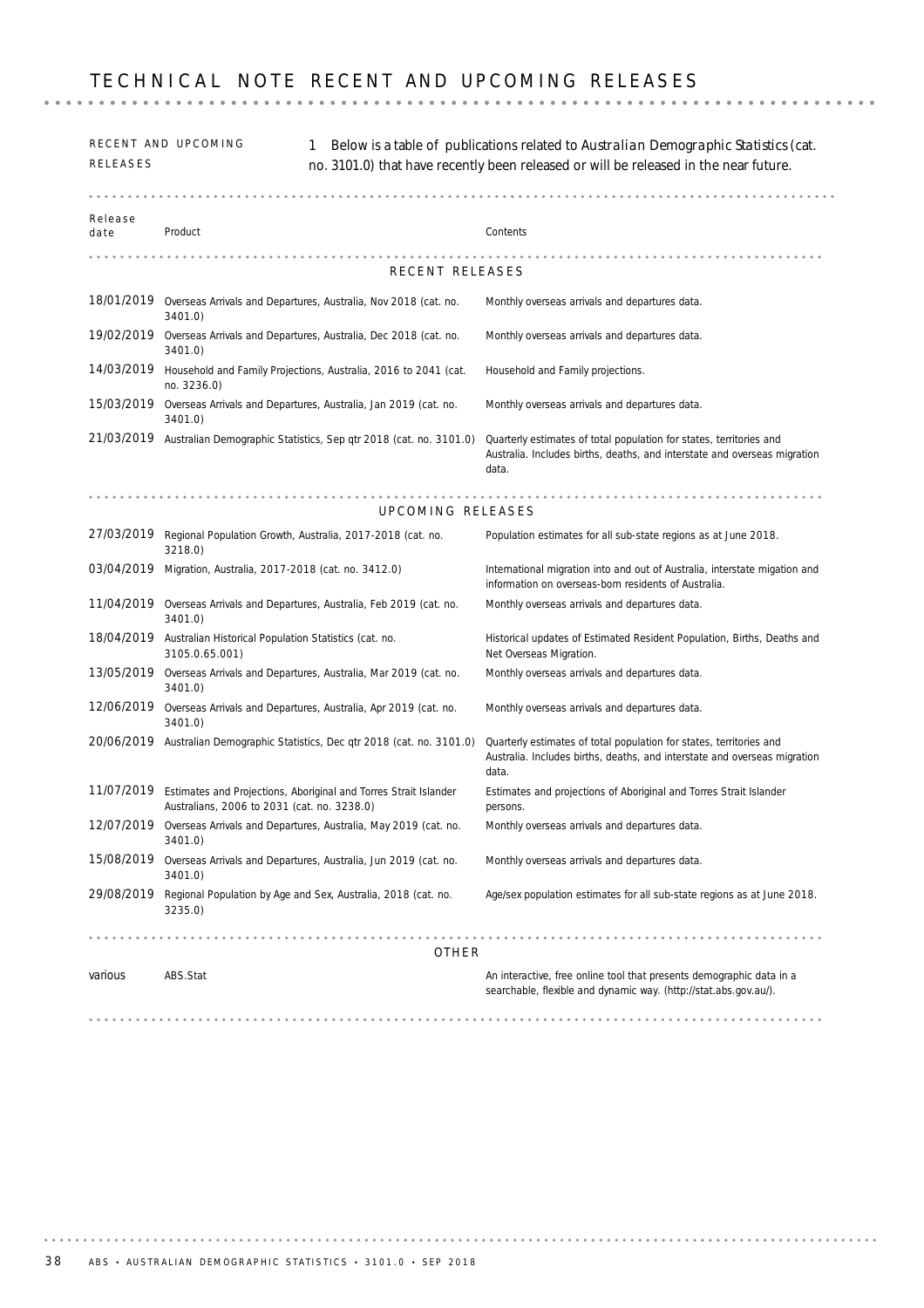### GLOSSARY

| 12/16 month rule                       | Under a '12/16 month rule', incoming overseas travellers (who <i>are not</i> currently counted<br>in the population) must be resident in Australia for a total period of 12 months or more,<br>during the 16 month follow-up period to then be added to the estimated resident<br>population. Similarly, those travellers departing Australia (who are currently counted in<br>the population) must be absent from Australia for a total of 12 months or more during<br>the 16 month follow-up period to then be subtracted from the estimated resident<br>population. |
|----------------------------------------|------------------------------------------------------------------------------------------------------------------------------------------------------------------------------------------------------------------------------------------------------------------------------------------------------------------------------------------------------------------------------------------------------------------------------------------------------------------------------------------------------------------------------------------------------------------------|
|                                        | The 12/16 month rule <i>does not have to be continuous</i> and takes account of those<br>persons who may have left Australia briefly and returned, while still being resident for 12<br>months out of 16. Similarly, it takes account of Australians who live most of the time<br>overseas but periodically return to Australia for short periods.                                                                                                                                                                                                                     |
| Average annual rate of growth          | The average annual growth rate, r, is calculated as a percentage using the formula:                                                                                                                                                                                                                                                                                                                                                                                                                                                                                    |
|                                        | $r = \left[\left(\frac{P_n}{P_o}\right)^{\frac{1}{n}} - 1\right]$ % 100                                                                                                                                                                                                                                                                                                                                                                                                                                                                                                |
|                                        | where $P_0$ is the population at the start of the period, $P_n$ is the population at the end of<br>the period and n is the length of the period between $P_0$ and $P_n$ in years.                                                                                                                                                                                                                                                                                                                                                                                      |
| <b>Baby Boomer</b>                     | Refers to people born Post-World War II between the years 1946 and 1964.                                                                                                                                                                                                                                                                                                                                                                                                                                                                                               |
| <b>Birth</b>                           | The delivery of a child, irrespective of the duration of pregnancy, who, after being born,<br>breathes or shows any other evidence of life such as heartbeat.                                                                                                                                                                                                                                                                                                                                                                                                          |
| Census                                 | The complete enumeration of a population at a point in time with respect to<br>well-defined characteristics (e.g. Persons, Manufacturing, etc.). When the word is<br>capitalised, "Census" refers to the national Census of Population and Housing.                                                                                                                                                                                                                                                                                                                    |
| Death                                  | Death is the permanent disappearance of all evidence of life after birth has taken place.<br>The definition excludes deaths prior to live birth.                                                                                                                                                                                                                                                                                                                                                                                                                       |
|                                        | For the purposes of the Deaths and Causes of Death collections compiled by the ABS, a<br>death refers to any death which occurs in, or en route to Australia and is registered with<br>a state or territory Registry of Births, Deaths and Marriages.                                                                                                                                                                                                                                                                                                                  |
| Estimated resident population<br>(ERP) | The official measure of the population of Australia is based on the concept of usual<br>residence. It refers to all people, regardless of nationality, citizenship or legal status, who<br>usually live in Australia, with the exception of foreign diplomatic personnel and their<br>families. It includes usual residents who are overseas for less than 12 months over a<br>16-month period. It excludes overseas visitors who are in Australia for less than 12<br>months over a 16-month period.                                                                  |
|                                        | Estimates of the Australian resident population are generated on a quarterly basis by<br>adding natural increase (the excess of births over deaths) and net overseas migration<br>(NOM) occurring during the period to the population at the beginning of each period.<br>This is known as the cohort component method, and can be represented by the<br>following equation:                                                                                                                                                                                           |
|                                        | $P_{t+1} = P_t + B - D + NOM$ , where:                                                                                                                                                                                                                                                                                                                                                                                                                                                                                                                                 |
|                                        | $P_t$ = the estimated resident population at time point t                                                                                                                                                                                                                                                                                                                                                                                                                                                                                                              |
|                                        | $P_{t+1}$ = the estimated resident population at time point t + 1                                                                                                                                                                                                                                                                                                                                                                                                                                                                                                      |
|                                        | $B =$ the number of births occurring between t and $t + 1$                                                                                                                                                                                                                                                                                                                                                                                                                                                                                                             |
|                                        | $D =$ the number of deaths occurring between t and t + 1<br>$NOM = net overseas migration occurring between t and t+1.$                                                                                                                                                                                                                                                                                                                                                                                                                                                |
|                                        | For state and territory population estimates, an additional term is added to the equation                                                                                                                                                                                                                                                                                                                                                                                                                                                                              |
|                                        | representing net interstate migration (NIM) occurring between t and t+1, represented<br>by the following equation:                                                                                                                                                                                                                                                                                                                                                                                                                                                     |
|                                        | $P_{t+1} = P_t + B - D + NOM + NIM.$                                                                                                                                                                                                                                                                                                                                                                                                                                                                                                                                   |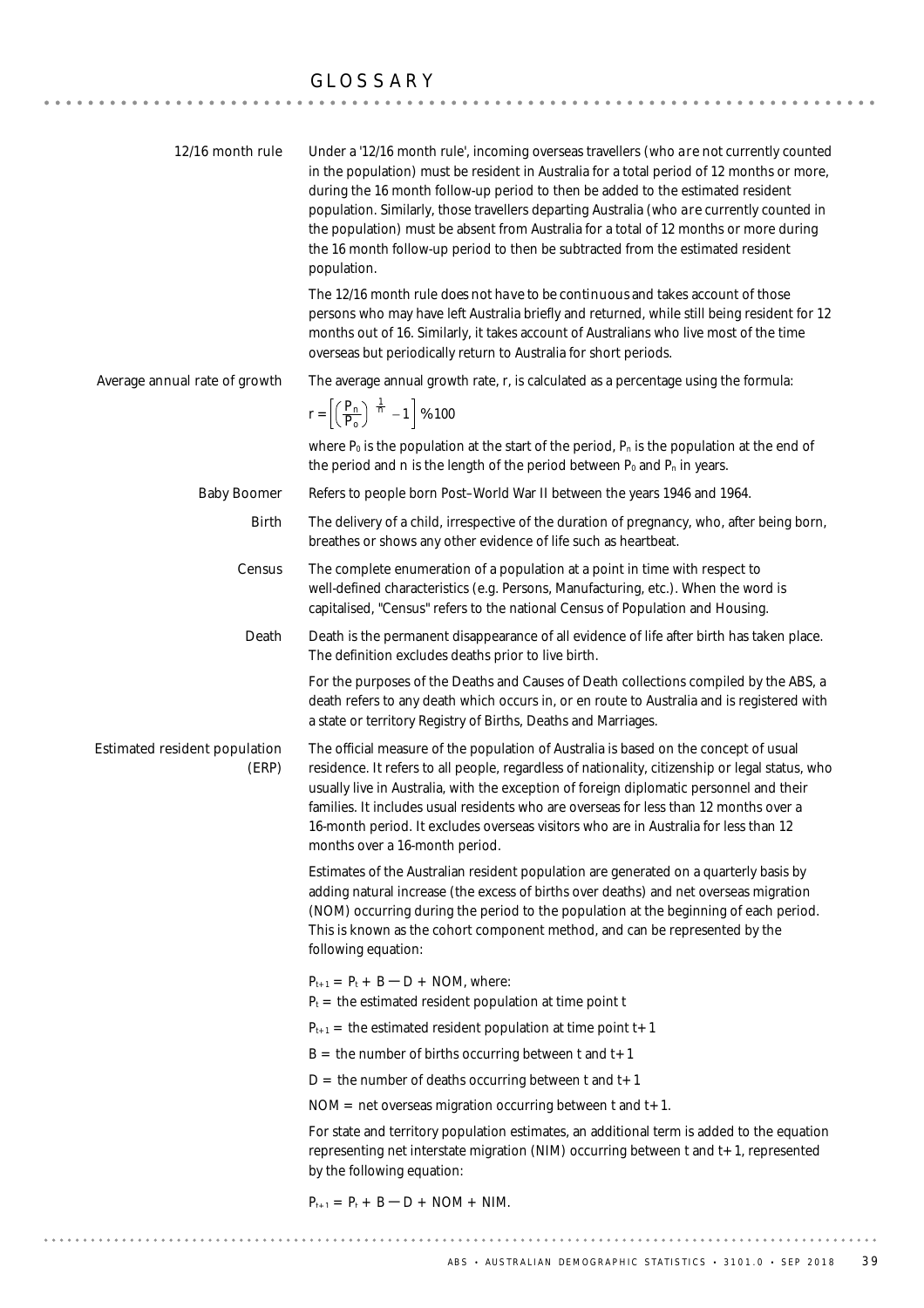# GLOSSARY *continued*

| Greater Capital City Statistical<br>Area (GCCSA) | Represent the socioeconomic area of each of the eight state and territory capital cities.<br>These boundaries are built from aggregations of whole Statistical Areas Level 4. GCCSA<br>boundaries represent a broad socioeconomic definition of each capital city, they contain<br>not only the urban area of the capital city, but also surrounding and non-urban areas<br>where much of the population has strong links to the capital city, through for example,<br>commuting to work. For further information see Australian Statistical Geography<br>Standard (ASGS): Volume 1 - Main Structure and Greater Statistical Areas, July 2016<br>(cat. no. 1270.0.55.001).                                                                                                                                                                                                                                                                                                                                                                                                                                                                                                                                 |
|--------------------------------------------------|------------------------------------------------------------------------------------------------------------------------------------------------------------------------------------------------------------------------------------------------------------------------------------------------------------------------------------------------------------------------------------------------------------------------------------------------------------------------------------------------------------------------------------------------------------------------------------------------------------------------------------------------------------------------------------------------------------------------------------------------------------------------------------------------------------------------------------------------------------------------------------------------------------------------------------------------------------------------------------------------------------------------------------------------------------------------------------------------------------------------------------------------------------------------------------------------------------|
| Household                                        | A household is defined as one or more persons, at least one of whom is at least 15 years<br>of age, usually resident in the same private dwelling.                                                                                                                                                                                                                                                                                                                                                                                                                                                                                                                                                                                                                                                                                                                                                                                                                                                                                                                                                                                                                                                         |
| Infant death                                     | An infant death is the death of a live-born child who dies before reaching his/her first<br>birthday.                                                                                                                                                                                                                                                                                                                                                                                                                                                                                                                                                                                                                                                                                                                                                                                                                                                                                                                                                                                                                                                                                                      |
| Infant mortality rate (IMR)                      | The number of deaths of children under one year of age in a financial year per 1,000 live<br>births in the same financial year.                                                                                                                                                                                                                                                                                                                                                                                                                                                                                                                                                                                                                                                                                                                                                                                                                                                                                                                                                                                                                                                                            |
| Intercensal difference                           | Intercensal difference is the difference between two estimates at 30 June of a Census<br>year population: the first based on the latest Census, and the second arrived at by<br>updating the 30 June estimate of the previous Census year with intercensal components<br>of population change. It is caused by differences in the start and/or finish population<br>estimates and/or in estimates of births, deaths or migration in the intervening period<br>which cannot be attributed to a particular source. For further information see<br>Population Estimates: Concepts, Sources and Methods, 2009 (cat. no. 3228.0.55.001).                                                                                                                                                                                                                                                                                                                                                                                                                                                                                                                                                                        |
| Median age                                       | For any distribution, the median value is that which divides the relevant population into<br>two equal parts, half falling below the value, and half exceeding it. Thus, the median age<br>is the age at which half the population is older and half is younger.                                                                                                                                                                                                                                                                                                                                                                                                                                                                                                                                                                                                                                                                                                                                                                                                                                                                                                                                           |
| Migration adjustment                             | Prior to September quarter 2006, the ABS applied a number of adjustments to overseas<br>arrivals and departures data in order to produce estimates of net overseas migration<br>(NOM). These mainly comprised adjustments designed to reflect differences between<br>stated travel intentions and actual travel behaviour. Until recently, adjustments used by<br>ABS to produce NOM estimates were collectively referred to as 'category jumping<br>adjustments'. They are now referred to more simply as 'migration adjustments'.                                                                                                                                                                                                                                                                                                                                                                                                                                                                                                                                                                                                                                                                        |
| Natural increase                                 | The number of births minus the number of deaths.                                                                                                                                                                                                                                                                                                                                                                                                                                                                                                                                                                                                                                                                                                                                                                                                                                                                                                                                                                                                                                                                                                                                                           |
| Net interstate migration                         | The movement of people over a state or territory boundary for the purpose of changing<br>their place of usual residence. Net interstate migration is the difference between arrivals<br>and departures and can be either positive or negative.                                                                                                                                                                                                                                                                                                                                                                                                                                                                                                                                                                                                                                                                                                                                                                                                                                                                                                                                                             |
| Net overseas migration (NOM)                     | Net overseas migration is the net gain or loss of population through immigration to<br>Australia and emigration from Australia. Under the current method for estimating final<br>net overseas migration this term is based on a traveller's actual duration of stay or<br>absence using the '12/16 month rule'. Preliminary NOM estimates are modelled on<br>patterns of traveller behaviours observed in final NOM estimates for the same period one<br>year earlier. NOM is:<br>• based on an international traveller's duration of stay being in or out of Australia for 12<br>months or more over a 16-month period;<br>the difference between:<br>• the number of incoming international travellers who stay in Australia for 12 months<br>or more over a 16-month period, who are not currently counted within the<br>population, and are then added to the population (NOM arrivals); and<br>• the number of outgoing international travellers (Australian residents and long-term<br>visitors to Australia) who leave Australia for 12 months or more over a 16-month<br>period, who are currently counted within the population, and are then subtracted<br>from the population (NOM departures). |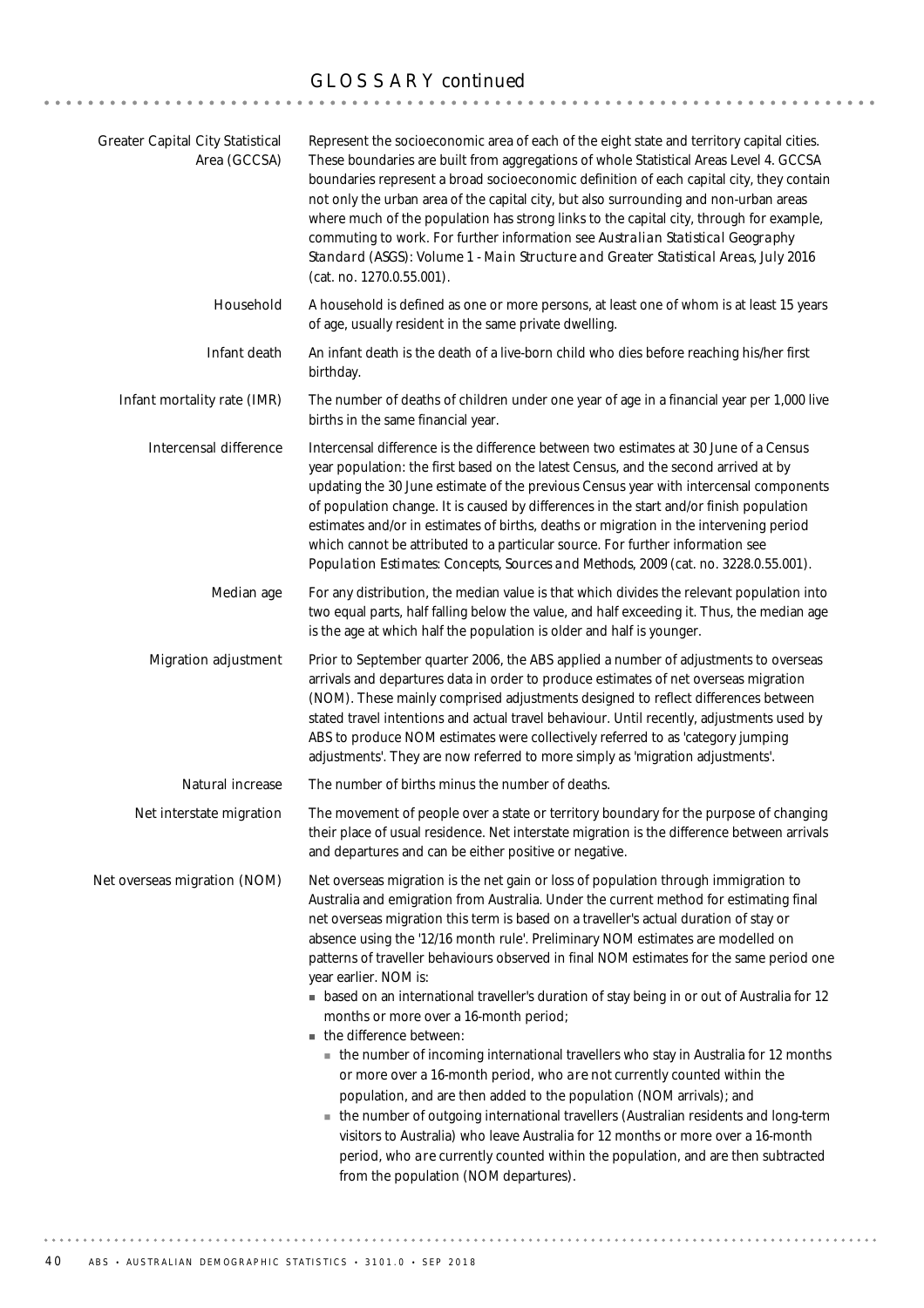### GLOSSARY *continued*

| <b>NOM</b> arrivals                 | NOM arrivals are all overseas arrivals that contribute to net overseas migration (NOM). It<br>is the number of incoming international travellers who stay in Australia for 12 months or<br>more over a 16-month period, who are not currently counted within the population, and<br>are then added to the population.                                                                                                                                                                                                                                                                                                                                                                                                                                                                                                               |
|-------------------------------------|-------------------------------------------------------------------------------------------------------------------------------------------------------------------------------------------------------------------------------------------------------------------------------------------------------------------------------------------------------------------------------------------------------------------------------------------------------------------------------------------------------------------------------------------------------------------------------------------------------------------------------------------------------------------------------------------------------------------------------------------------------------------------------------------------------------------------------------|
|                                     | Under the current method for estimating final net overseas migration this term is based<br>on a traveller's <i>actual</i> duration of stay or absence using the '12/16 month rule'.                                                                                                                                                                                                                                                                                                                                                                                                                                                                                                                                                                                                                                                 |
| NOM departures                      | NOM departures are all overseas departures that contribute to net overseas migration<br>(NOM). It is the number of outgoing international travellers who leave Australia for 12<br>months or more over a 16-month period, who are currently counted within the<br>population, and are then subtracted from the population.                                                                                                                                                                                                                                                                                                                                                                                                                                                                                                          |
|                                     | Under the current method for estimating final net overseas migration this term is based<br>on a traveller's <i>actual</i> duration of stay or absence using the '12/16 month rule'.                                                                                                                                                                                                                                                                                                                                                                                                                                                                                                                                                                                                                                                 |
| Net undercount                      | The difference between the actual Census count (including imputations) and an estimate<br>of the number of people who should have been counted in the Census. This estimate is<br>based on the Post Enumeration Survey (PES) conducted after each Census. For a<br>category of person (e.g. based on age, sex and state of usual residence), net undercount<br>is the result of Census undercount, overcount, differences in classification between the<br>PES and Census and imputation error.                                                                                                                                                                                                                                                                                                                                     |
| Population growth                   | For Australia, population growth is the sum of natural increase and net overseas<br>migration. For states and territories, population growth also includes net interstate<br>migration. After the Census, intercensal population growth also includes an allowance for<br>intercensal difference.                                                                                                                                                                                                                                                                                                                                                                                                                                                                                                                                   |
| Population growth rate              | Population change over a period as a proportion (percentage) of the population at the<br>beginning of the period.                                                                                                                                                                                                                                                                                                                                                                                                                                                                                                                                                                                                                                                                                                                   |
| Population projections              | The ABS uses the cohort-component method for producing population projections of<br>Australia, the states, territories, capital cities and balances of state. This method begins<br>with a base population for each sex by single year of age and advances it year by year, for<br>each year in the projection period, by applying assumptions regarding future fertility,<br>mortality and migration. The assumptions are based on demographic trends over the<br>past decade and longer, both in Australia and internationally. The projections are not<br>predictions or forecasts, but are simply illustrations of the change in population which<br>would occur if the assumptions were to prevail over the projection period. A number of<br>projections are produced by the ABS to show a range of possible future outcomes. |
| Post Enumeration Survey (PES)       | The Census Post Enumeration Survey (PES) is a household survey conducted following<br>the Census. The PES allows the ABS to estimate the number of people missed in the<br>Census and the number counted more than once or in error. Historically more people<br>are missed than are counted more than once in Australia, leading to a net undercount.<br>Results from the PES contribute to a more accurate calculation of the estimated resident<br>population (ERP) for Australia and the states and territories, which is then backdated to<br>30 June of the Census year.                                                                                                                                                                                                                                                      |
| Rebasing of population<br>estimates | After each Census, the ABS uses Census counts by place of usual residence which are<br>adjusted for undercount to construct a new base population figure for 30 June of the<br>Census year. Because this new population estimate uses the Census as its main data<br>source, it is said to be 'based' on that Census and is referred to as a population base.                                                                                                                                                                                                                                                                                                                                                                                                                                                                       |
|                                     | Rebasing refers to the process by which the ABS uses this new base to update all<br>previously published population estimates from the previous census to the most recent<br>census (the intercensal period). For further information on rebasing to the 2016 Census<br>see Australian Demographic Statistics, December quarter 2017 (cat. no. 3101.0) Feature<br>Article: Final Rebasing of Australia's Population Estimates using the 2016 Census.                                                                                                                                                                                                                                                                                                                                                                                |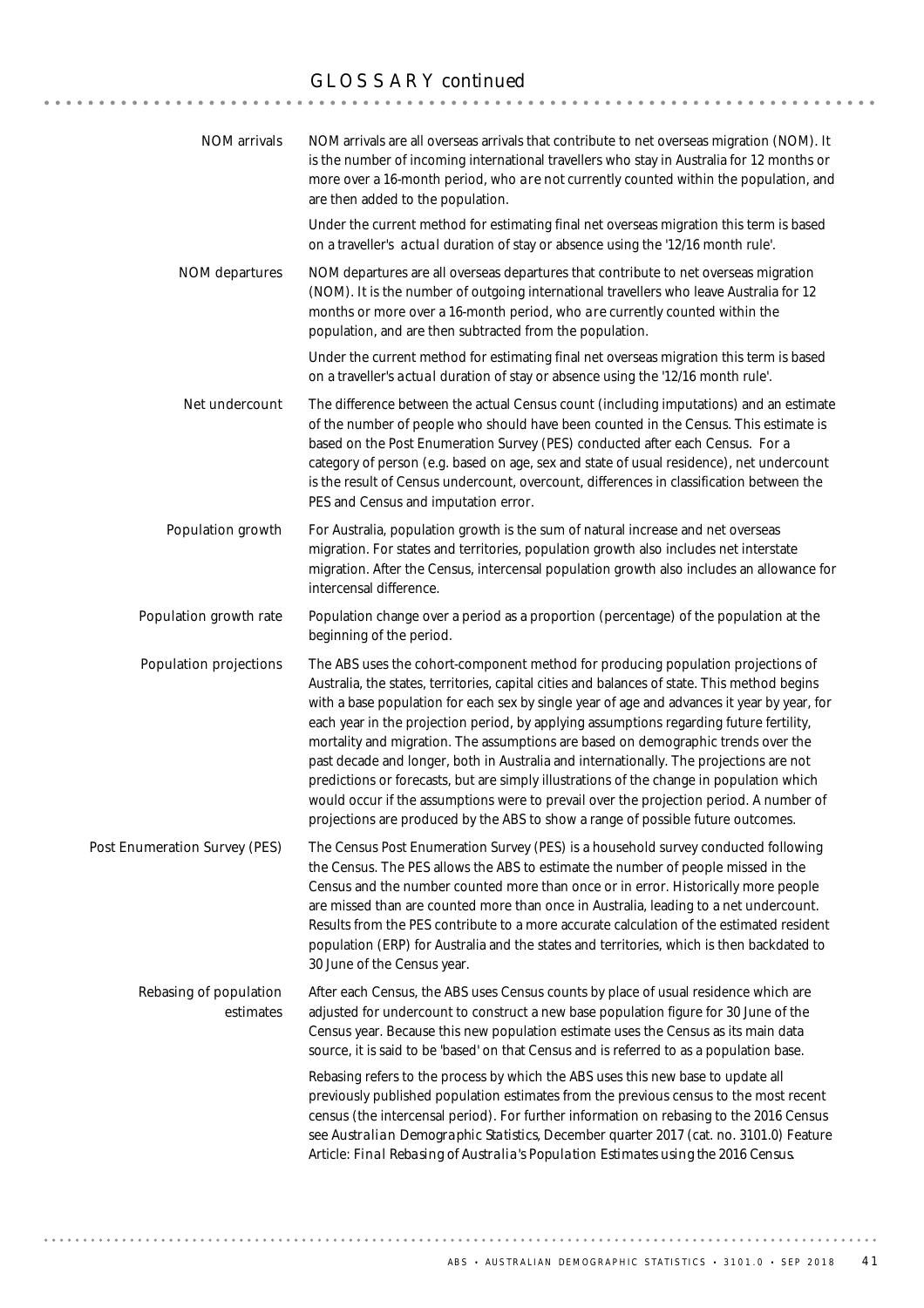# GLOSSARY *continued*

| Recasting of population<br>estimates     | The recasting of ERP was a one-off process undertaken during the course of rebasing to<br>the 2011 Census. The decision to recast historical ERP data from September 1991 to June<br>2006 was in response to the unusually high preliminary intercensal difference, resulting<br>from a change in the methodology used to estimate undercount in the 2011 Census. For<br>further information see Australian Demographic Statistics, December quarter 2012 (cat.<br>no. 3101.0) Feature Article: Recasting 20 Years of ERP.                                                                                                                                                                                                                                                                                                                                                                                                                                                                                                                                                                                                                                                                                                                             |
|------------------------------------------|--------------------------------------------------------------------------------------------------------------------------------------------------------------------------------------------------------------------------------------------------------------------------------------------------------------------------------------------------------------------------------------------------------------------------------------------------------------------------------------------------------------------------------------------------------------------------------------------------------------------------------------------------------------------------------------------------------------------------------------------------------------------------------------------------------------------------------------------------------------------------------------------------------------------------------------------------------------------------------------------------------------------------------------------------------------------------------------------------------------------------------------------------------------------------------------------------------------------------------------------------------|
| Sex ratio                                | The sex ratio relates to the number of males per 100 females. The sex ratio is defined for<br>the total population, at birth, at death and among age groups by appropriately selecting<br>the numerator and the denominator of the ratio.                                                                                                                                                                                                                                                                                                                                                                                                                                                                                                                                                                                                                                                                                                                                                                                                                                                                                                                                                                                                              |
| Significant Urban Area (SUA)             | Aggregations of whole Statistical Areas Level 2 to define and contain major urban and<br>near-urban concentrations of over 10,000 people. They include the urban population,<br>any immediately associated populations, and may incorporate together one or more<br>closely associated Urban Centre and Localities and the areas between. They are designed<br>to incorporate any likely growth over the next 20 years. SUAs do not cover the whole of<br>Australia, and may cross State boundaries. For further information see Australian<br>Statistical Geography Standard (ASGS): Volume 4 - Significant Urban Areas, Urban<br>Centres and Localities, Section of State, July 2016 (cat. no. 1270.0.55.004).                                                                                                                                                                                                                                                                                                                                                                                                                                                                                                                                       |
| Standardised death rate (SDR)            | Standardised death rates enable the comparison of death rates between populations with<br>different age structures by relating them to a standard population. The current standard<br>population is all persons in the Australian population at 30 June 2001 (19,413,240), as<br>published prior to recasting the ERP series. SDRs are expressed per 1,000 or 100,000<br>persons. There are two methods of calculating SDRs:<br>The <i>direct method</i> - this is used when the populations under study are large and the<br>age-specific death rates are reliable. It is the overall death rate that would have<br>prevailed in the standard population if it had experienced at each age the death rates<br>of the population under study; and<br>The <i>indirect method</i> - this is used when the populations under study are small and<br>the age-specific death rates are unreliable or not known. It is an adjustment to the<br>crude death rate of the standard population to account for the variation between the<br>actual number of deaths in the population under study and the number of deaths<br>which would have occurred if the population under study had experienced the<br>age-specific death rates of the standard population. |
| State or territory of usual<br>residence | State or territory of usual residence refers to the state or territory of usual residence of:<br>• the population (estimated resident population);<br>$\blacksquare$ the mother (birth collection); and<br>the deceased (death collection).                                                                                                                                                                                                                                                                                                                                                                                                                                                                                                                                                                                                                                                                                                                                                                                                                                                                                                                                                                                                            |
|                                          | In the case of overseas movements, state or territory of usual residence refers to the<br>state or territory regarded by the traveller as the one in which he/she lives or has lived.<br>State or territory of intended residence is derived from the intended address given by<br>overseas arrivals, and by Australian residents returning after a journey abroad. Particularly<br>in the case of the former, this is not necessarily the state or territory in which the<br>traveller will eventually establish a permanent residence.                                                                                                                                                                                                                                                                                                                                                                                                                                                                                                                                                                                                                                                                                                               |
| Total fertility rate (TFR)               | The sum of age-specific fertility rates (live births at each age of mother per female<br>population of that age) divided by 1,000. It represents the number of children a female<br>would bear during her lifetime if she experienced current age-specific fertility rates at<br>each age of her reproductive life (ages 15 - 49).                                                                                                                                                                                                                                                                                                                                                                                                                                                                                                                                                                                                                                                                                                                                                                                                                                                                                                                     |
| Usual residence                          | Usual residence within Australia refers to that address at which the person has lived or<br>intends to live for a total of six months or more in a given reference year.                                                                                                                                                                                                                                                                                                                                                                                                                                                                                                                                                                                                                                                                                                                                                                                                                                                                                                                                                                                                                                                                               |

my